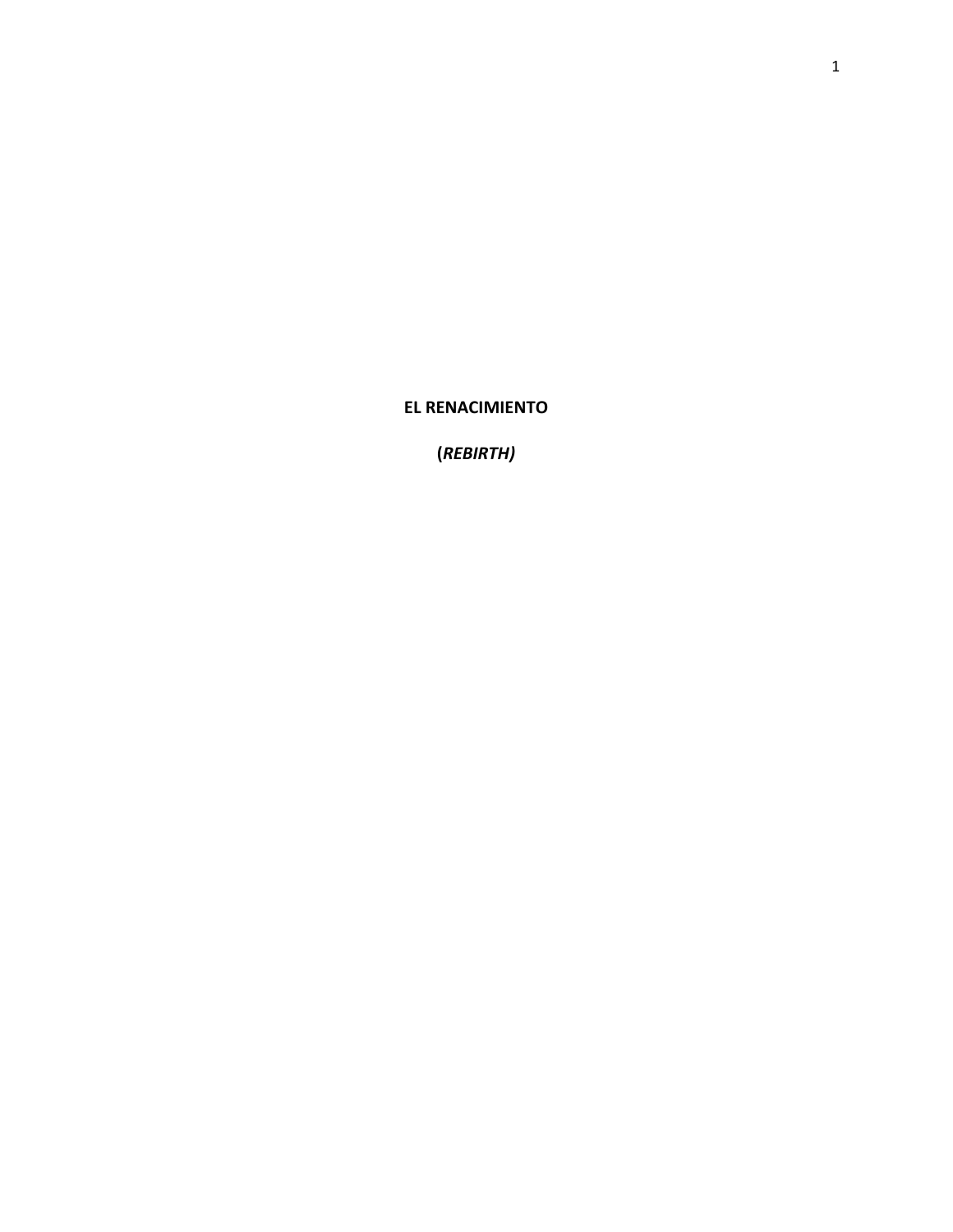**FADE IN - MOVING SHOT - CAMERA PLUMMETS through starry static darkness** (Music, *Grateful Dead,* "Ripple").

> ETERNAL MOTHER (V.O.) Oh, the confusion!

 ETERNAL FATHER (V.O.) What is it, my Dear*?—not* a new tempest in our galaxy!

ETERNAL MOTHER (V.O.) Afraid so, Love—'twixt nitrogen and hydrogen ages. After six hundred years-—definitely! Time again to convene The Quadrinity. You summon the Daughter; I'll call the Son….

**STARS MELT** into a crystal pallet that widens into clear blue sky; descending to:

# **FIRST SCENE:**

**EXT.** (Location resembles a Mayan pyramid; *e.g.* Monte Alban, Oaxaca, Mexico.)

Eternal Mother and eternal Father sit on stone platform, Eternal Son at their feet, as Eternal Daughter approaches from below….

> ETERNAL MOTHER (to Eternal Son) *You* remember what it was like to be a child in the world--able to accept all that Consciousness can contain? *Knowing—-*

ETERNAL SON With every breath! There had to be more to human existence than Collective Consciousness 'normally' betrayed.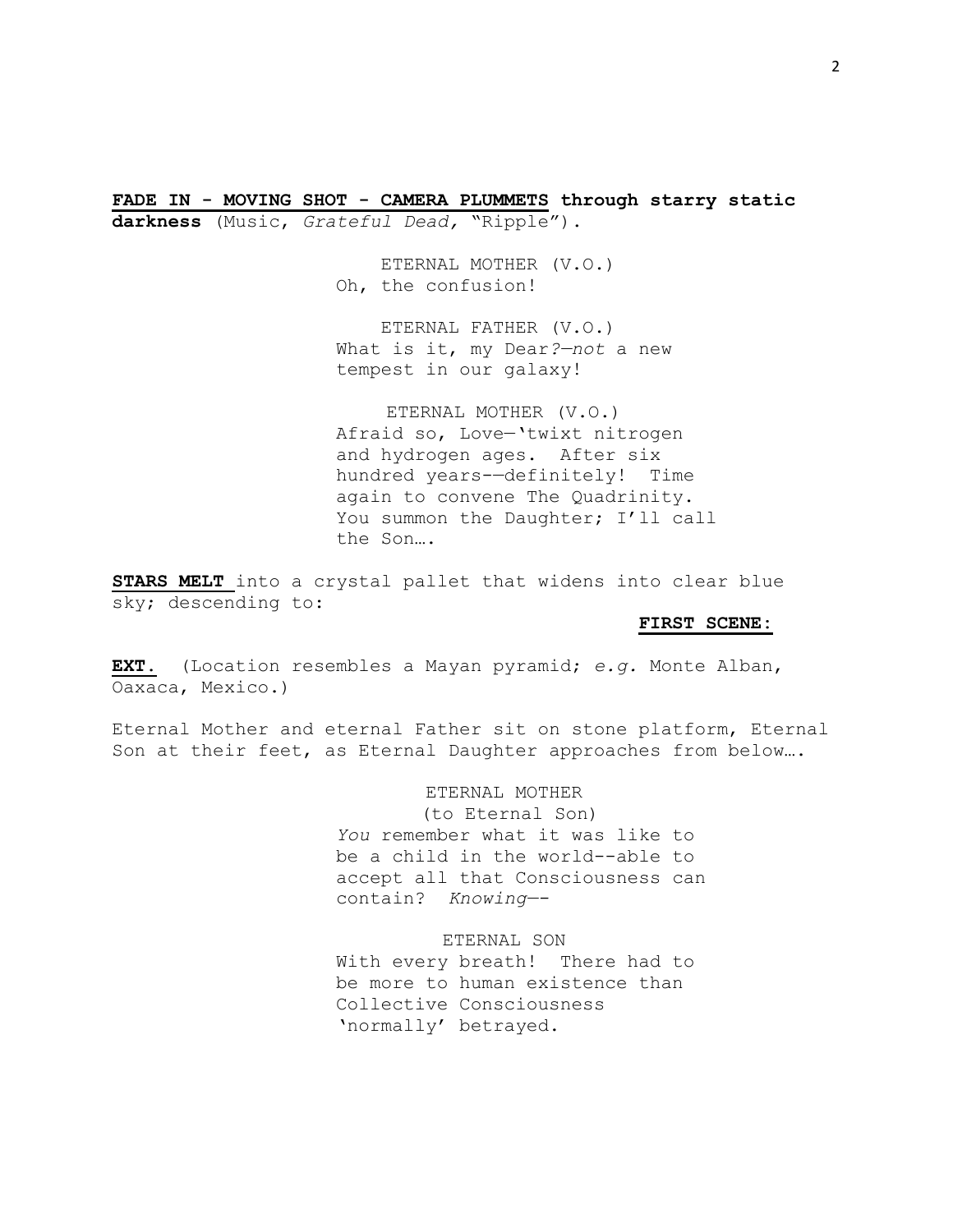# ETERNAL FATHER

(dispensarily) Yes, yes…every child is born pure. If only all with which each came into contact equally fairly was developed to remain so.

ETERNAL DAUGHTER has arrived; sits beside ETERNAL SON.

# ETERNAL MOTHER

We've tried to convey it at least twice before and failed. Yet now it seems Daughter is to try again!

#### ETERNAL SON

Not for us to question that which contains all but recognizes none. (takes Daughter's hand) And, for a particular nature apparently Time's call again has come?

(to Eternal Daughter) What say *you--*does it worry you?

### ETERNAL DAUGHTER

To be human again on Earth? Not this time! I took it too naively certain of success, before. *No!—* (to Eternal Son) Don't laugh! I mean it. *True-* burning at a stake kept me from pressing further. Better was it, coming back to my true abode, than to serve any more time, then, *there.* Imagine!—not able to fly toward the sun when one felt drawn.

ETERNAL SON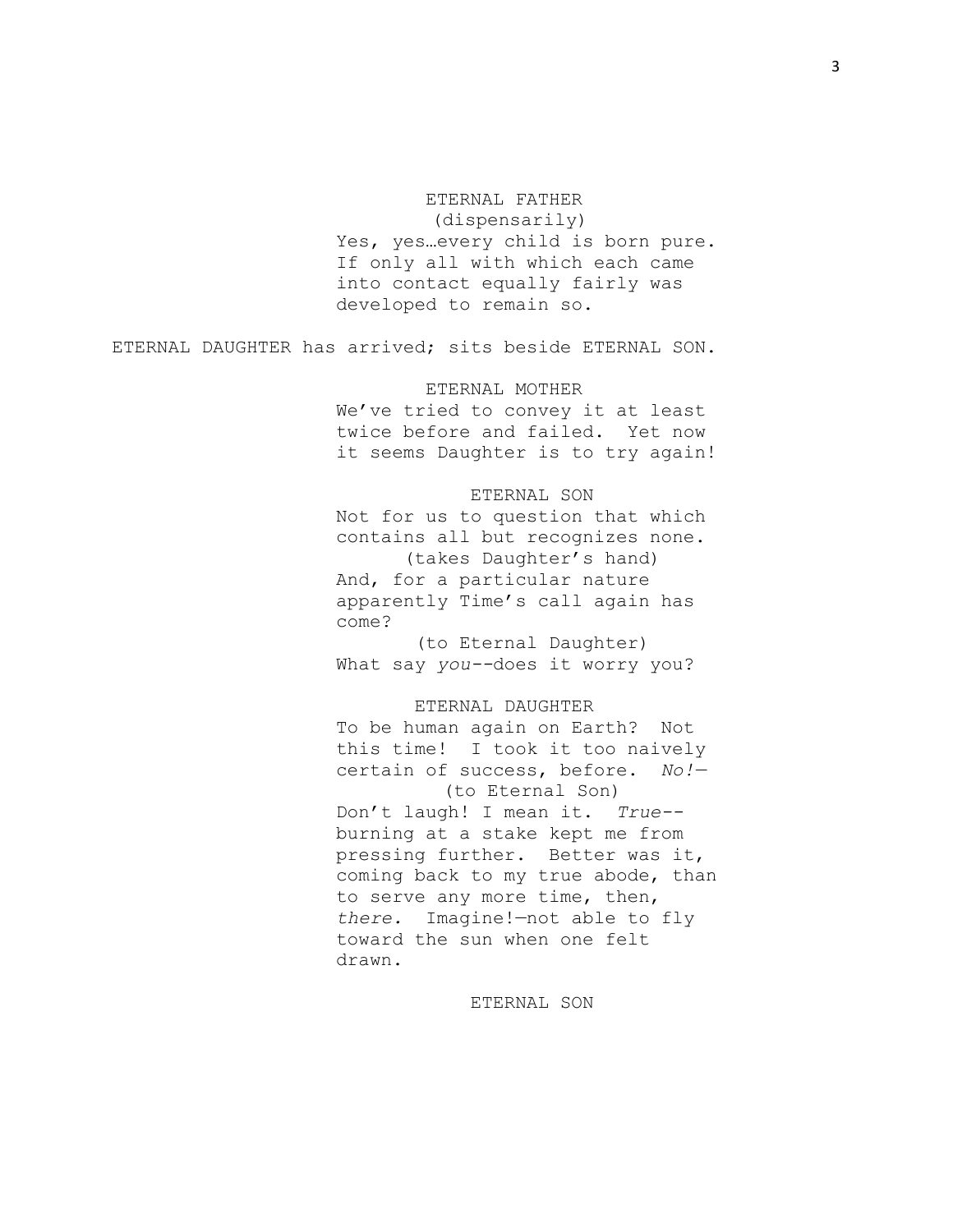Would it have made a difference, do you think?-- if you had been in *male* form? ETERNAL DAUGHTER Indeed! They've respected *form,*  Brother, always more than Mind.

# ETERNAL MOTHER But now they're ready?--surely!- to see it's one's *nature*, not form, that counts?

# ETERNAL DAUGHTER (emphatically)

Oh…to have it done, once and for all.

# ETERNAL FATHER

Well, then--it's agreed? Seems Time that Earth comprehend, that evolution insists on eventual freedom from ignorant dictates of instinct.

ETERNAL FATHER rises, takes ETERNAL DAUGHTER'S hands, and lifts her to stand before him.

# ETERNAL FATHER

I believe you are to be a different kind of heroine, this time.

# ETERNAL SON

And they don't burn people at the stake anymore.

## ETERNAL DAUGHTER

Or nail them to a pole? A*h, progress.* How *is* it done, these days? Never mind! I'll find out soon enough.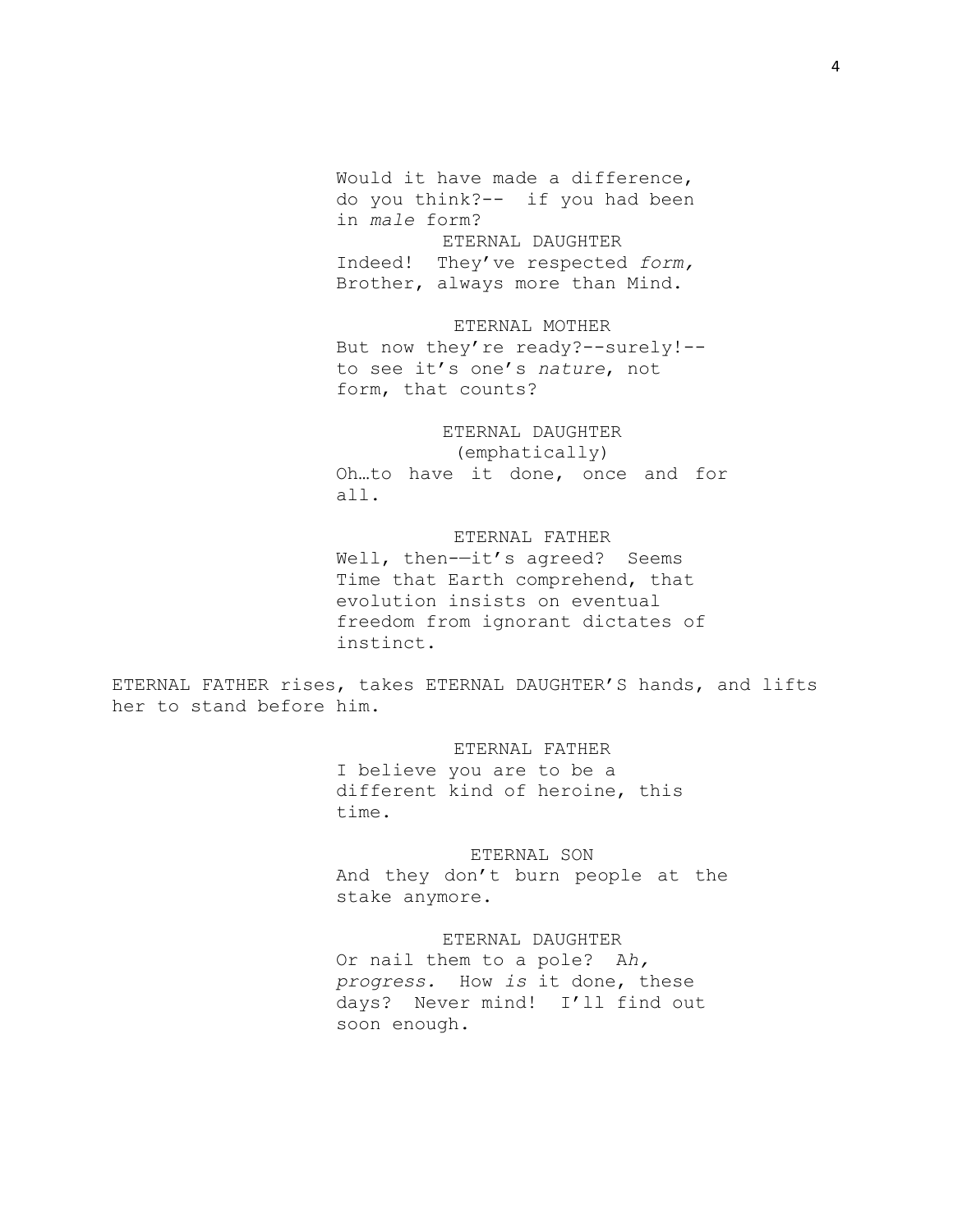ETERNAL MOTHER Hopefully one day every child born (MORE)

ETERNAL MOTHER (CONT'D) on Earth will have its own room.

ETERNAL MOTHER rises, goes to ETERNAL DAUGHTER and embraces her.

ETERNAL MOTHER But you shall not need to endure long, before returning directly to us!

ETERNAL DAUGHTER I still have some time, before I must prepare?

ETERNAL FATHER Yes; go now if you wish, but— (calls after her) be at the Temple when called!

**MOVING SHOT - CAMERA RISES** as ETERNAL DAUGHTER descends (Music, *Rolling Stones,* "She's Like a Rainbow").

### **DISSOLVE TO:**

**LATER SAME DAY,EXT:** ETERNAL DAUGHTER AND PRIESTNESS.

Atop another stone edifice (*e.g.* coastal pyramid, Tulum, Quintana Roo, Mexico).

> PRIESTESS (chidingly) And you thought your missionary duties long ago fully performed….

ETERNAL DAUGHTER Seems experience can be a handicap as well as a boon.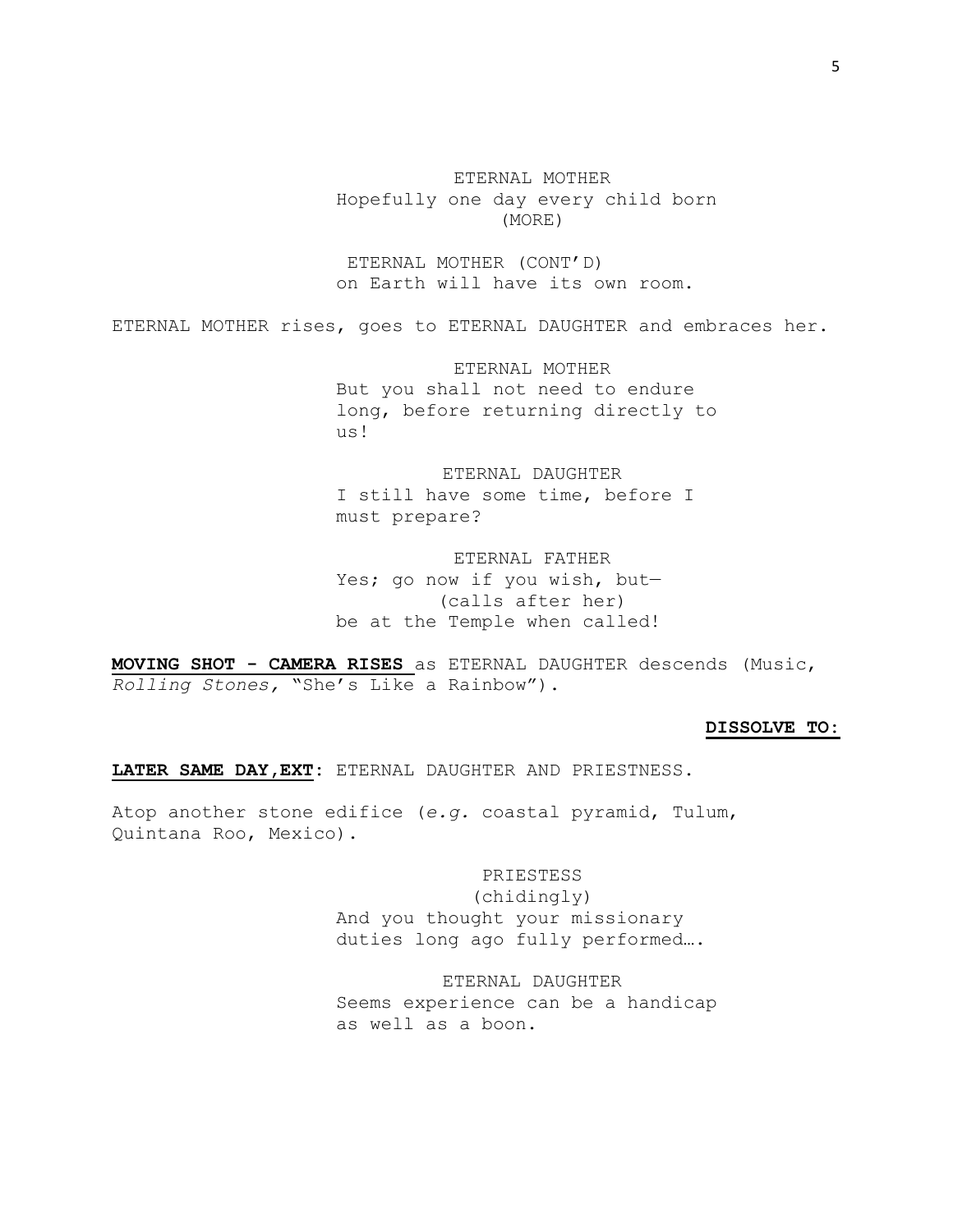#### PRIESTESS

Chance or choice, ey? The eternal (MORE) PRIESTESS (CONT'D) riddle of Consciousness we only can serve, never solve. So! You are to be in that world again-—in the flesh; in total sense of the word.

# ETERNAL DAUGHTER

(musingly) An earthly child again…a *human female* again….

### PRIESTESS

So be it. And on one thing you can depend. A moment will come when each thought will be marked *impulse* or *compulse,* and a second voice will be clarified in your thought-—

# ETERNAL DAUGHTER

I know the rest! *I remember the rest:* each with no conscious gender but together possessing all nature; capable of creating something greater than that contained and parceled between them. *Yes! I remember….*

PRIESTESS Then you're ready for the particulars….

ETERNAL DAUGHTER gives a dubious nod.

# PRIESTESS

All right. Signals show that in Earth's spring of its' year one thousand nine hundred and eighty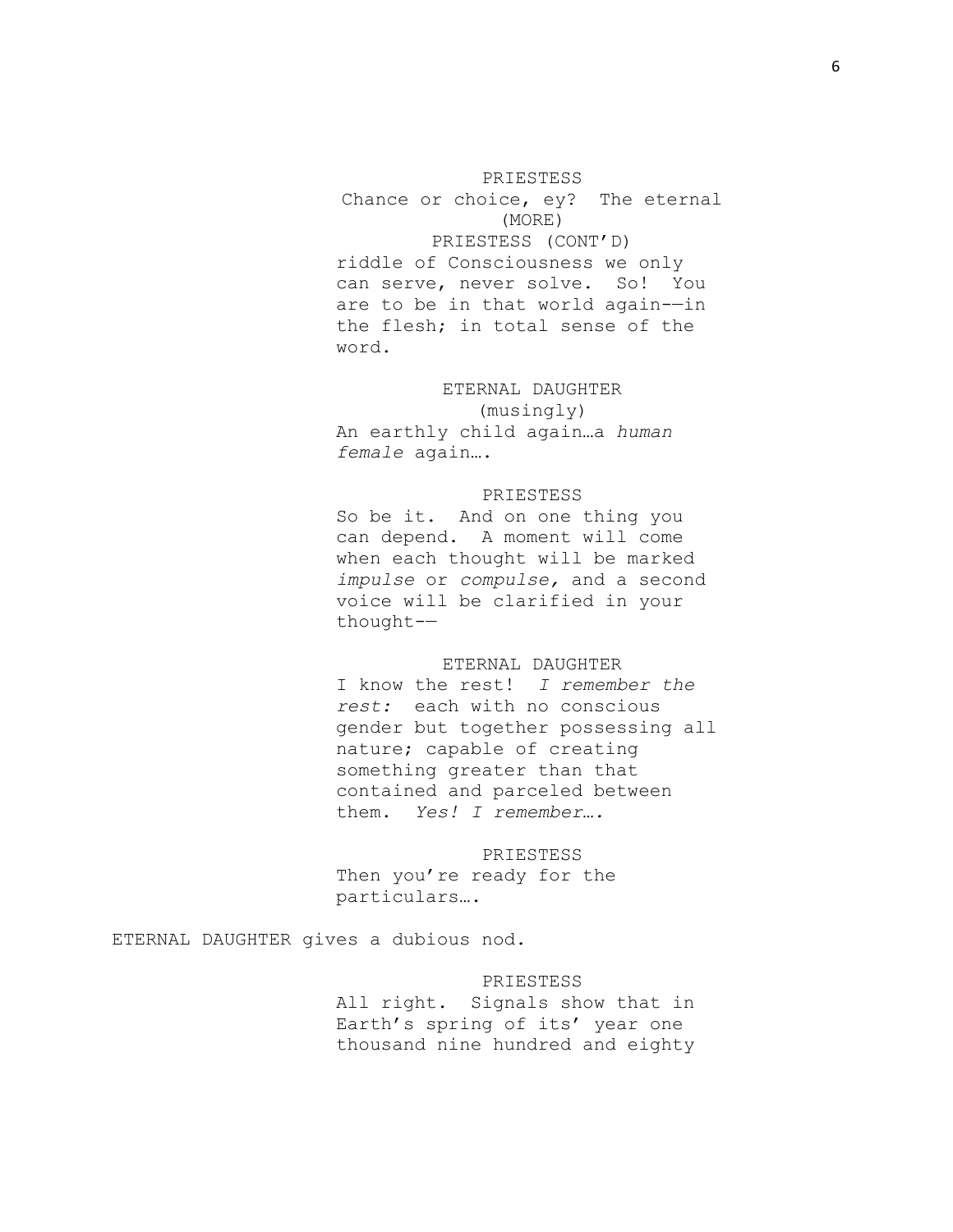nine, a girl will be born to a servant couple—

ETERNAL DAUGHTER And I am to be that girl—

**PRIESTESS** Yes. The mother will die in childbirth. The girl will grow up with her father and maternal grandmother. At age 18, she will establish firm telepathic communication with a young man from the hydrogen age—

ETERNAL DAUGHTER *Not* another 'immaculate' conception!

PRIESTESS So it will *appear….*

ETRNAL DAUGHTER walks to a parapet edge, gazing seaward….

#### **NEXT SCENE:**

### **EXT. EARTH--SOME EIGHTEEN EARTH-YEARS LATER.**

GRANDMOTHER and ETERNAL DAUGHTER/**now,"JOANNA,"** returning from market, pause on a grassy knoll where they share bread and cheese…

> JOANNA Grandmother, does anyone know why worlds exist?

GRANDMOTHER No. Nor is there a way by which it can be determined why, although many live by certain beliefs as if that is a possibility.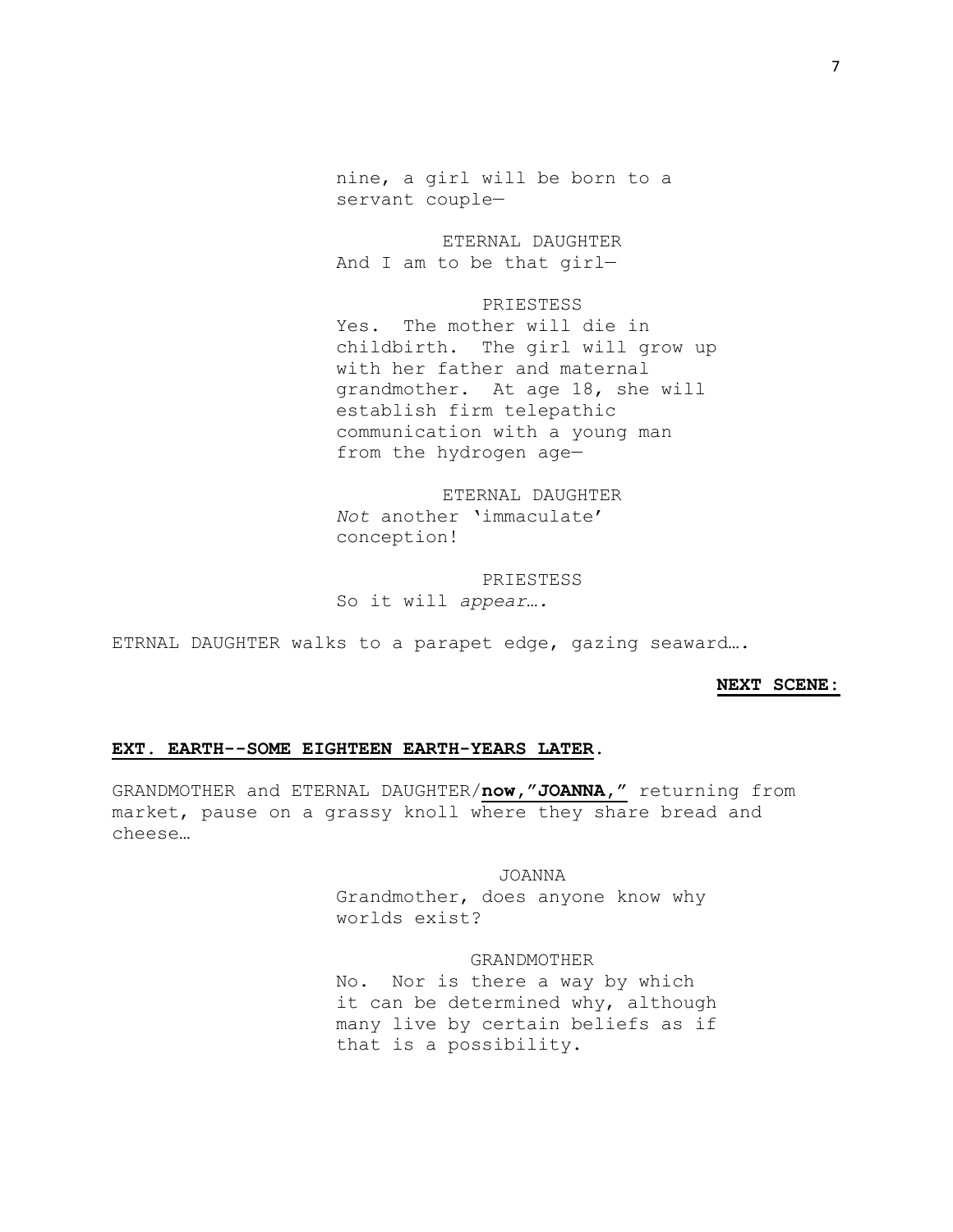### JOANNA

And no matter how much the soul tries, it will continue to not know?

GRANDMOTHER So I believe, Joanna.

# JOANNA

(pointing) Oh, look! There! That star—

GRANDMOTHER Yes!-—I see it. So bright….

JOANNA It twinkles red, too!

GRANDMOTHER Is it moving?

# JOANNA

I can't tell. It's low in the sky and the wind's blowing the trees on the horizon. But I think so.

### GRANDMOTHER

*Now* it seems to be coming toward us! See how it rises a bit and flares. Joanna, tell me I'm not imagining things.

# JOANNA

Grandmother?

#### GRANDMOTHER

Yes?

# JOANNA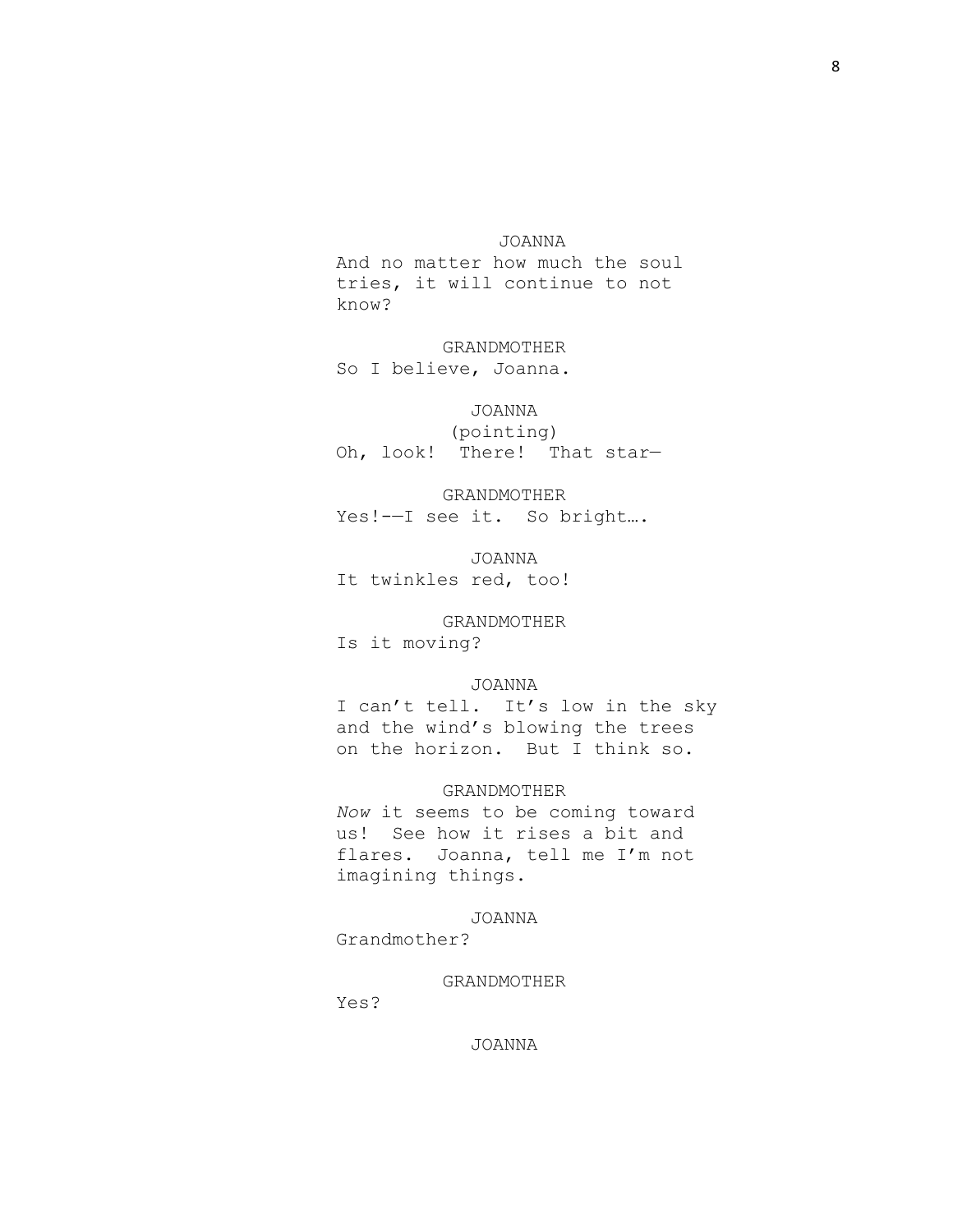### GRANDMOTHER

(ignoring question) See how it moved away, then toward us again…

# JOANNA

(Holding up a hand, whispers…) Yes! And why is it? I feel as if it is an old friend… (beseeches Grandmother) Oh it frightens me when I have such thoughts!

#### GRANDMOTHER

(eyes skyward; taking Joanna's hand) Don't be afraid, Joanna. Of what is there to be frightened, on such a night as this? Look at the golden triangle! Just think, Joanna: you could take a piece of cardboard and without much trouble make it a size that, when you held it at arm's length, it would fill the golden triangle—

JOANNA Grandmother! Look! Our star is shooting upward—

GRANDMOTHER looks but the bright light has disappeared.

### JOANNA

Grandmother? Do you know the thought I had, which seemed to fly out into the air? (sighs decisively) It was as if my heart called out: "I saw you! I *know* you!" Why do I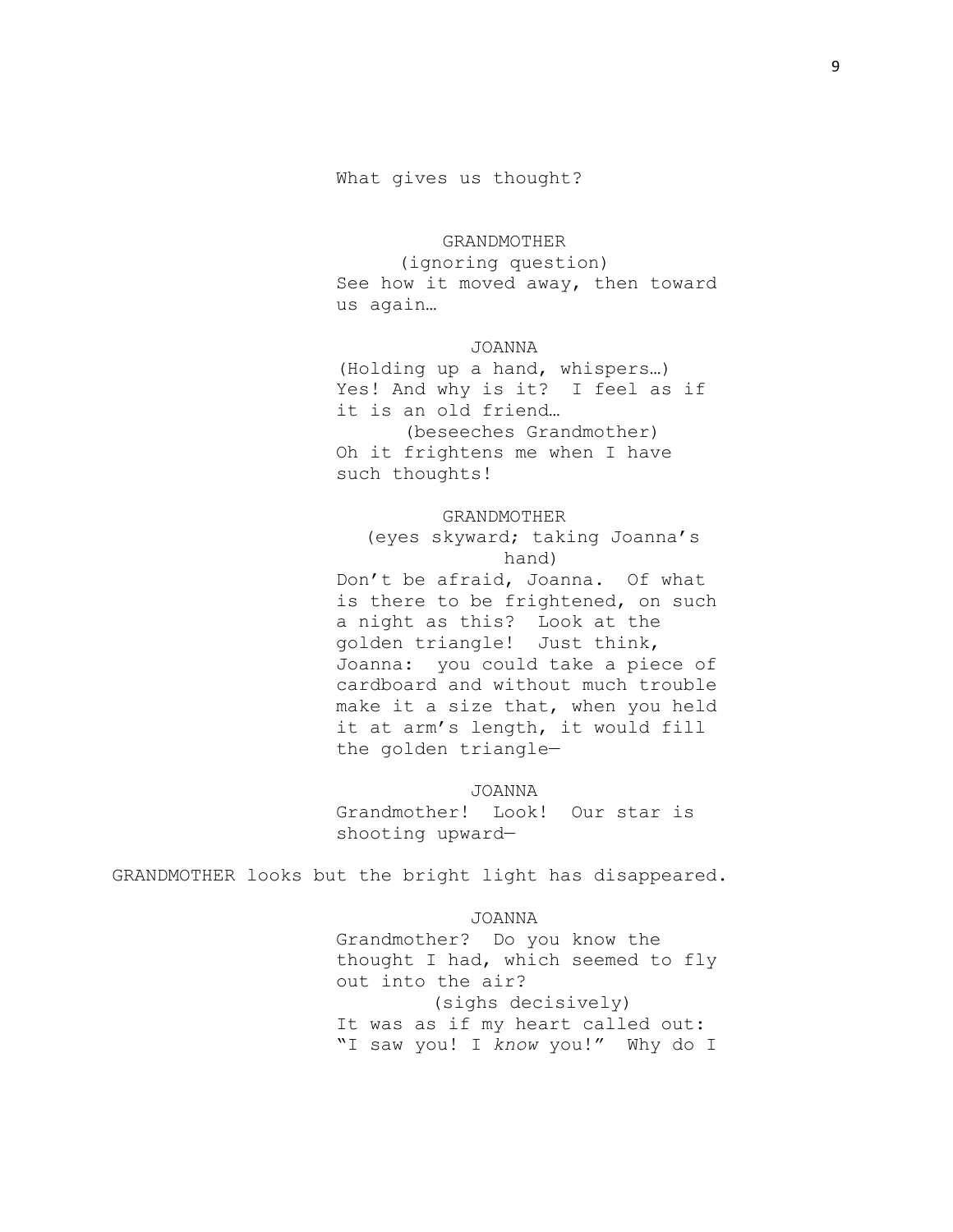feel I don't know something I should?

GRANDMOTHER

Perhaps…perhaps it is because you can't remember why.

# JOANNA

 (embracing Grandmother) Thank you, my dear Nanna. Then I will tell you the last thought I had: *That was as near as he dare come….*

### **CUT BACK TO:**

# **TEMPLE, SAME DAY AS BEFORE**

PRIESTESS Are you listening?

ETERNAL DAUGHTER Oh. Sorry.

# PRIESTESS

As I was saying, these journeys are uncertain. Psyche's geography will be swamped; memories, scattered debris. You will recall only wisps of this reality (sweeping hand across scene). You will sense your true abode, however, and feel yearnings for it. And it shall be precisely *that-—*the core beliefs in your imprisoned being—that will move them.

> ETERNAL DAUGHTER (somewhat ironically)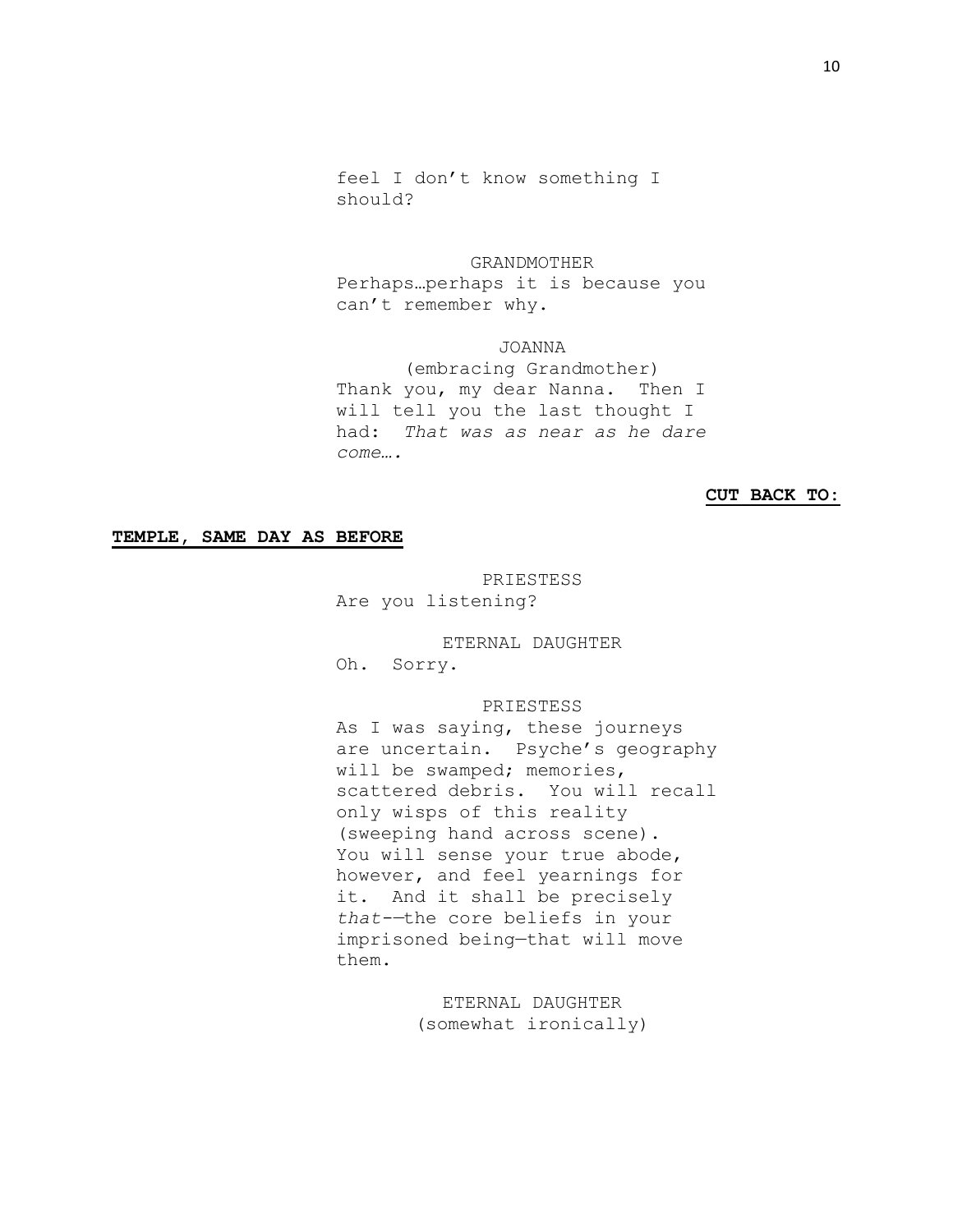I shall have the "faith that moves mountains!"

PRIESTESS You will need it. Now, come--sit. If you are going to prove that peace, love and freedom will travail until 'Mary,' her 'Messenger,' and her son are restored to their humanity, we have much to review: the histories of psychology…

#### **MOVING SHOT--CAMERA LIFTING…**

PRIESTESS (CONTINUING, V.O.) …the histories of science… ((and as voice trails off) In short, the history of Humankind and all of its philosophies….

#### **NEXT SCENES:**

**EXT. MOVING SHOT--CAMERA FLOATS** along ocean and back down into an open palustrade, There, a flock of little girls, with ballet ribbons in long hair flowing, billow, dance and sing:

> SINGING GIRLS *I virgin sing; I virgin dance; I every man entrance; I virgin LIVE…* Exodus!

**EXT. MOVING SHOT--CAMERA LIFTS,** through notes of a Sibelius symphony, across and down to a conservatory garden, where schoolboys perform a recitatory exercise of fundamental laws….

> RECITING BOYS We do not worship idols false We do not use the word, 'god,'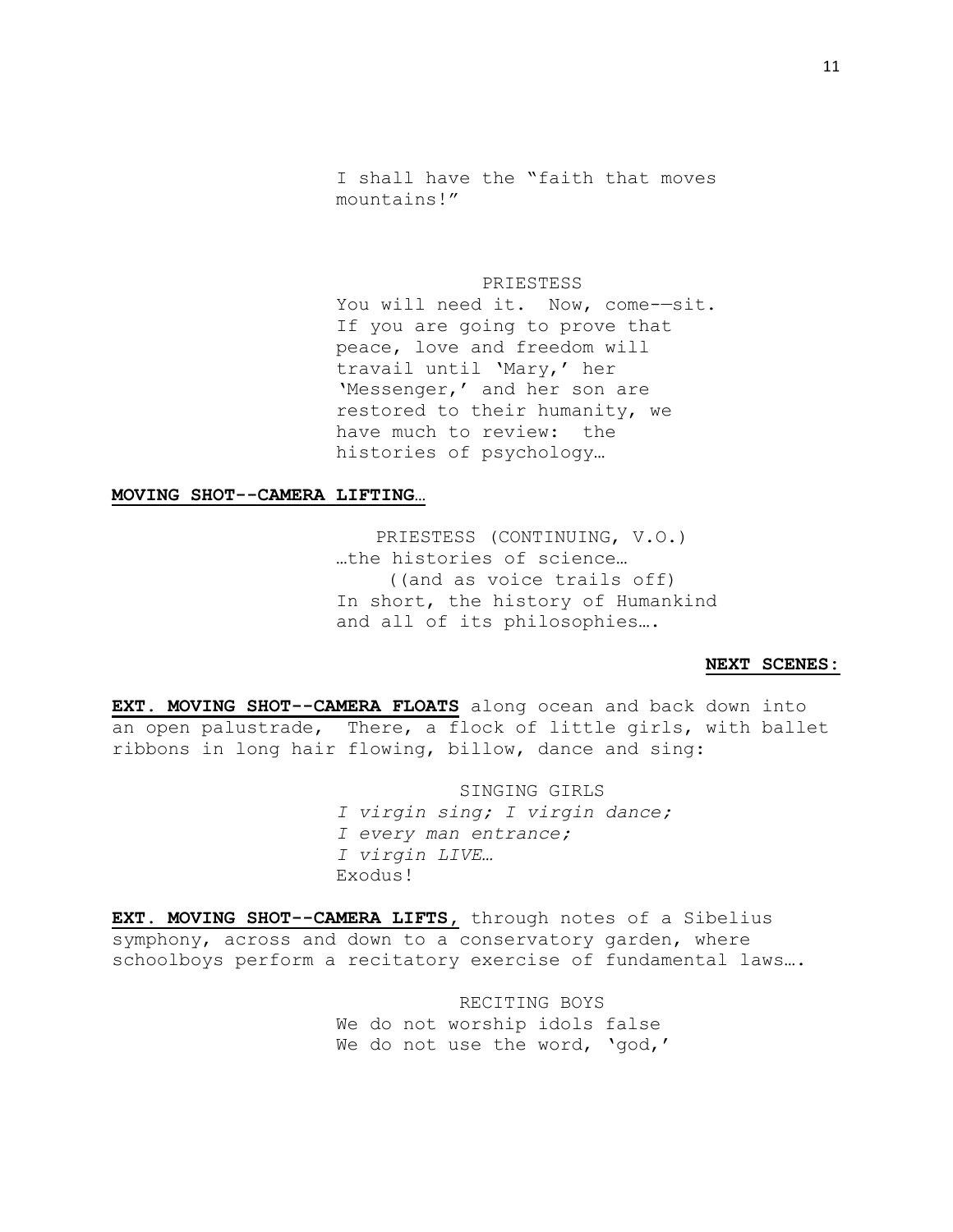vainly We do hallow each seventh day We honor each other in every way (MORE) RECITING BOYS (CONT'D) We do not lie We do not kill We do not cheat We do not steal We do not deliberate another's mate We do not covet another's Fate…. BALLET GIRLS JOIN RECITING BOYS IN CHORUS: We love the one near us as dearly as our Self And hold love of Life above all else….

# **DISSOLVE TO:**

**EXT. EARTH, A LIBRARY, EARTH-YEAR 2017:** A library at left of a raised patio encircled by a low stone wall, in which an opening at right leads down to a garden beyond.

FATHER and GRANDMOTHER sit at the patio table, which shows remains of a Sunday breakfast; to their right, the double doors into library are open. GRANDMOTHER works a piece of needlepoint. FATHER reads a newspaper. JOANNA faces the table, from where she sits on the low wall above garden; she holds a pen and her journal….

JOANNA

Listen…

(she calls Grandmother's and Father's attention and reads aloud from journal:) "Although I may be of the labor class I promise not to be discouraged in my studies. But the truth is, I don't like it!"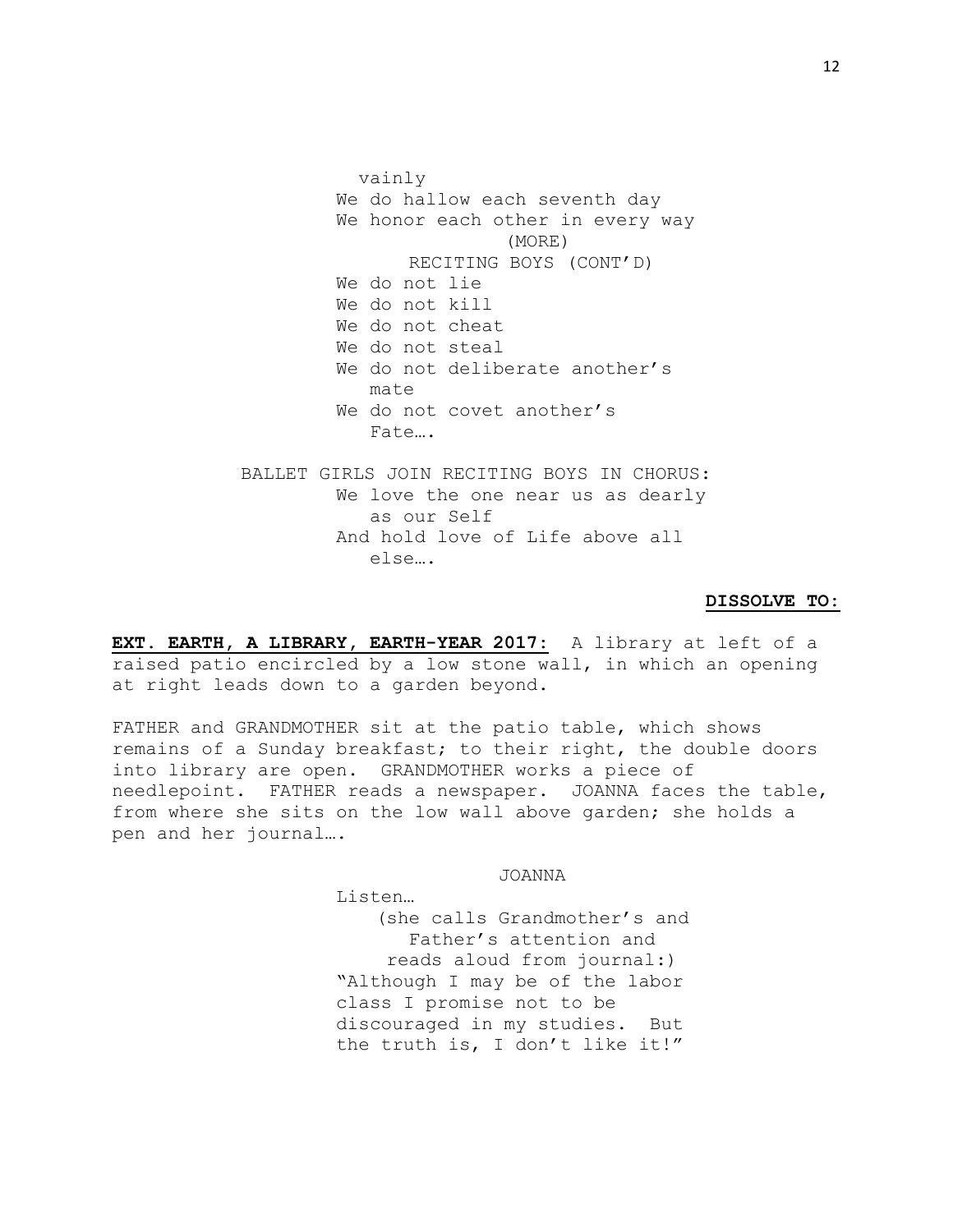(She rises; walks as she reads:) *"This* is my life: I arise early, (MORE)

JOANNA (CONT'D) often as early as five o'clock. The house is quiet then. An hour at dawn, an hour at noon--"

FATHER (rudely; not glancing up) Macchiavelli was right!

#### JOANNA

What?

FATHER I *said,* Macchiavelli was right.

#### JOANNA

About what?

#### FATHER

That life is fifty percent fate and fifty percent free will.

# GRANDMOTHER

(looking up from handwork) Well…it may have been all right for Macchiavelli to say; but I'm not sure it is, for you. One cancels the other out, anyway, doesn't it?

#### FATHER

(tosses newspaper aside) I *thought,* one morning--to read in peace; but, no. Instead I'm served *her* bookish prattle and *your* usual cynicism.

# GRANDMOTHER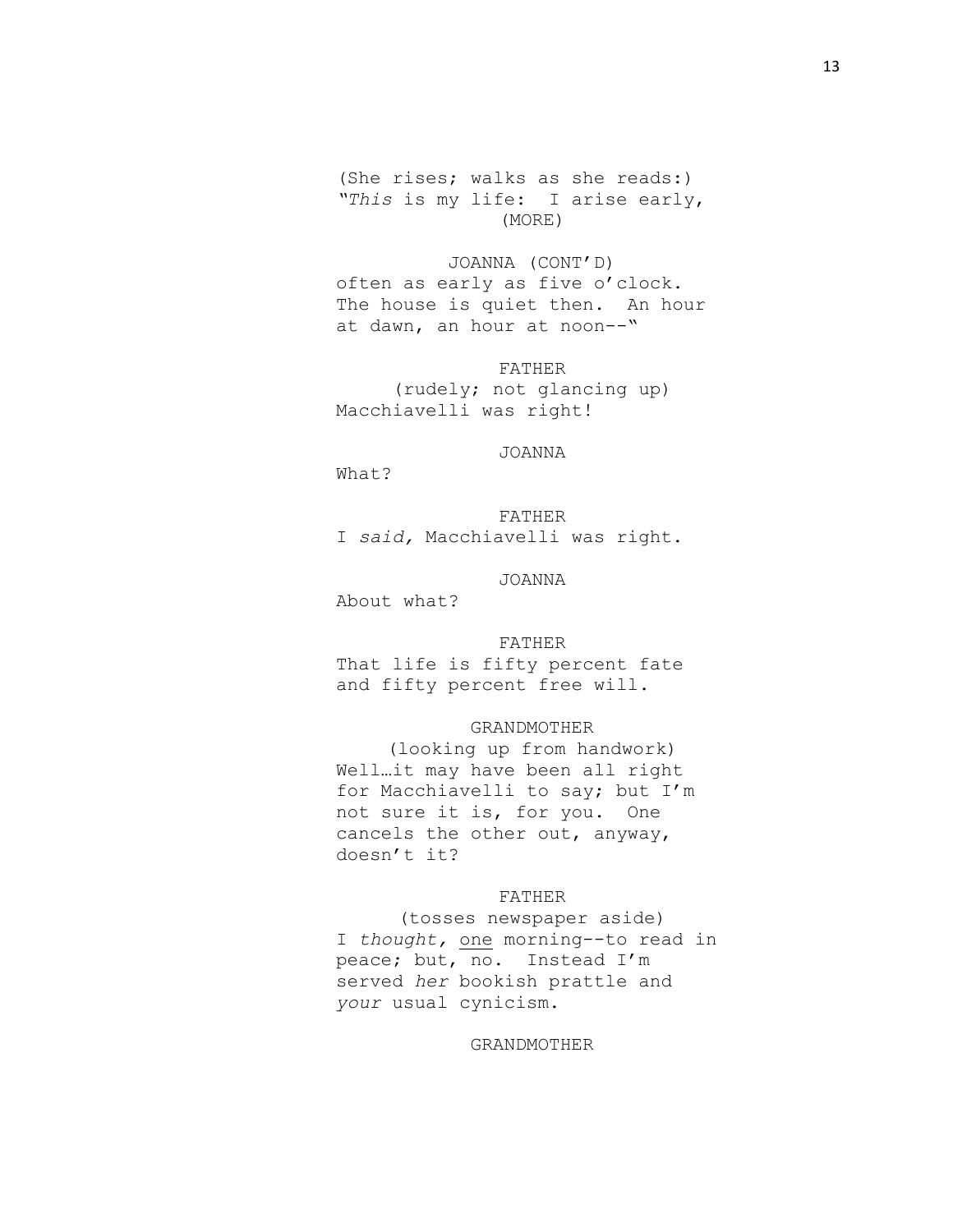Huh! Listen to him. The owners out of town and he forgets he is a servant. Nothing better to do than take ease in the morning sun.

FATHER abruptly pushes from table and exits through library. GRANDMOTHER lays down her work, rises to comfort JOANNA…

> GRANDMOTHER Why must he persist in cutting you off? And you *always*- uncomplainingly--let him have his way!

> > JOANNA

Less of late.

GRANDMOTHER But still you brood about it.

JOANNA Let's not talk about that now. Our free time in the sun is so short.

GRANDMOTHER kisses her and returns to her chair. JOANNA changes the subject….

JOANNA

(tentatively) I had another strange dream last night.

# GRANDMOTHER

Tell me about it.

JOANNA I'm not sure you would want to hear.

# GRANDMOTHER

Please. It gives me something to listen to, other than my own thoughts….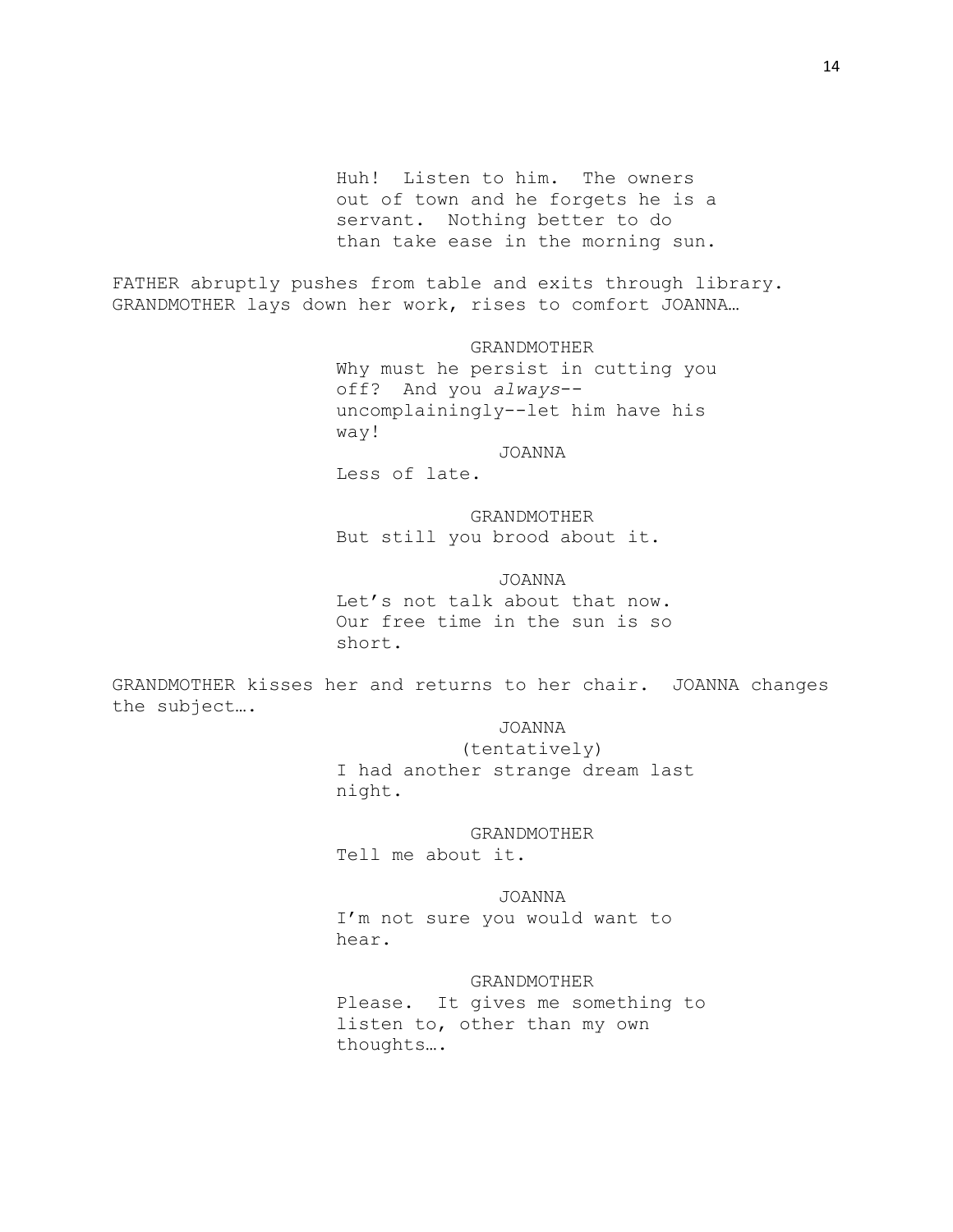### **DISSOLVE INTO:**

**INT. DREAM SCENE—-**A CROWDED BLACK-LIGHTED CONCERT HALL…

JOANNA (V.O.) I was wearing a strange costume… metallic, I think. Yes!—silver; and I was standing at the rear of what appeared to be a large crowded concert hall. A commanding sound of an organ—-*oh I think* it was an organ—-called to me, and I began walking toward it. A path opened for me through the crowd until I reached a semicircle of persons before a raised stage. Standing in the semicircle were male, female, male, female—-in that order—-with just one space open seemingly for me; and I stepped into it.

 Although I was given to take no notice of the man to my left, I had a distinct impression of the one to my right. He was clothed in deep burgundy, tall and of saintly profile. Strangely, I thought him the epitome of an archangel!

 He didn't look at me as I became locked into the circle, but I sensed that he was well aware of my entry. All eyes were meeting upon the shining face of a singing young boy on the stage. The music grew compellingly to an unbearable intensity, until it was as if the ceiling parted and was joined by a chorus of souls-—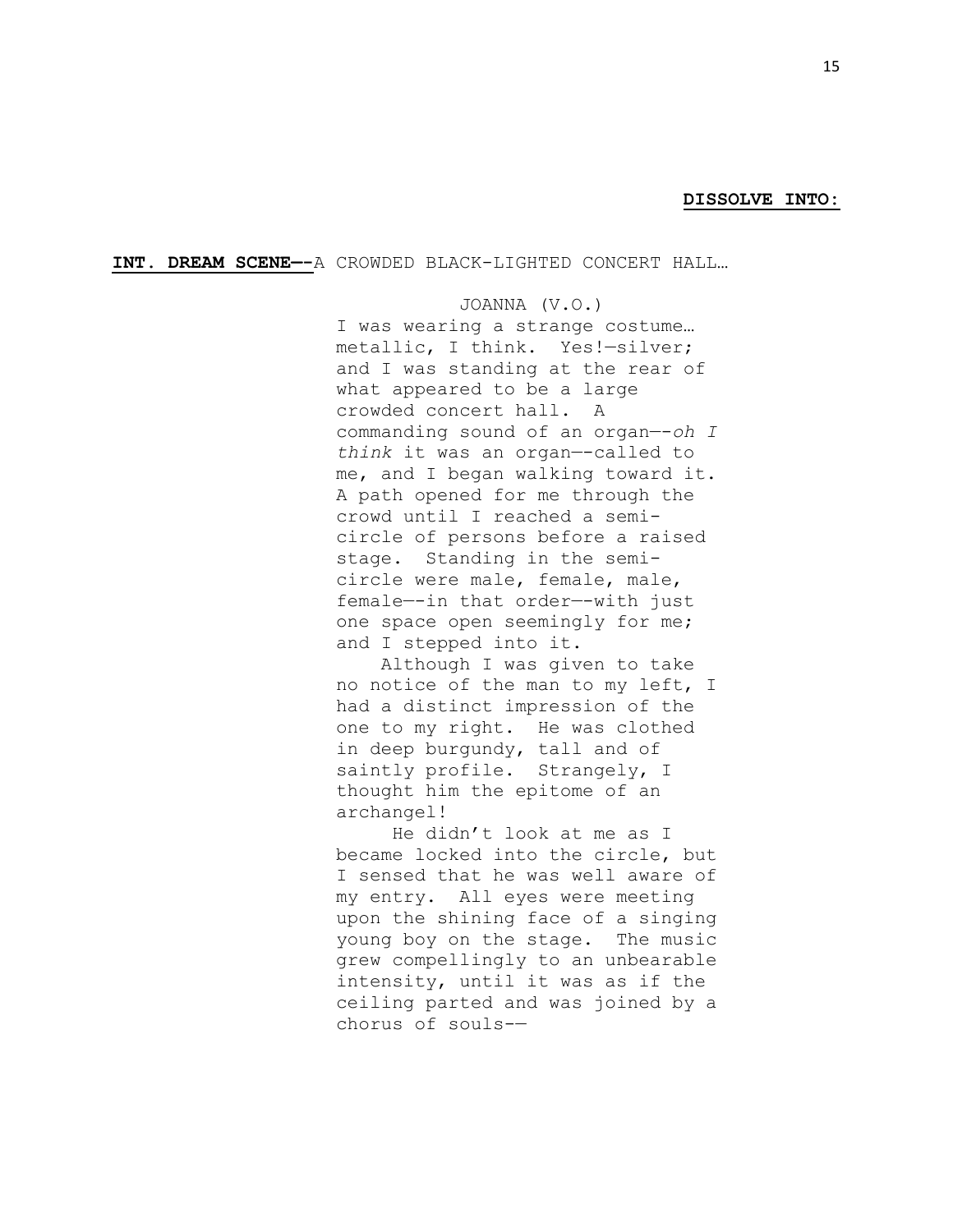# **CUT BACK TO:**

**PRESENT DAY ON PATIO,** JOANNA obviously momentarily lost in her dream reverie—

#### GRANDMOTHER

Go on…

### JOANNA

When the music reached its ultimate crescendo—oh, I can't explain it—*something—*a strong undulation?—came from my right and crawled across my pelvis… Those are the only words I have to describe the sensation! I turned to see whether he who looked like my 'guardian angel' also felt it. His arms were crossed at his chest and he kept his face directly forward, as indeed did all others in the circle….

 So strange it all was! Because, although I never looked down, I knew that in front of my costume there was a diamond-shaped cut-out that framed my—

### GRANDMOTHER

*All right--*that's enough! Sometimes you go too far even for me.

# JOANNA

# (tosses herself to lean across the wall)

What an incredible thing Life is! If all imaginable is possible, might all that is dreamt be, too? (turns to Grandmother) If I were an alien intelligence- and I knew it would frighten someone to make myself known all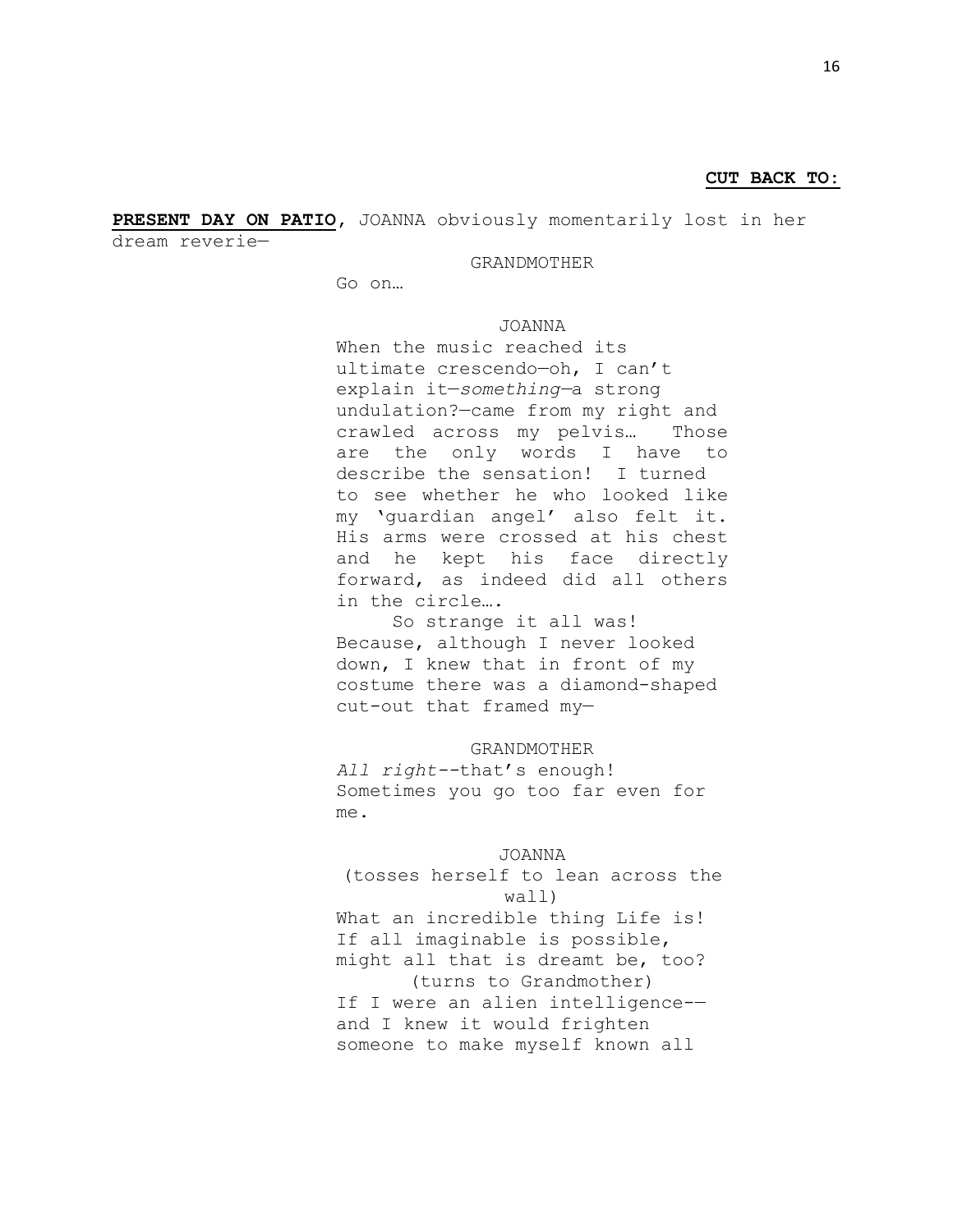at once—-what *better* way to gain entry into Consciousness than (MORE)

JOANNA (CONT'D) through dreams? Wakefulness is a prisoner of Body but dreams are not. (showing nervous uncertainty:)

Lately it's as if something, or some*one,* is talking into my mind…

FATHER returns, retrieves newspaper and reseats himself.

#### JOANNA

(resumes reading aloud from her journal) "Ah, how life pretends to revolve around choice. I either can believe in free will, or that all acts are predetermined by causes over which we have no control. In either case, however, does one have a choice as to *disposition?*"

FATHER rustles newspaper…

JOANNA (CONTINUING) (ignoring Father) "One philosopher Mill said that the reason we must think in terms of a 'beginning' to existence is due to the paltriness of our imagination…

(leafs pages as she reads) "And here…: In disposing of the argument of 'first cause,' we have philosopher Mill's account of when he asked *his* father, 'Who made me?' His father replied that the question could not be answered;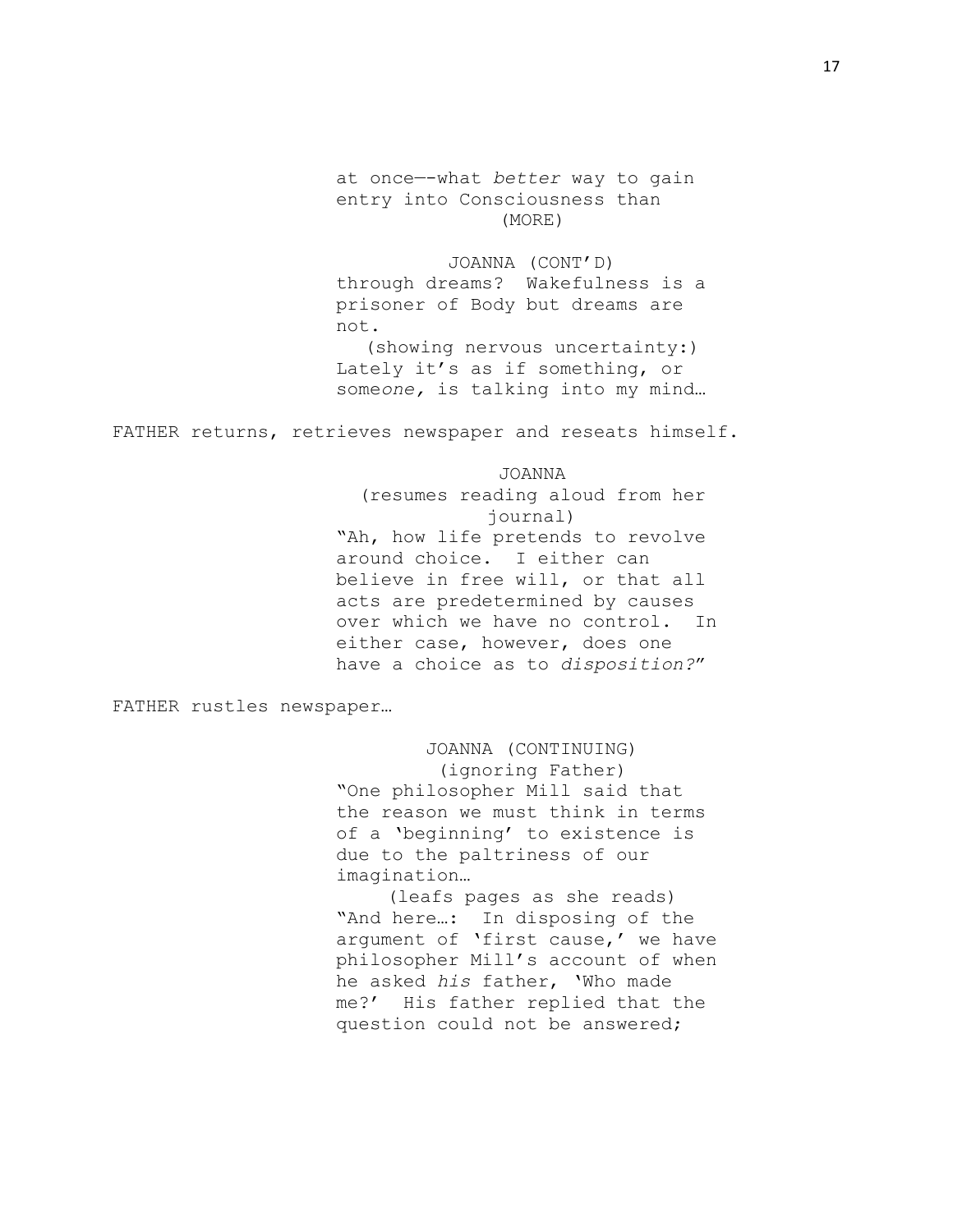# because it immediately suggested the question, 'Who made God?'" (chuckles) (MORE)

JOANNA (CONT'D) I wonder why Mills didn't ask his father, 'What happened to God's *mother*?'"

FATHER rises agitatedly; pushes his chair hard under and against table.

### FATHER

It's not healthy for a woman to be so concerned with such matters!

#### JOANNA

*Not healthy?* Ahhh…*woman* has no interest, then, in freedom? And…yet—

#### FATHER

And yet *what?*

### JOANNA

Nothing. If only I could make you understand. Man and woman are like raindrops on the windowpane, separate but of the same substance.

## FATHER

(to Grandmother) Just where is all this leading? She says such crazy things.

### JOANNA

Oh, and *you!—*everything *you* say has value? I, instead, must take to my books late at night, as if committing a crime.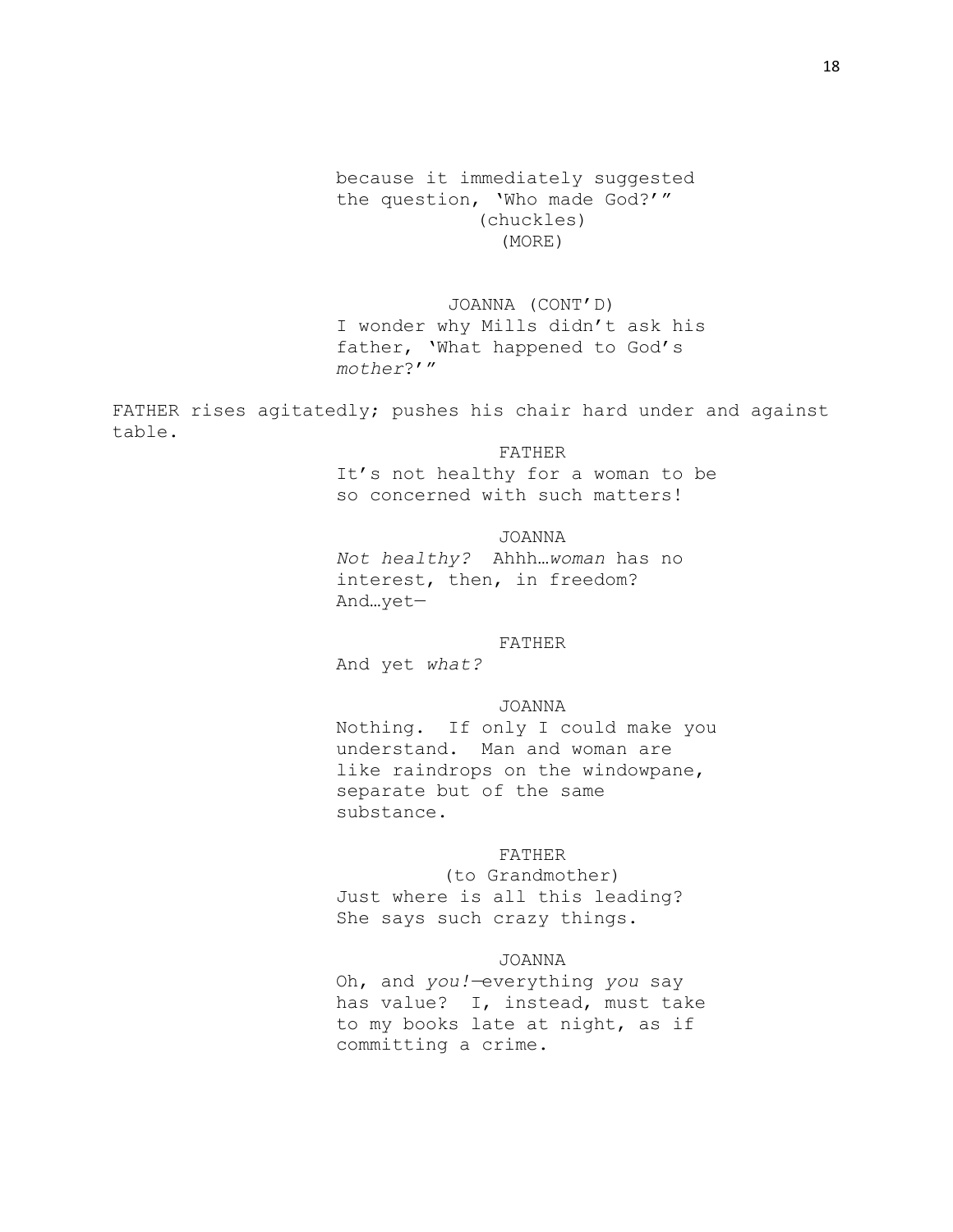(turns her back)

FATHER (goes to Joanna; smoothes her (MORE) FATHER (CONT'D) hair) Oh, daughter; you've been studying shadows again. (she turns to him with a small smile) There. That's better.

JOANNA

I did stay up late; forgive me. (embraces Father; descends to garden; hesitates, turns:) *But I am free to believe what I believe!*

FATHER watches as JOANNA exits through garden; then reseats himself, shaking his head. GRANDMOTHER retrieves needlework, pushes needle into fabric…

> GRANDMOTHER (muses) When my body was young I never looked at my hands. I didn't see them, their youthful smoothness,

as they happily worked. Now, they intrude on my vision….

FATHER, still frustrated, searches pockets, draws out a small cigar and lights it. GRANDMOTHER continues to work her fabric…

FATHER

(remeniscingly:) Don't think I don't know the fire burning in her. When I was a boy, I, too, aspired to higher things. After work I would hide in the garden in the evening to capture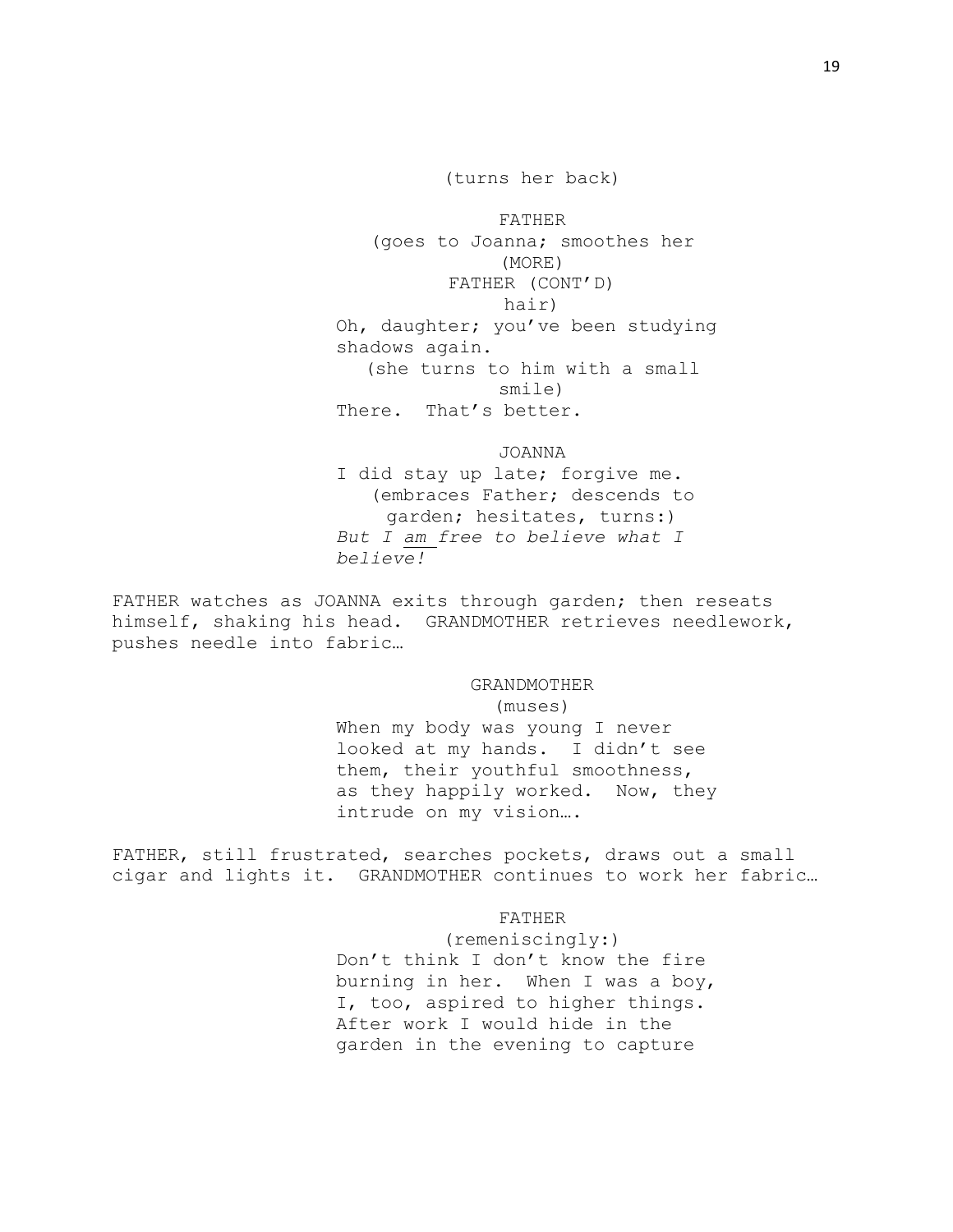desire in the little light left to the dying day. But there comes a time when one must give up the dreams—

## GRANDMOTHER

Remember, I *also* have been a slave all of my life; but I have known pleasure serving others. Lately, however…

(pauses reluctantly)

# FATHER

What? What is it you wish to say?

# GRANDMOTHER

(gathering determination:) I made a solemn commitment to raise Joanna, but I no longer can serve you both equally. I am torn when her nature conflicts with yours. Earlier, for instance, when you interrupted her—

FATHER When did I 'interrupt' her?

GRANDMOTHER When she read aloud.

#### FATHER

Oh. That.

#### GRANDMOTHER

Truly, I am loath to say another word. You either will not or cannot comprehend that she is a special creature.

FATHER

"Special creature?" *Special*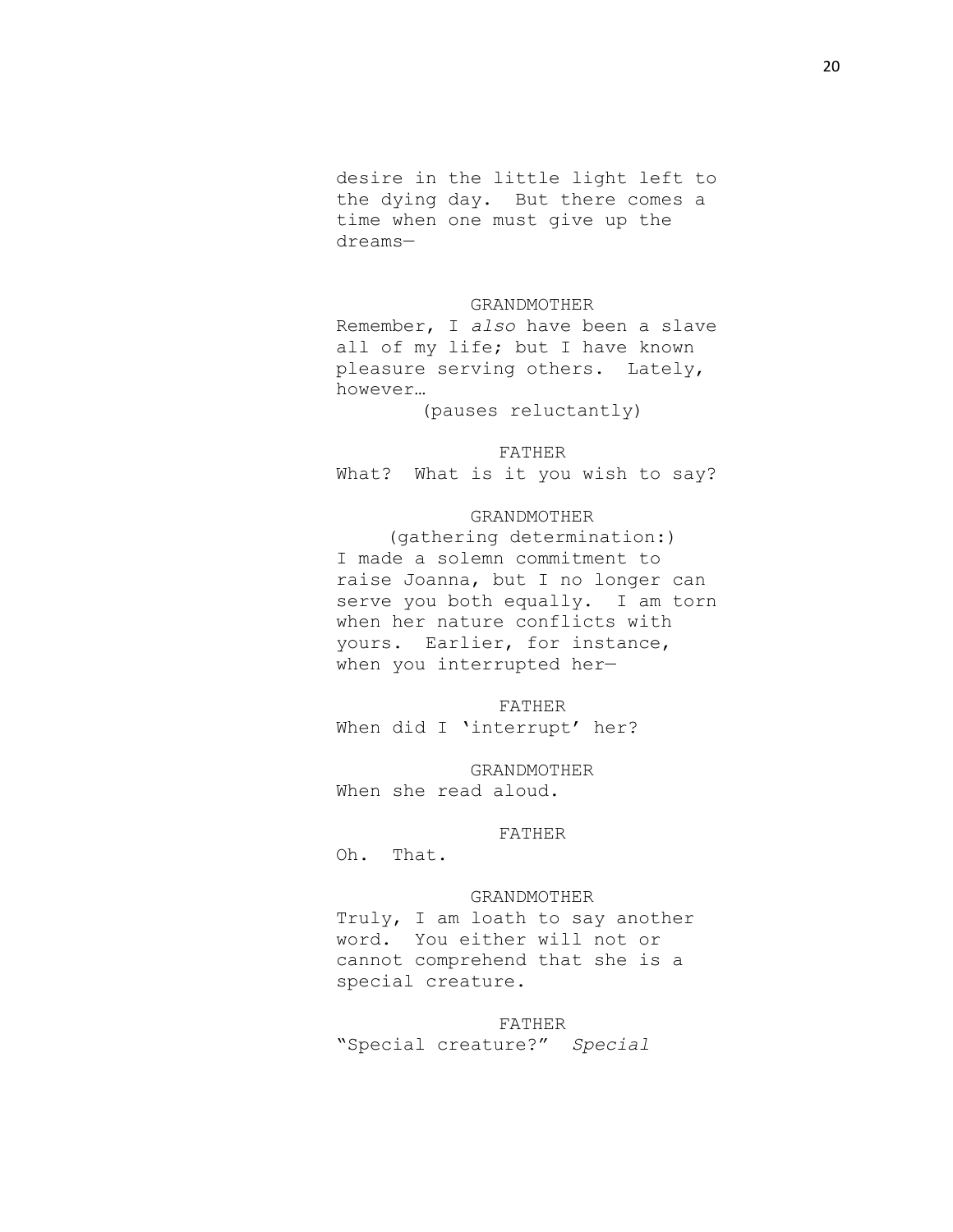*creature?* Do you know what she said to the reverend Father last Sunday? We were talking about the great poverty here and in other (MORE)

FATHER (CONT'D) countries; you know, about our moral duty to help the poor. It was *she* who interrupted, then! "Just think," she said to him, "Just think how many fewer poor there *would* be, if men of cloth really were to act as God incarnate: sell every treasure churches now hold, and turn the proceeds over!"

#### GRANDMOTHER

An honest question, especially for one who has read *Mark* 20, 21--

# FATHER

Don't quote me chapter and verse. An honest question, indeed. And with my friends standing about! More and more they are wondering really what kind of a 'creature' I've been attempting to rear.

FATHER tosses cigar butt and exits. GRANDMOTHER lays down her work with a chuckle which quickly changes to expression of deep sadness, until JOANNA returns carrying a bouquet. JOANNA proceeds to arrange the flowers in a vase from the library.

JOANNA

Gone again, is he? You know, I recently dreamed about him, too. He and I were standing at a bar, as in court of law—

> GRANDMOTHER (looking past Joanna)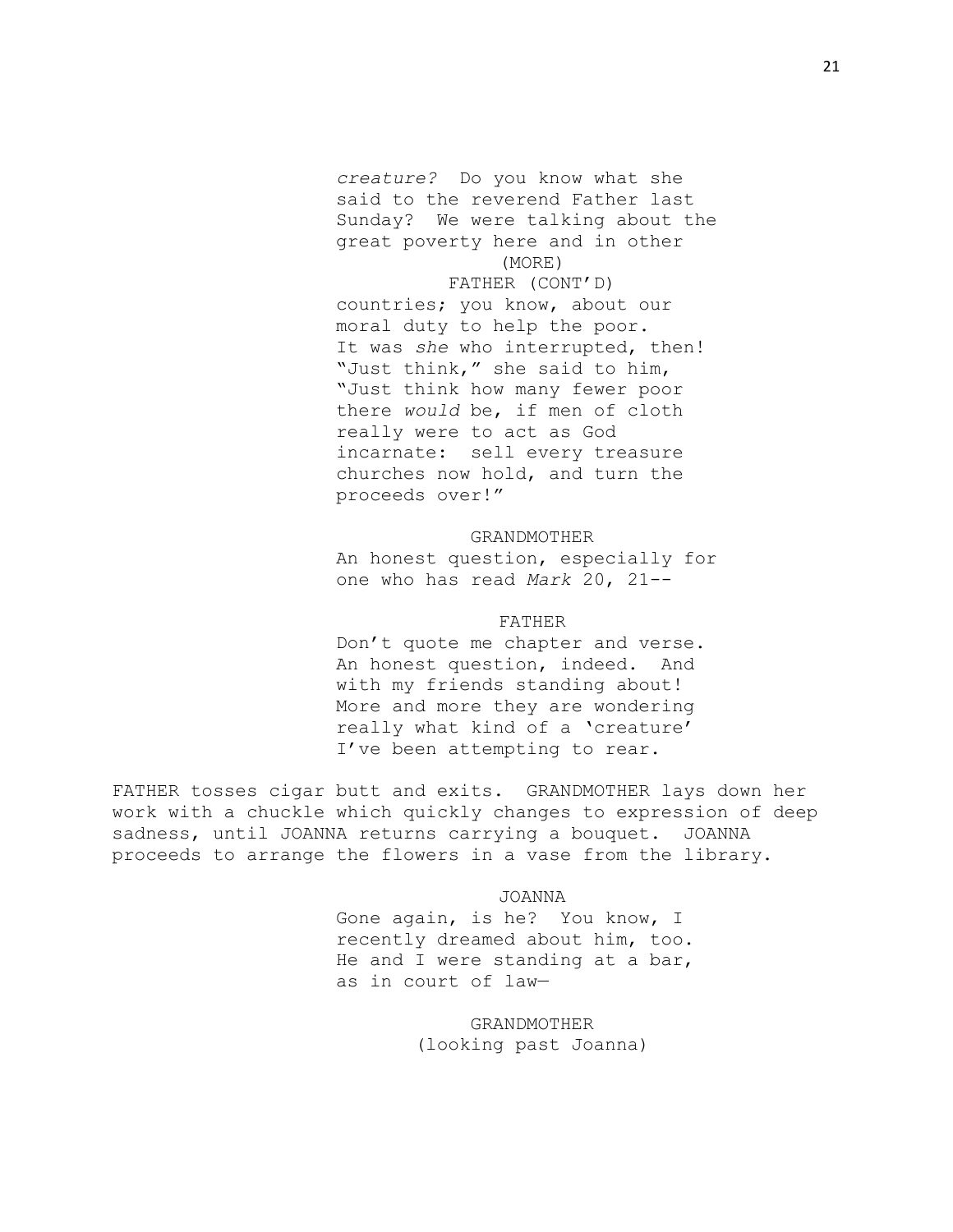There's something strange with the weather this year….

### JOANNA

(ignoring Grandmother's avoidance) "What we each are here for," I said to him, "is to serve one another; and I have decided to let myself be guided by the First Cause." And he said to me, "*You* are a *libertine!*" I could not respond. I felt such great hostility—-no, *contempt—-*from him. He hated all for which I stood; yet we might have been born in different forms, to be lovers, and change the world."

# GRANDMOTHER

(removedly) Someday I think I will grow gardenias. I've never been afraid of running out of things to do, only time….

#### **NEXT SCENE:**

**EXT. SAME DAY, AFTERNOON.** JOANNA is sweeping the patio when unexpectedly she is visited by her best friend, AGNES.

## JOANNA

Agnes, my dearest friend! What are you doing here? You know I'm not supposed to receive anyone, and the owners are expected to return at any time. You and I were to meet later, at the pine.

AGNES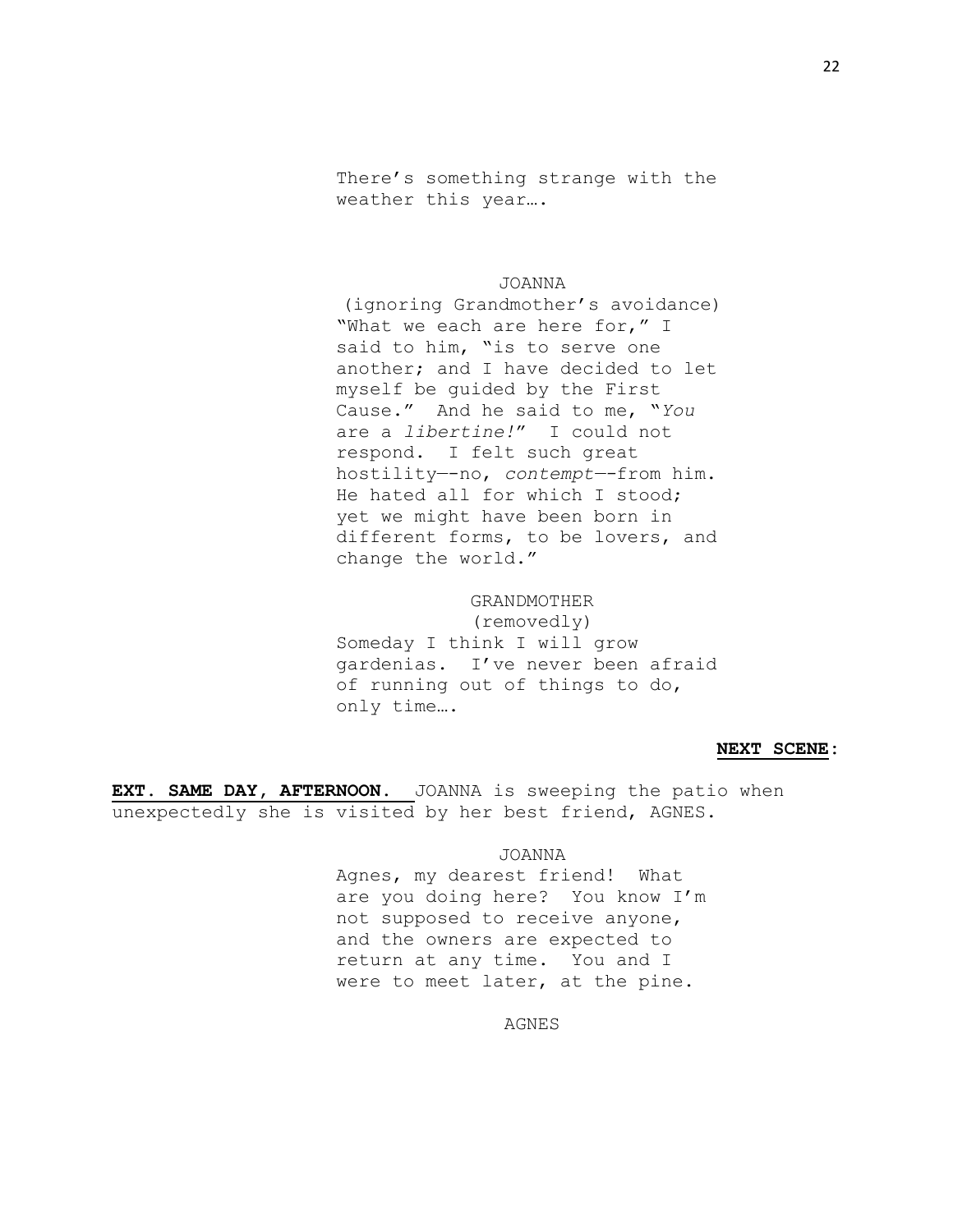I'm sorry! I just couldn't wait to talk with you; I'm in such trouble….

JOANNA, seeing that AGNES has been crying and is in obvious misery, looks about furtively; goes to AGNES, embraces her and then moves her to a chair.

JOANNA

Here; sit. [draws another chair nearby Agnes and seats herself) What is it? What's wrong?

AGNES Oh, I hate myself! You are the only one I can tell.

# JOANNA

Tell what?

AGNES

[striving to compose herself; finally able to speak) You know who I've been seeing-

JOANNA "Seeing?" You mean, "dating?"

AGNES

Yes.

JOANNA Joseph?—the grocer's son?

AGNES

Uh-huh.

JOANNA What about Joseph?

AGNES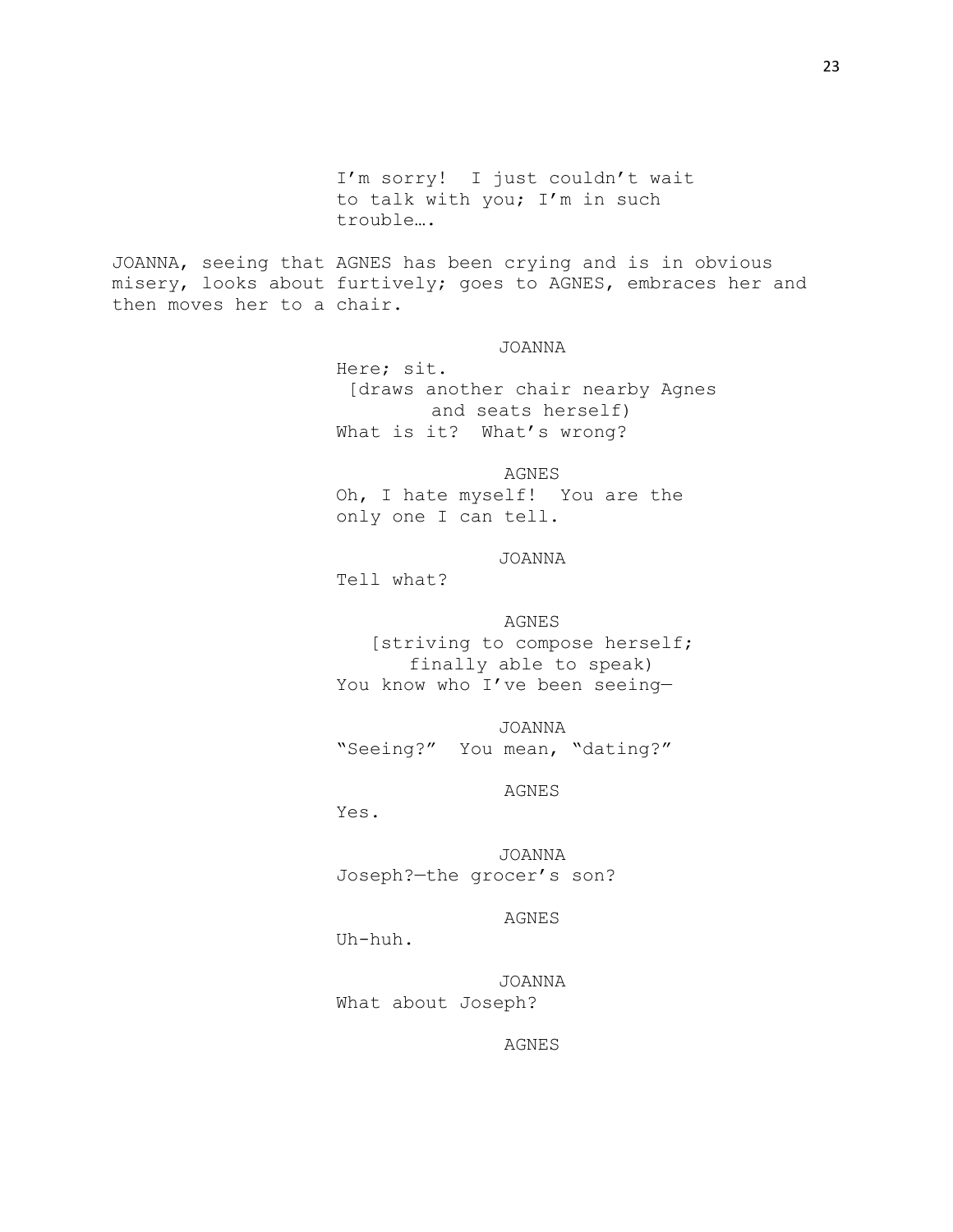24

I *do* love him!

JOANNA

Well, that's nothing to be ashamed of.

AGNES But I have discovered *he* doesn't love *me*!

JOANNA (soothingly; stroking Agnes' shoulder) Ohhh, dear. What a great disappointment! But it will pass—

AGNES (beginning again to weep) *It can't. It can't!*

JOANNA These things happen. In time you will be able to let the hurt go—

AGNES *Time?* I *haven't* time! He refuses to marry me!

JOANNA (beginning to comprehend) Oh, no. (again, a whisper:) *Oh, no!*

AGNES (wide-eyes upon Joanna) *Yes!*

JOANNA

How soon?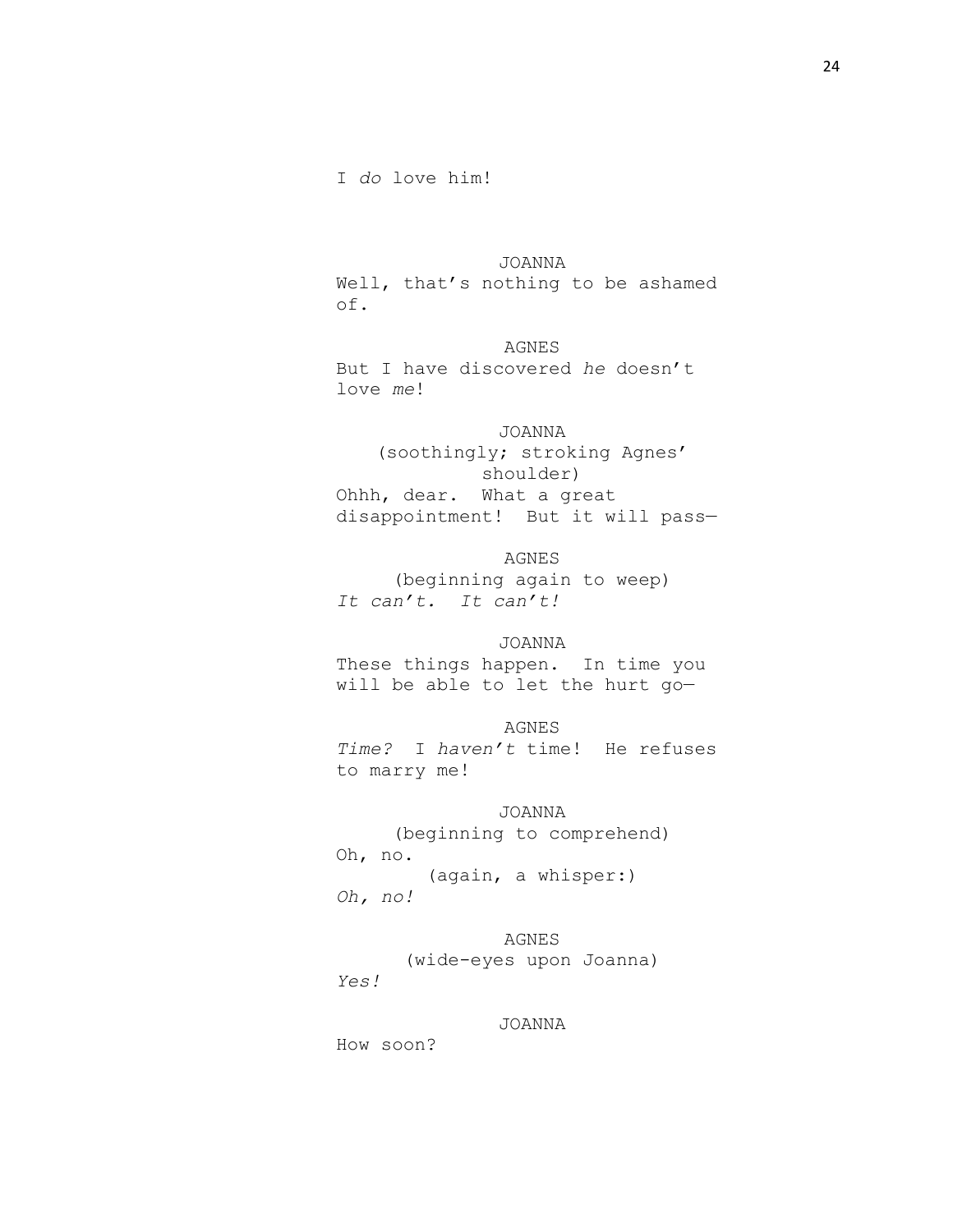AGNES

(brushing tears away and after (MORE) swallowing hard:) Seven months, I think.

#### JOANNA

Does anyone else know?

#### AGNES

*No, no!* Who but you *could* I tell? My parents…imagine!--they would be demolished.

# JOANNA

You didn't use any protection!

### AGNES

You *know* that's prohibited us! You *know* our church opposes artificial contraception. That was the *only*  time, and I *told* him it wasn't a good idea. You remember when you and I talked once about women's fertile periods? I knew that I very likely was in one. But he couldn't be convinced! Doesn't matter it was just that *one time-- I've committed a mortal sin!*

#### JOANNA

So, what has Joseph said about the consequences?

### AGNES

(emotions continuing) He said, how is he to know that *he* is the father? And nothing stands in the way of his denying responsibility. He refuses to see me again. *What am I to do?*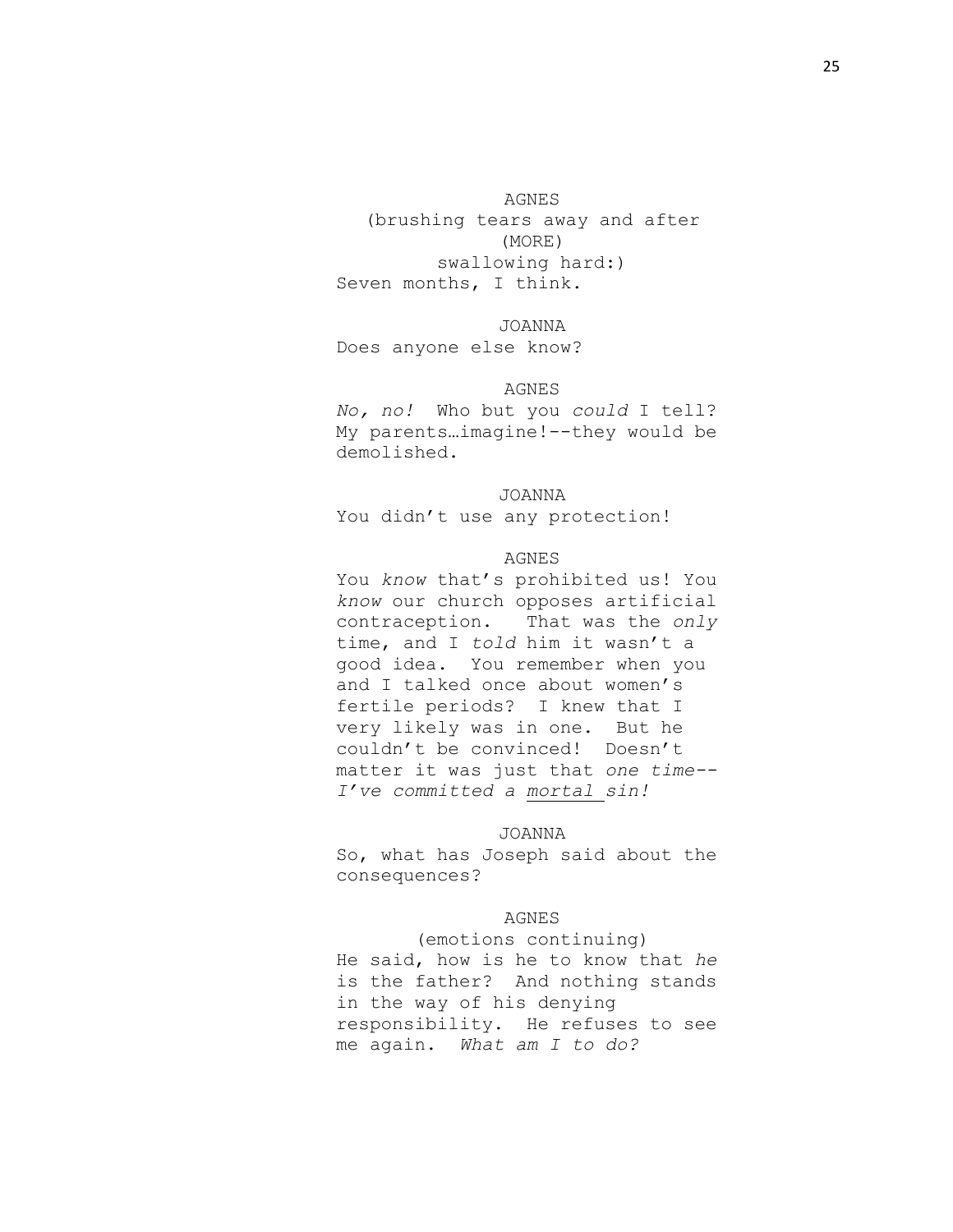JOANNA (after some deep thought) (MORE) JOANNA (CONT'D) First we must think of you, your health. We'll go and talk with Sandrina—

AGNES The mid-wife? I don't want *anyone to know!*

JOANNA We can trust Sandrina; you know she will keep the secret.

AGNES You're suggesting I ask her to help me put an end it?

#### JOANNA

No! I'm *not* suggesting *that.* But she *can* keep a secret, and you know that in the past she helped at least one other girl. It's your well being you first need to to be assured about. My father and grandmother have gone to town for supplies, and Sandrina's home is not far. I can get away now, for a little while….

#### **NEXT SCENE**

**INT.—SMALL COTTAGE –** SANDRINA, an aged but wiry energetic woman, welcomes JOANNA and AGNES into her front room. She motions them to sit on the sofa and takes a chair opposite them.

SANDRINA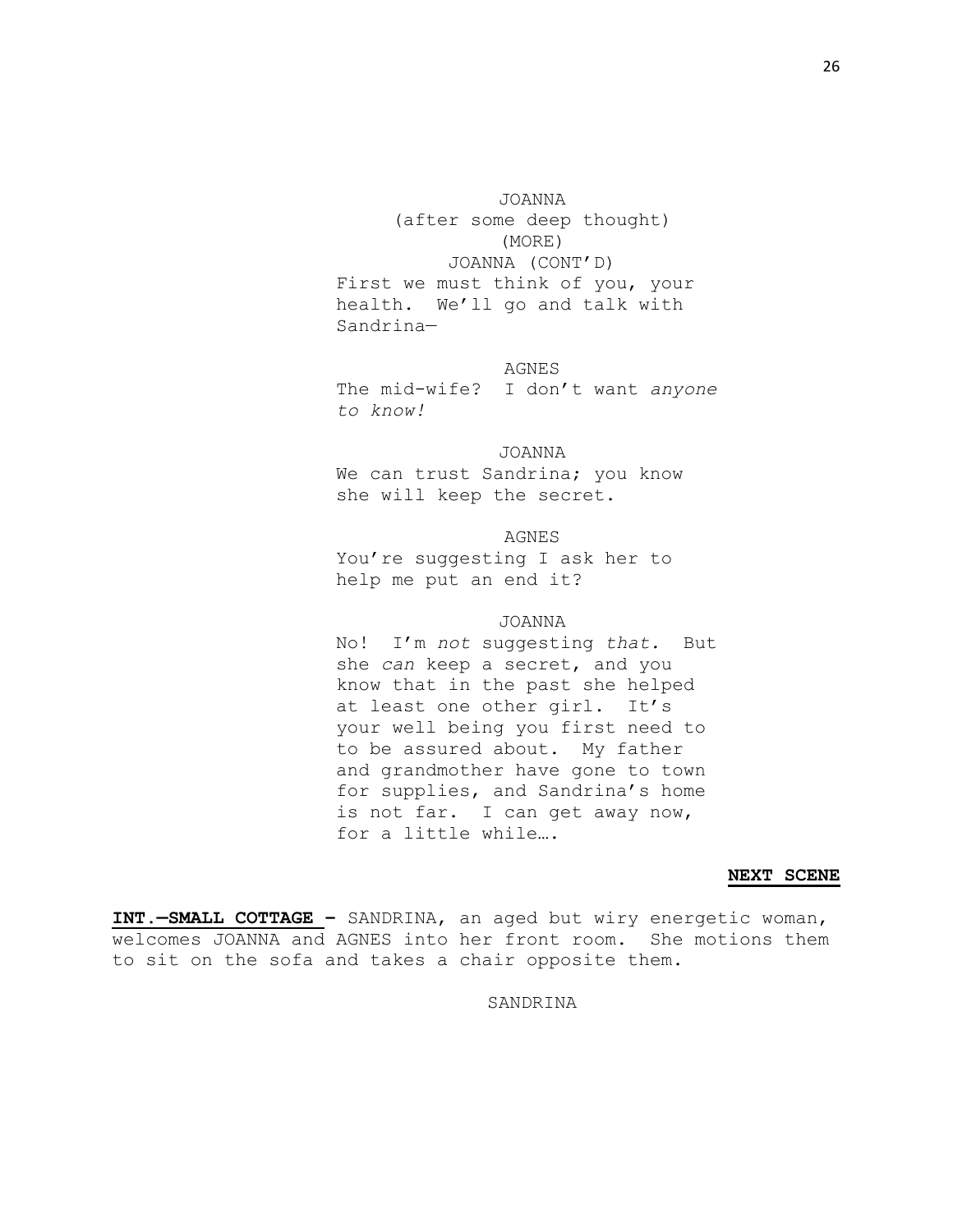(pretending not to notice awkwardness in her visitors' demeanors) How nice it is, to see you! Some tea?

JOANNA Thank you, but no; we haven't time. (taking the lead in Agnes' reticense) "We're here about a serious matter....

(tenderly takes Agnes' hand) You might be able to help.

## SANDRINA

Oh, I see… (by her pensive reaction it's

obvious she already has read the situation. Addresses Agnes:) How far along do you think you are, my dear?

# AGNES

(after composing herself) Two months, I think. (dissolves again in tears; mumbling chokingly…) *What would God expect me to do? What would Jesus think??*

## SANDRINA

(moving to sit beside Agnes; and, after embracing her speaks consolingly:)

Oh, my dear, *love* all that Jesus himself would feel. Let us recall the few words he uttered that Time has allowed to reach us without the veils superimposed by ignorant subjectivities….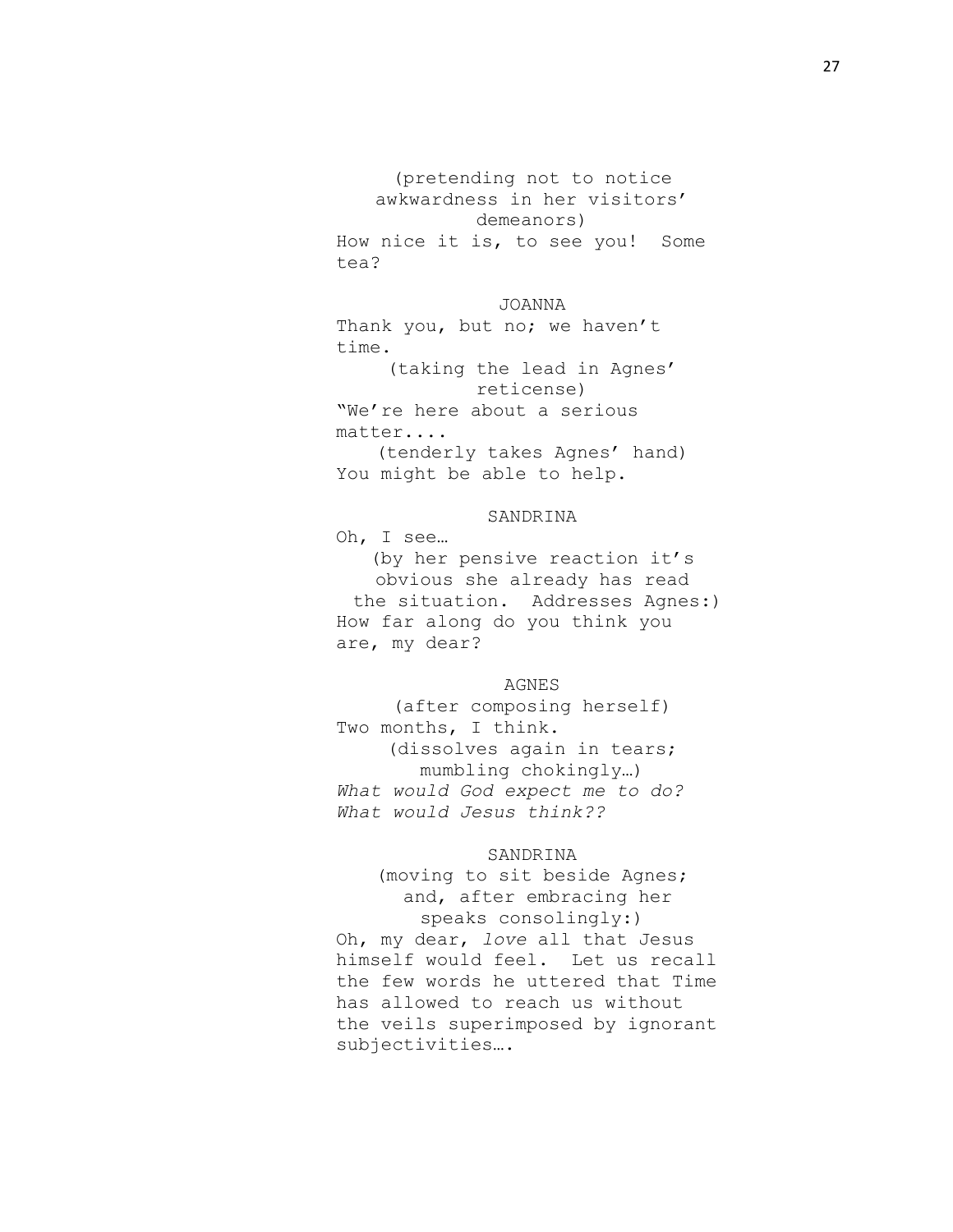Dwell, instead, on the true meanings he strove to convey: specifically, his use of the terms 'Father' for 'God;' kingdom of (MORE)

SANDRINA (CONT'D) 'God,' the 'Father;' 'the Father' who dispatched him; and the work given *by* 'the Father.' The true points he strove to make haven't been seized correctly--such as a time would come when worshipping the "Father" will not be a matter of on this hillside or in Jerusalem;' that the holy Spirit was contained in him as son-—*a child*—of man. *And,* any son *or daughter* of 'man'—*any person-* containing it would be recognized by another also containing it and their words mutually understood—

#### JOANNA

# (interrupts:) *And,* what about his indication that those with closed minds wouldn't be able to comprehend what he might tell them about 'what happens in "Heaven"- meaning simply *the empyrean—*the highest reaches of the cosmos, believed by the ancients to be a realm of pure light; taken as the abode of God.

Are we to think that a man who knew what he did about his own history and its writings did not know of the philosophical writings of the Greeks-—when in his immediate neighborhood was one of the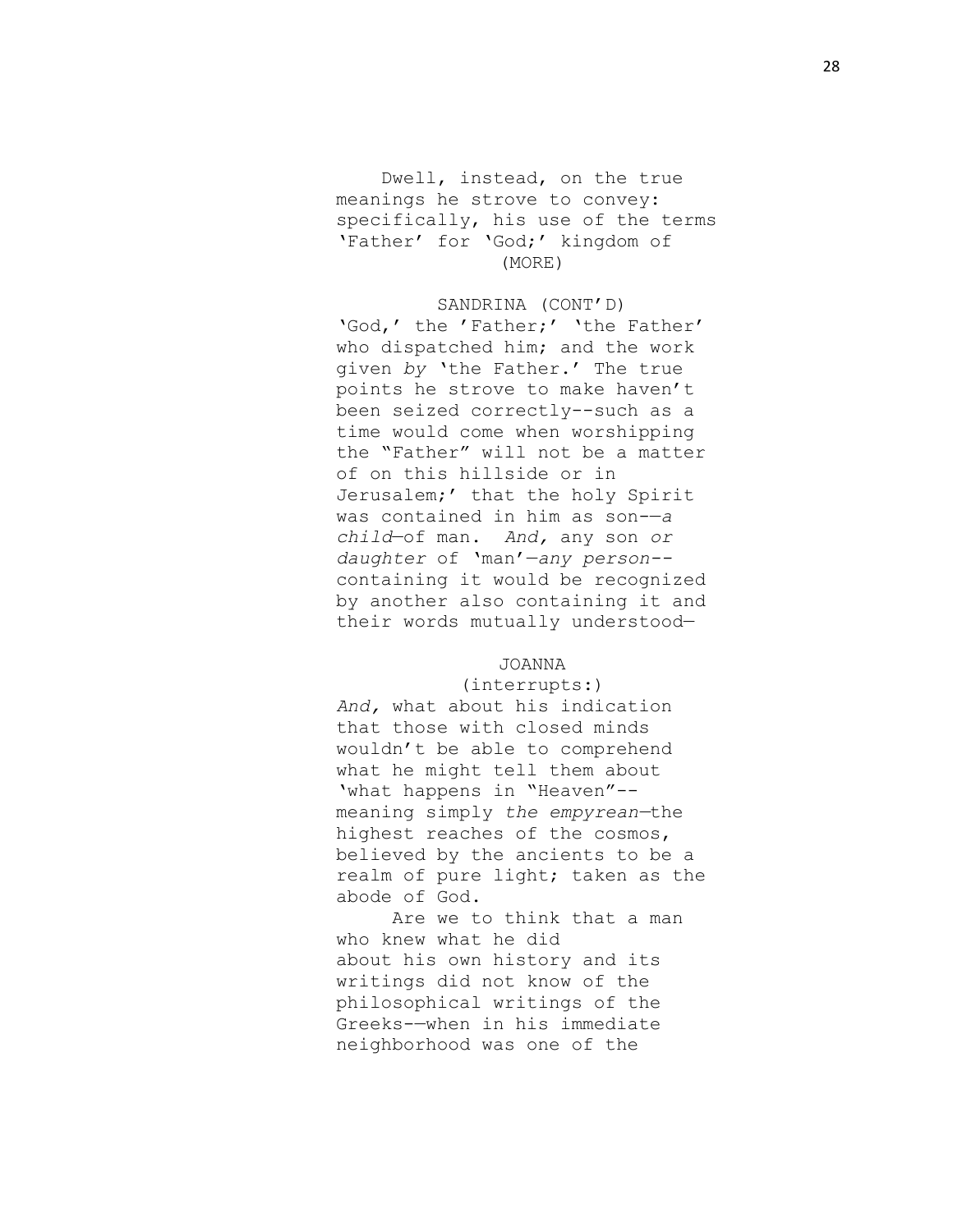Grecian Decapolii cities? Recall that he said that *no* one--son *or daughter; person* of 'man'-- ever had been *up* to 'heaven' that didn't come *down* from 'heaven.' (MORE)

JOANNA (CONT'D) *Further,* albeit linguistically in accord with its epoch, is that not a *scientific* derivation? For how else do bodies originate, but from the energetic fusing of elements born via the empyrean?

### **SANDRINA**

(politely eschewing the outburst:) Be that as it may, our immediate concern is the sacredness of Life; and Agnes has a difficult time ahead.

(turns to address Agnes) I know, your primary concern is the effect this will have on your parents. But it is your health, now, and that of the child, that deserve all attention.

#### AGNES

*I can't go home!*

#### SANDRINA

I well understand that. Believe me, your parents later will come around. I suggest you move in with me for the duration. That way I will be able to see that you take proper care of yourself and be there immediately for the birth.

JOANNA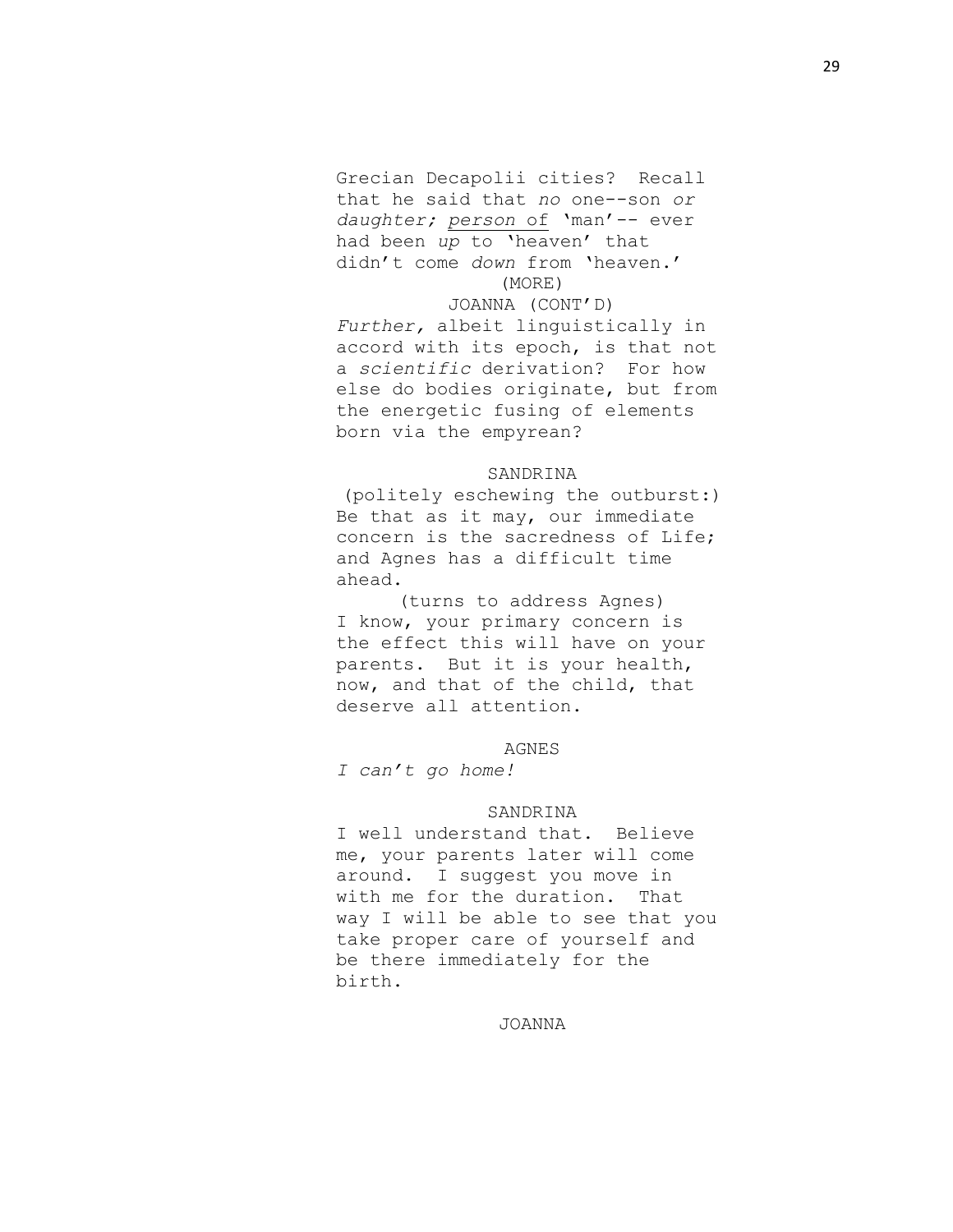Oh, yes, Agnes! And I, too, will be here often to see you, to help with anything I can.

SANDRINA (rises decisively) And now we *shall* have some tea, while making our plans….

**INT. SAME-DAY, NIGHT.** A fire burns in the library fireplace. Doors to patio are shut. A black cat observes JOANNA from a nearby armchair, as she pokes the fire. JOANNA turns, gathers cat in her arms.

> JOANNA Well, sir; how are you this evening? (hums; waltzes 'round the room, complacent cat on her shoulder. Laughing children heard approaching outdoors) What's that? Oh, of course!- it's All Hallows Eve. And, tomorrow, All Saints' Day; and the next, All Souls'. (Sits in chair, cat on lap; stares into fire; recites somberly:) *"Acherner, Doradus and Miaplacidus, who 'in your secret influence comment'; Divya Dristi, eye at the back--come save this witch and her loyal cat"….*

The children's voices have receded when JOANNA suddenly sits up bolt-right, causing the cat to jump to the floor—

> JOANNA (heavy breath) *What??*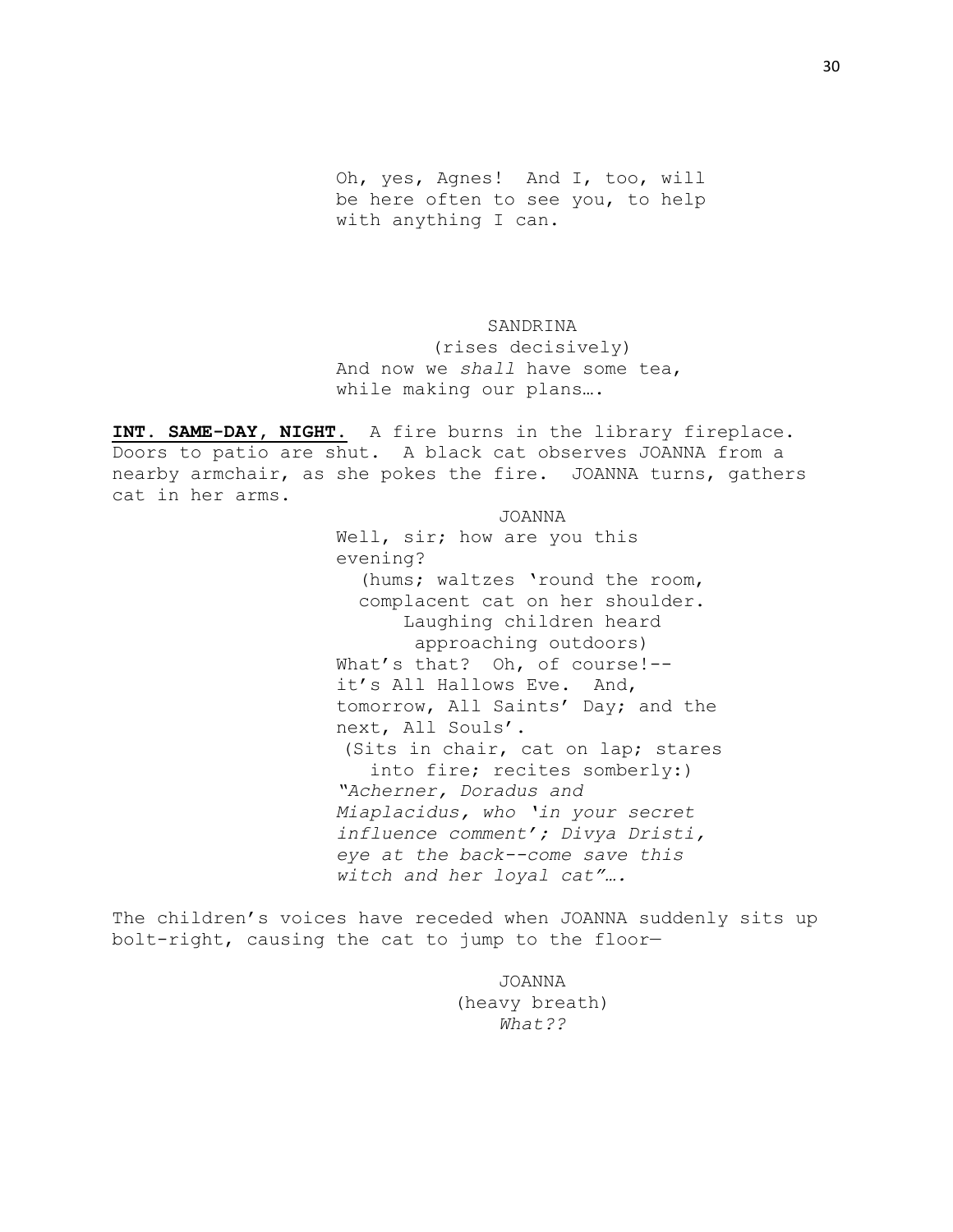LOVER-TO-BE (V.O.) Playing with words again?

JOANNA (restraining herself; eventually responds to the air) I do that when I'm bored.

LOVER-TO-BE (V.O.) Here's something to ponder. Do you think the Universe and all its stars and planets were born from one big explosion?

JOANNA (rises and paces the room) Why don't you tell me?

LOVER-TO-BE (V.O.) All right. The answer is no.

JOANNA So how *did* it all begin?

LOVER-TO-BE (V.O.) No one knows.

JOANNA

Not even you?

LOVER-TO-BE(V.O.) (laughingly) Least of all. *I* know only two things: that the Universe is a closed system; that nothing can occur independently within it, as quantum physics doth show. But the music of the spheres is beautiful, and that which we might make between them could be heavenly. Why have you been so reluctant to call upon me?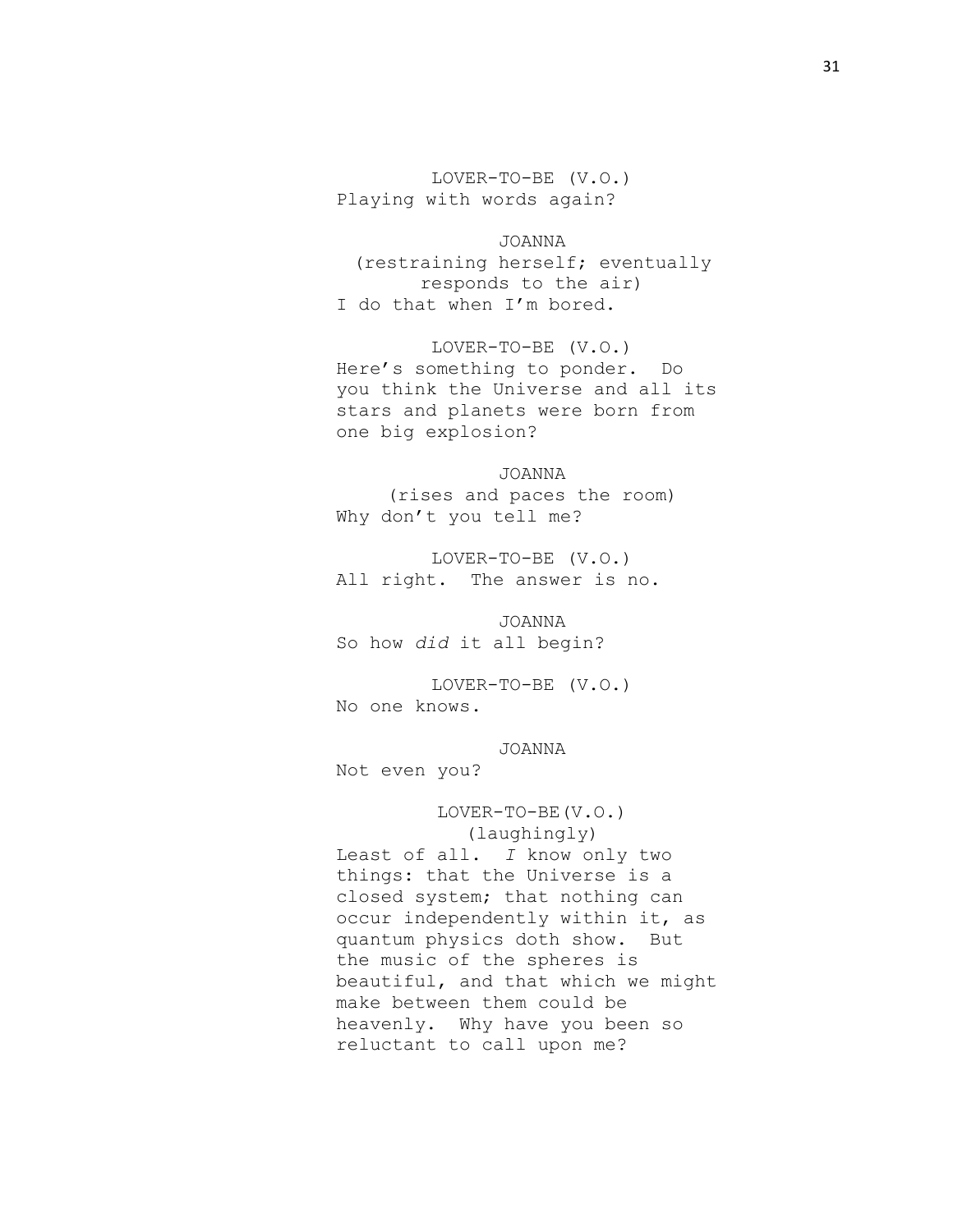#### JOANNA

Ever occur to you?—that I might be just a *little bit* frightened?

LOVER-TO-BE (V.O.) I know. I feel I'm to blame for that 'dream' trip—

# JOANNA

As well you should! (goes to patio doors and opens them wide) Do you have any *idea* what it's been like?—never to have believed in the occult; and *that* against the thought of winding up in a white room with bars on the window.

LOVER-TO-BE (V.O.) I truly am sorry. But remember: "two swallows can make a summer."

# JOANNA

That's "*two swallows do not a summer make!"* (she moves out to the patio) And I don't believe in miracles, either.

#### LOVER-TO-BE (V.O.)

What's happening between us is no miracle. We're connected by virtue of the force that keeps people searching for Reason. You might say that the Universe, itself, has ordained it!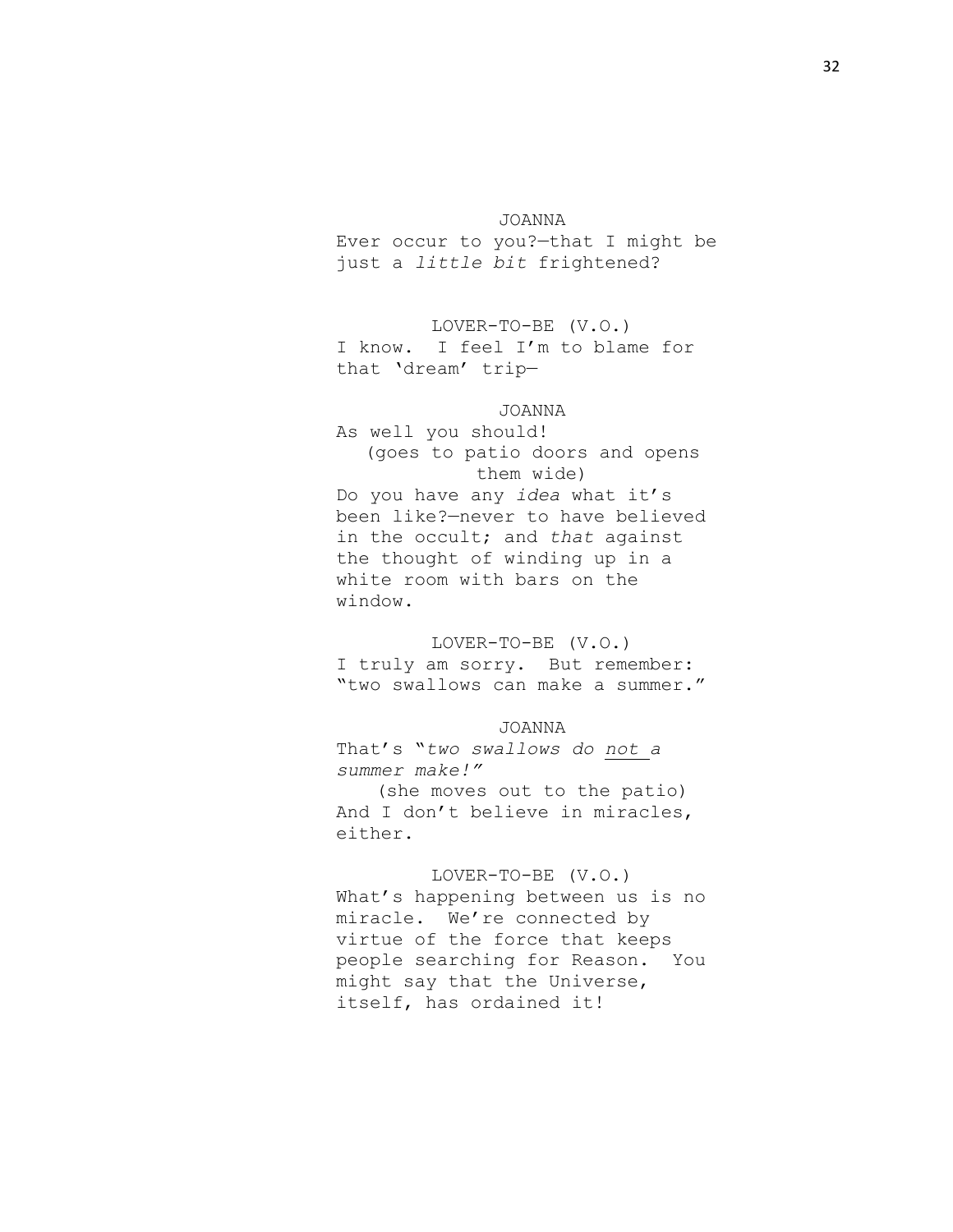A full moon throws dark shadows in the garden as JOANNA descends from the patio. A light approaches through branches of a tall pine…

> LOVER-TO-BE (CONTINUED V.O.) Courage, my friend! Didn't you pine for a true new millennium?

JOANNA approaches the pine as the light descends. At at-first indistinct figure materializes in the shadow beneath…

# LOVER-TO-BE

Didn't you envision it as a commonly-shared, comprehensively peaceful view of existence? And you needn't look at me that way! We've been in each other's thoughts since the beginning of measured Time—

(His form becomes distinct; she reaches him; their hands touch--) in every form and figure: permanent facets of the soul-grid *of* the Universe…

(puts his arms around her; she presses her face against his shoulder; he tilts up her face) So now what's bothering you?

### JOANNA

(pulls away) I *hate* Life!—thousands of years of history here, and no improvement in the human condition?

LOVER-TO-BE (V.O.) (abruptly vanishing; his voice rings out from the vicinity of the tree's top) BULLSHIT!

JOANNA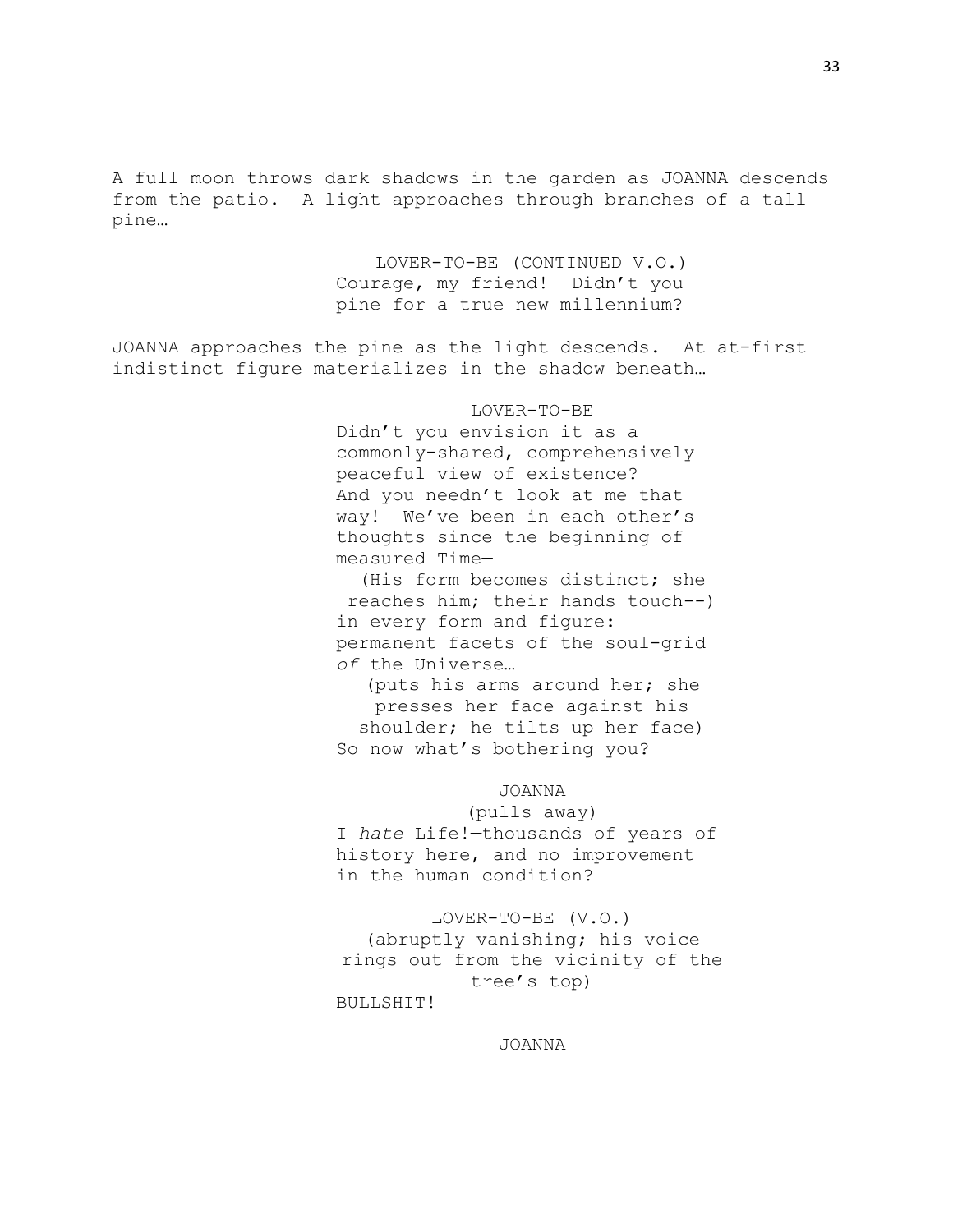LOVER-TO-BE (reappearing at her side) Sorry. Hopeless feelings do that to me. True, a lot of misery (MORE)

LOVER-TO-BE (CONT'D) would be cured if all people were of the same mind. Can't let it drive you crazy that such is going to take a few hundred more years.

JOANNA You're incredible, you know that? And since when does a 'god' say "bullshit?"

LOVER-TO-BE A universally-accepted word that's been around as long as bulls. And I'm no "god."

JOANNA Where are you from, then?

LOVER-TO-BE My home, of course.

JOANNA Don't tease. Where is that?

LOVER-TO-BE (points) In front of what's known here as the North Star.

JOANNA Does it have a name?

LOVER-TO-BE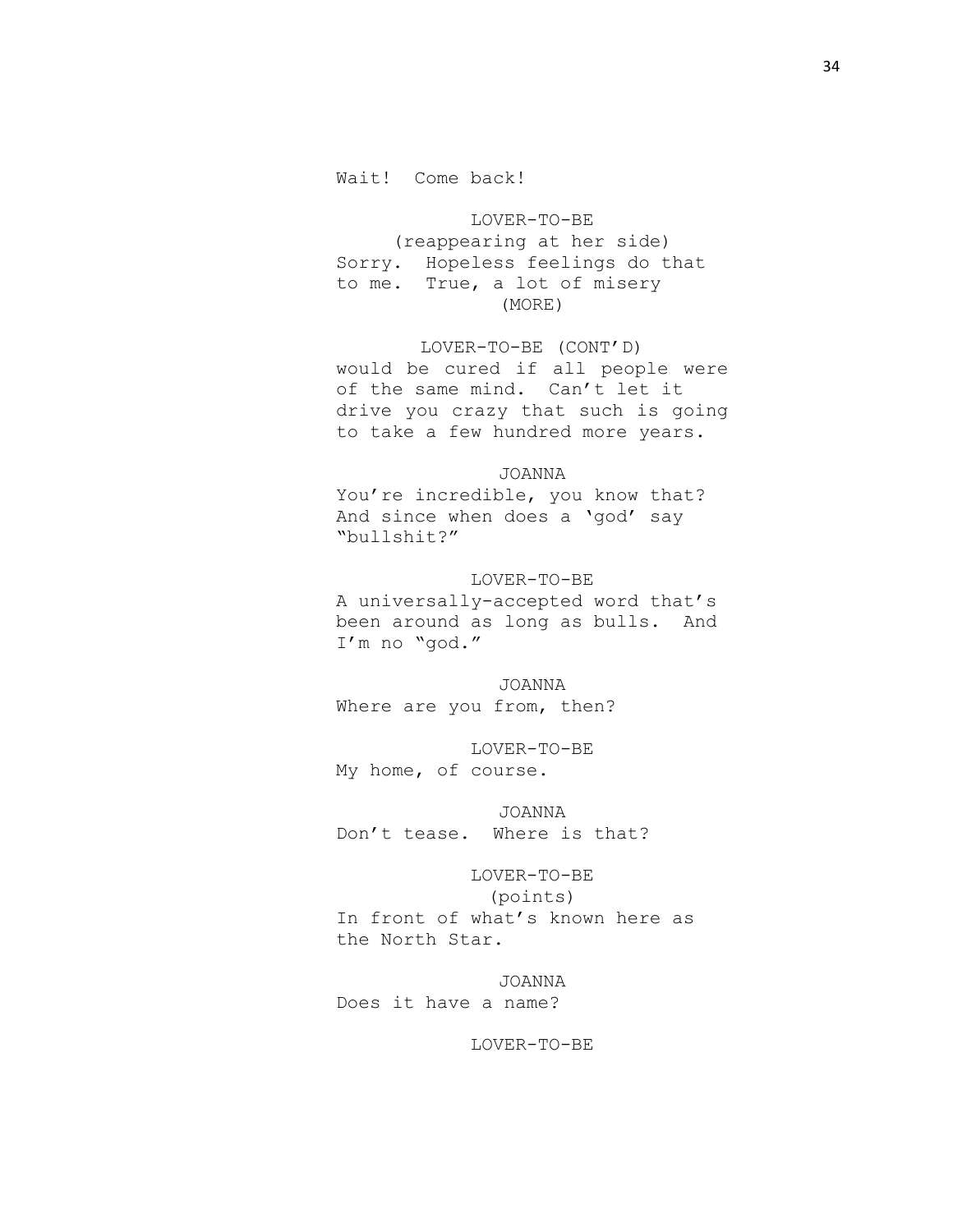# JOANNA

# (disbelievingly)

No-o-o.

# LOVER-TO-BE

O.K. I'm joking. Just let me say that Consciousness has but one language regardless of where in the Universe it lives, and upon which all tongues are based. (hand on Joanna's head) Still scared?

# JOANNA

A little.

LOVER-TO-BE Believe it or not, this isn't an ordinary event for me, either. Here…let's sit a while. Besides being rare, materializations are fleeting; I won't be here long.

LOVER-TO-BE sits with his back against tree trunk and causes JOANNA to lie with her head on his lap…

> JOANNA Others from your home have materialized here on Earth before?

#### LOVER-TO-BE

A couple, over millennia; no true record of the event left here, however. And simple Thought-Receivers can be too confused by the experience, to establish sound-enough belief—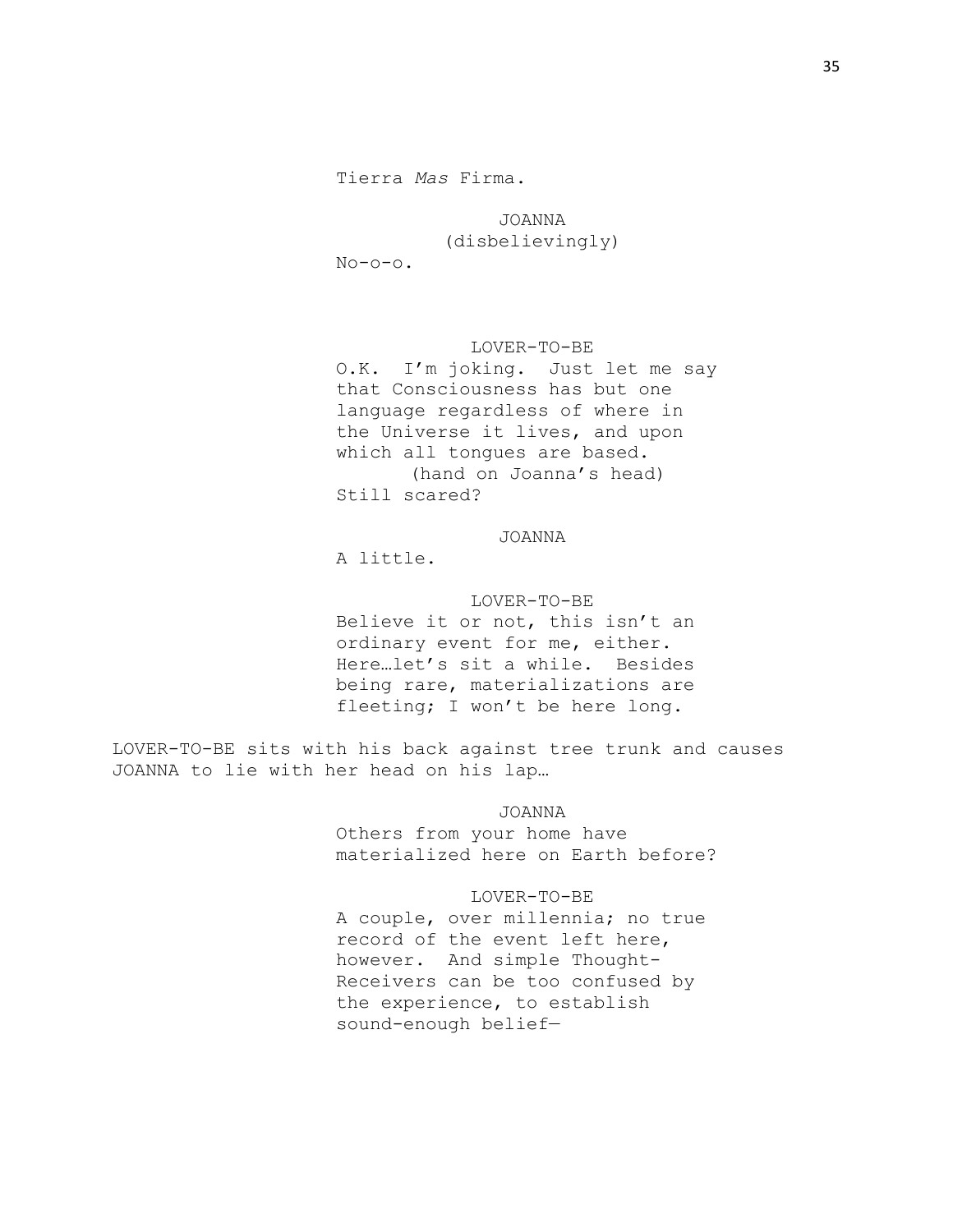JOANNA Like I was feeling.

LOVER-TO-BE Uh-huh; written off as an hallucination; or, in the extreme, interpreted *as* a miracle. (MORE) LOVER-TO-BE (CONT'D) (looks around for the first time) Say, this is a beautiful spot.

#### JOANNA

My favorite-—where you first made contact. I was lying here, looking up at the sky, and a particular one caught my gaze and held it tight. But it was such a light impulse I didn't explore it.

# LOVER-TO-BE

That was the first night I was drawn to the scanning lab alone. (runs a forefinger along face) *You* prompted it!

# JOANNA

Still, it does seem miraculous perhaps not the exchange of thoughts; but the distance across which this, our meeting, has happened.

#### LOVER-TO-BE

Feels like it, I know; but what happens at a distance isn't any different from what happens up close. An insect right here in this garden is living its own material reality within our; but its movement doesn't cause even a ripple in our awareness—-unless,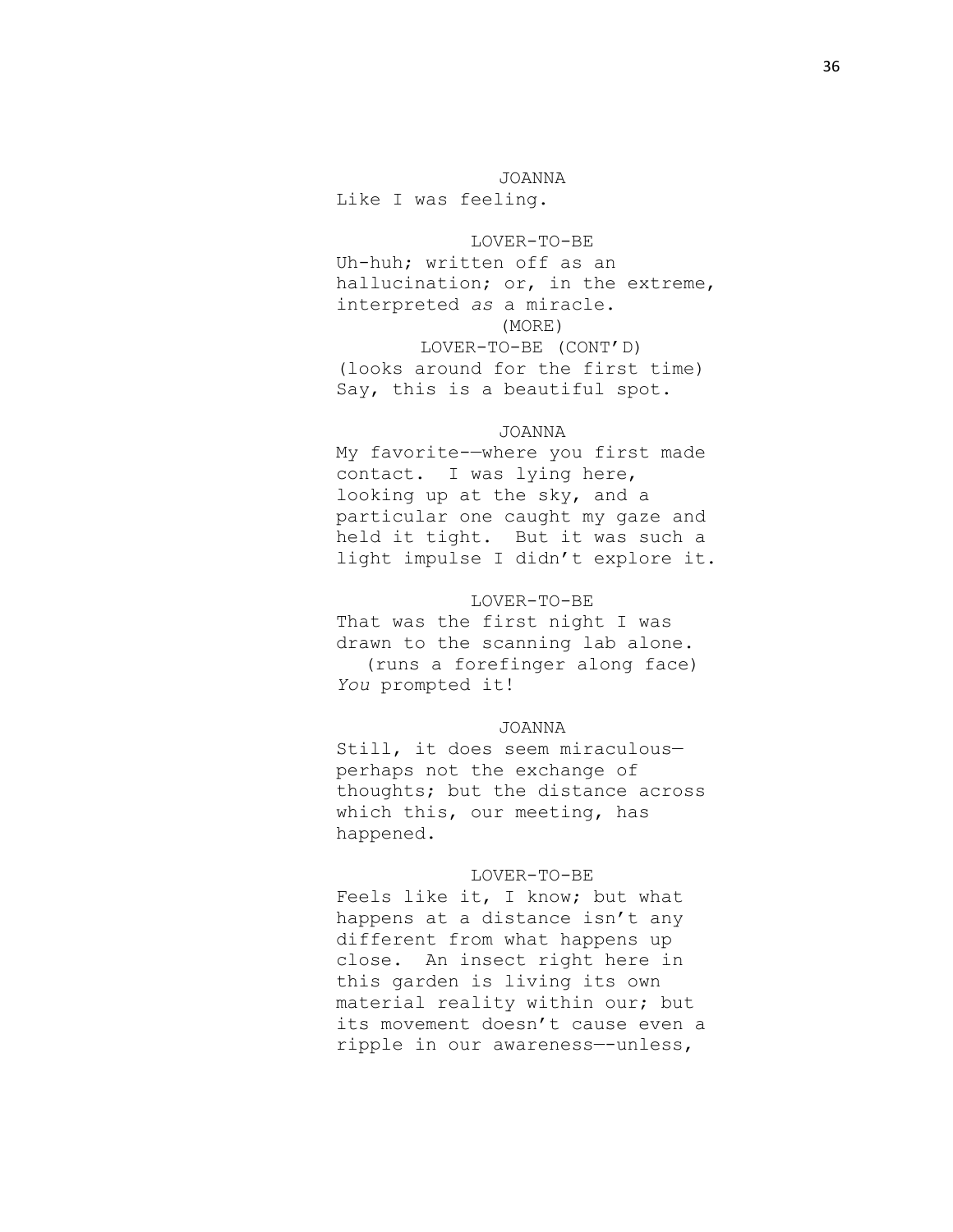of course, it's a mosquito landing on your nose (tips hers). Yet all's happening within the universal closed system. The insect issues and hears sounds, attracts and repels on its own (MORE)

LOVER-TO-BE (CONT'D) level, and creates… *Creates!- h*mmm…now that opens up the matter of pleasure, and I always am interested in doubling mine--

JOANNA (lifts to a sitting position) I beg your pardon!

# LOVER-TO-BE

(draws her back down) Don't be silly. All I want to do is talk with you--about anything and everything! My world's the inheritor of your history besides its' own. How about, say, Thomas Wolfe?

## JOANNA

"One can't go home again?" I never liked that line.

## LOVER-TO-BE

All depends on what is meant by "home."

#### JOANNA

Tell me. How does your home differ from here?

# LOVER-TO-BE

It's not perfect; but many selfdefeating attitudes, corrected by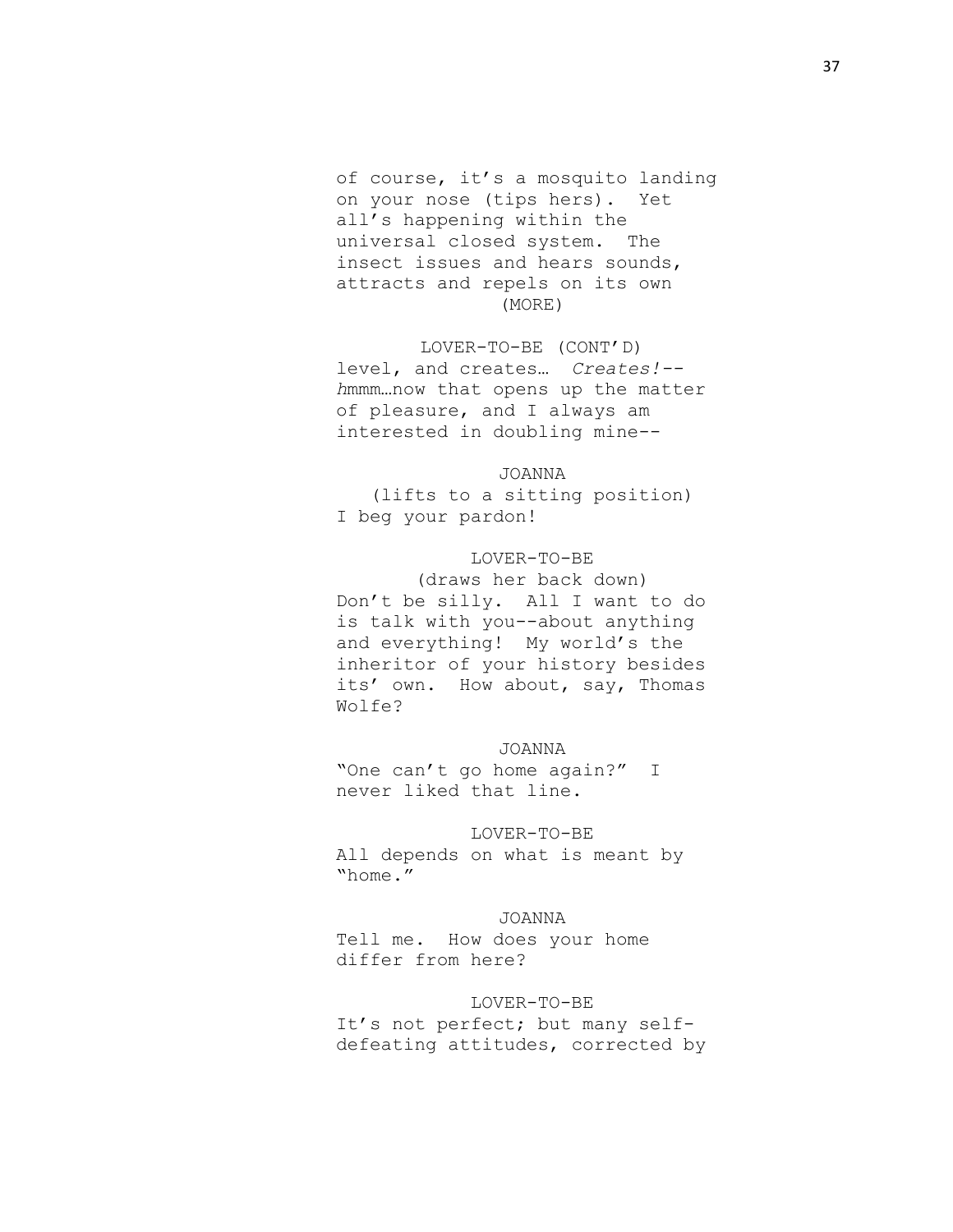reasoning, have gone out of existence-—you know, those little things once there also called "sins." The theory of "survival of the fittest" died, too, a long time ago, replaced by (MORE)

LOVER-TO-BE (CONT'D) the concept of cooperation as a natural law; insurance that everyone "fit." Our society works on that. Learning about a civilization younger than ours established proof of evolutionary advantage, which led my ancestors to deduce that greater peace and happiness for all citizens *were* attainable.

(rises, lifting Joanna to stand with him.)

JOANNA Quickly! Tell me more.

# LOVER-TO-BE

Illnesses are few; but death comes still, eventually, as it must to all animal life. The thrust of living is optimism and the laws are clear. We have government, but no "politics" as you've known them here. Governance is a matter of managing labor to maintain decent life for each person, every type of work respected equally necessary to the full populace's desired whole.

 Less of a citizen's time is needed to keep society functioning. Leisure time's spent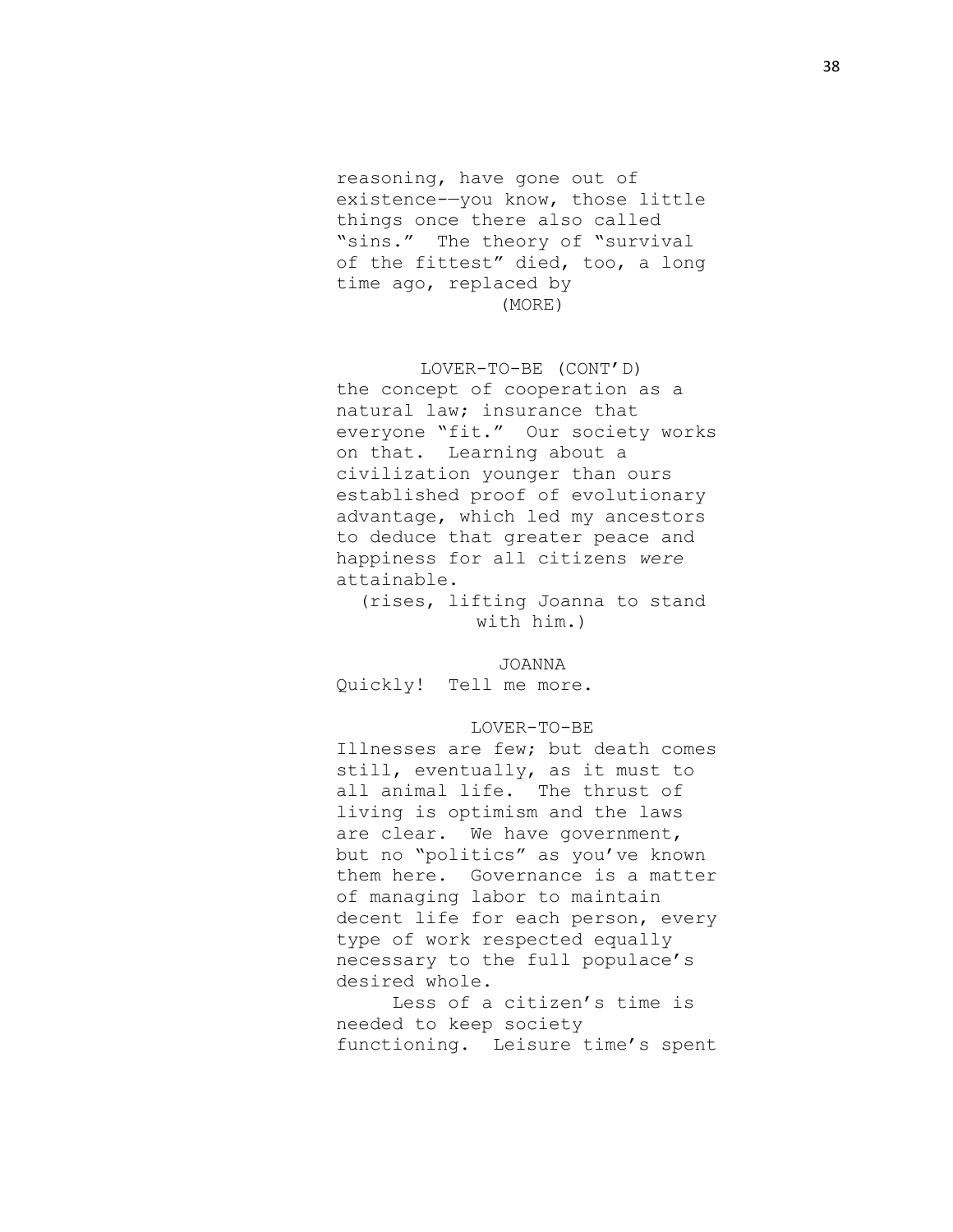freely, in the arts and inquiries into the remaining unknowns…. *And,* of course, *Love—* (gives the aptly-listening Joanna a first kiss)

JOANNA

(after shyly recovering) Are marriages, then, truly made in that "heaven?"

LOVER-TO-BE Marriage?... Well, we do have states that approximate it…but…there isn't time to talk about that now— (his image dims slightly)

JOANNA

*No! Wait!*

# LOVER-TO-BE

*Hush!* This materialization is fragile. You've kept me here longer, already, than I had hoped. And…then…well, *then* there's the fact I didn't tell anyone.

JOANNA

Does that matter?

## LOVER-TO-BE

Oh-ho! Oh, yes! The elders undoubtedly already know. I'll be called onto the carpet, all right.

## JOANNA

But they'll let you come again?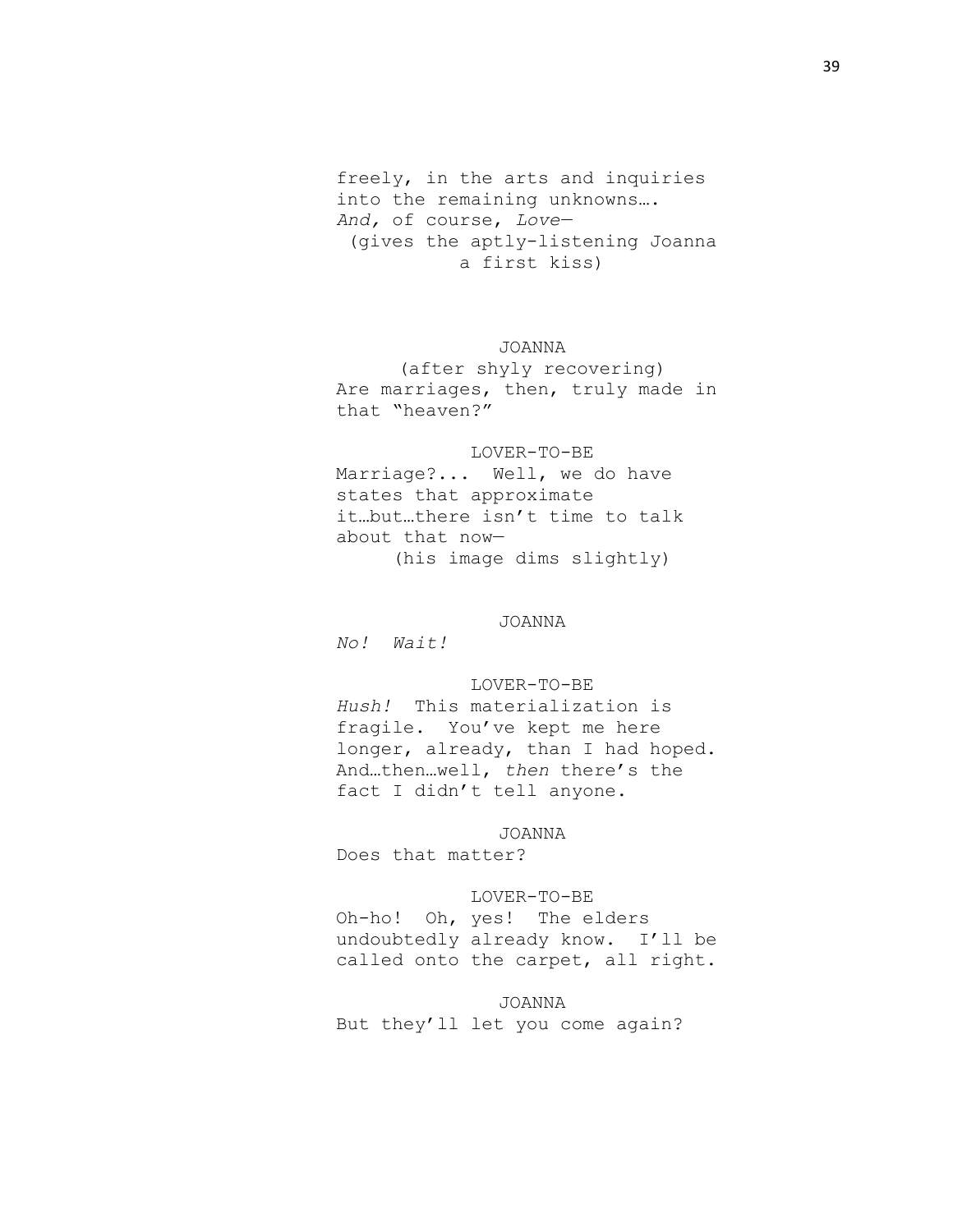LOVER-TO-BE (worriedly) There *are* serious considerations— (he rises, image dimming more) I don't know…probably not…no!- don't despair—

JOANNA But certainly only *good* can result from such visits?

LOVER-TO-BE Not without certain suffering, it's believed, for those left to live consequences beyond their normal acceptance. All I can say is, I'll *try—* (the last of his light vanishes)

JOANNA (raises her torso, arms lifted) Oh five-dimensional Universe! Let us be always in each other's thoughts….

# **NEXT SCENE:**

**INT. – A BUBBLE OF A BUILDING** arched outdoors by lacy trees, a foreign sun shining through vaulted glass windows. An elderly woman/ELDRESS in a floor-length robe smokes a long thin pipe and paces the floor, pausing now and again to look out searchingly to a path curving toward the building.

LOVER-TO-BE approaches, stops midway obviously flustered; muttering; finally draws up shoulders and enters through parting glass….

> ELDRESS I recall when you fully agreed in our judgment that we avoid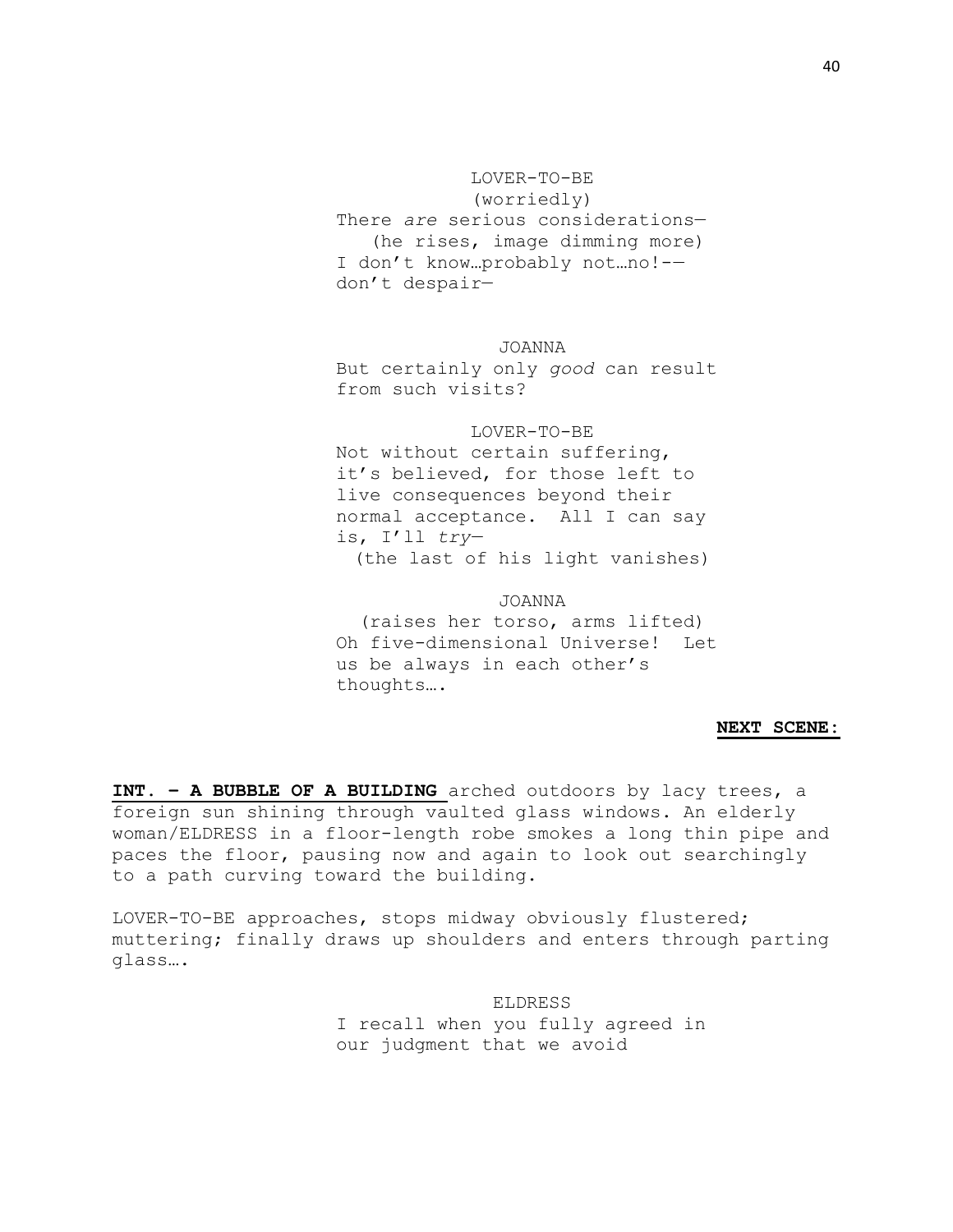insecured attempts to impose order on other levels.

LOVER-TO-BE Have you forgotten?—"To err is human; forgive, divine." Maybe my earlier superiority made me forget that I, too, was human. ELDRESS At which century were you?

LOVER-TO-BE

The 21st.

ELDRESS There it is the nitrogen age?

LOVER-TO-BE

Yes.

ELDRESS You left her in chaos?

LOVER-TO-BE

No! She's strong and she can *accept!* Be convinced of that.

ELDRESS

Ummmm; perhaps. It doesn't change the fact you acted completely without advice and consent!

LOVER-TO-BE (whirls to sit on a modernistic chair) I know-—a transgression for which I will accept the consequences. But I can't-—I *won't-—*apologize.

TWO ELDERS obviously discomfited rapidly are approaching the building.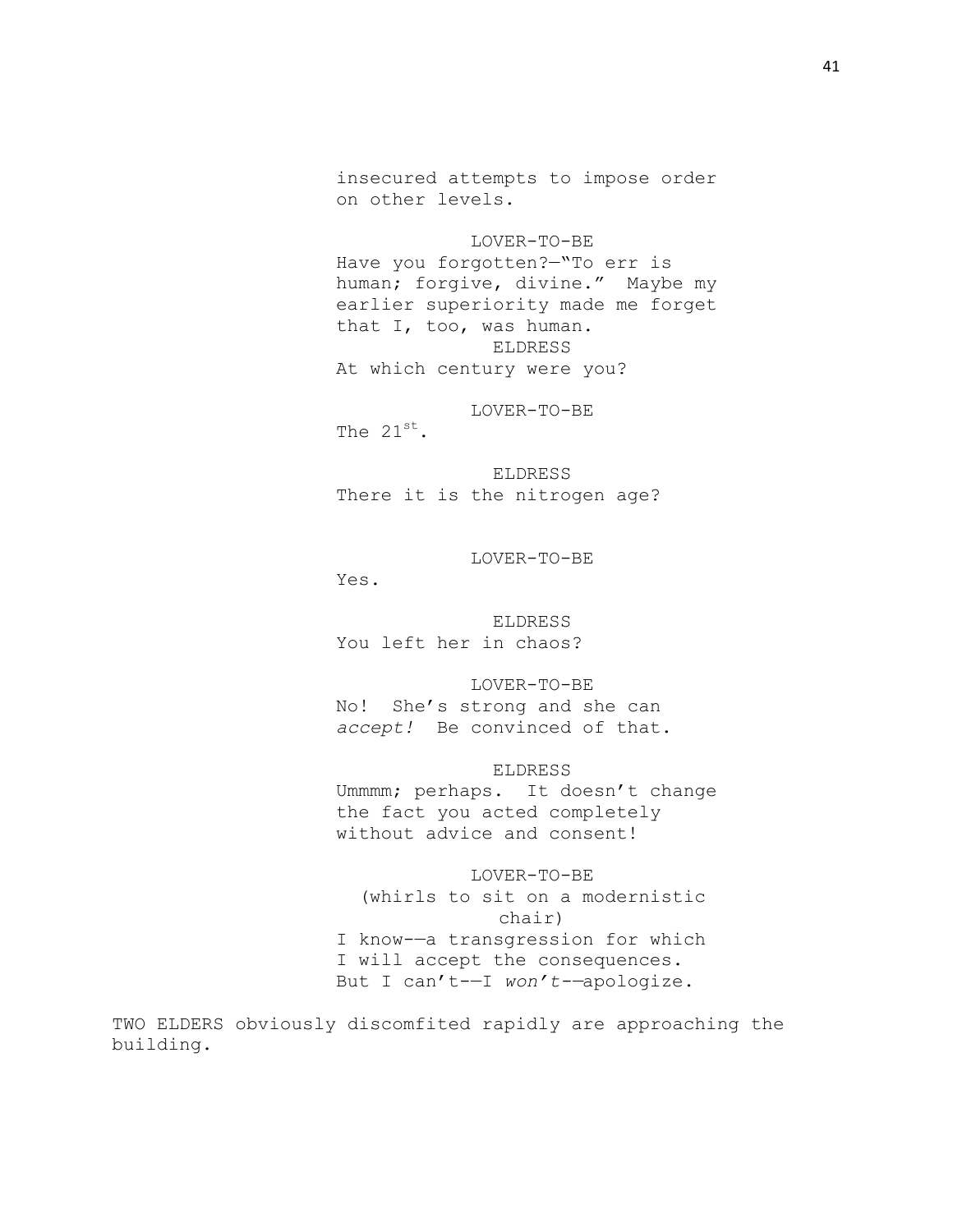ELDRESS

You're weary and need rest. But oh heavens help us: here come the others.

LOVER-TO-BE stands as the men enter…

ELDER #1 You went to her!

ELDER #2

Purposely!

ELDRESS Wait. Wait! It's not going to help if we get excited.

ELDER #1

Not get excited? *Not get excited?*  As if there hasn't been good reason for all our precautions!

ELDER #2

Yes. Yes! *Very good* reasons, a history of them; but she's right. The deed's done. It is further acts we must concern ourselves with, now. Let him tell us about it.

ELDER #1, disgruntingly blows hard and drops onto another chair. ELDER #2 and ELDRESS also seat themselves to form a half-circle around LOVER-TO-BE, who has a faraway look in his eyes…

> LOVER-TO-BE She has eyes so quick they can catch the colors of a humming bird in flight…

> > ELDER #1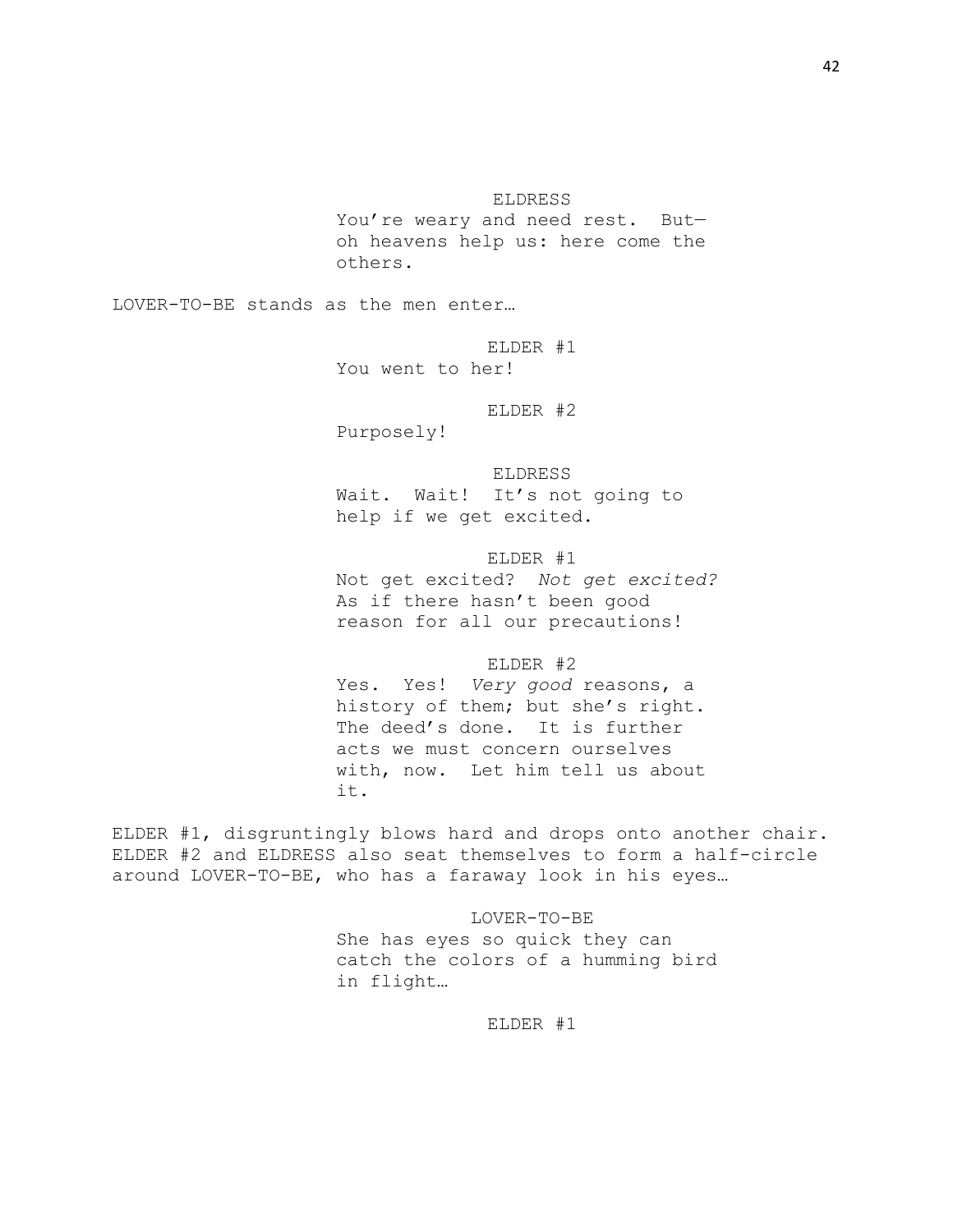Oh, colleagues. See how much in love he is!

ELDRESS *Shhhh.* We've been monitoring her thoughts long enough to know she's a noble creature. *(*to Lover-To-Be) Please; only the particulars. LOVER-TO-BE It seemed a command when I went to the laboratory alone again, last night…

#### **DISSOLVE TO FLASHBACK:**

**INT.- A PRISTINE LABORATORY:** A moulded lounge at center, directly above which is suspended a copper headpiece that revolves around a narrow fiber optic tube running from the cap up and through a skylight that reveals a star-swept sky. LOVER-TO-BE enters, removes and tosses aside his cape; reclines on lounge; affixes cap to his head; closes his eyes.

A few minutes pass…

JOANNA (V.O) (heard faintly) *I believe that 'God' is an almighty force that governs the Universe.* (voice grows stronger with succeeding lines) *And that I myself am one of its children, conceived of virgin matter bearing spirit, to live crucibly, die, and be buried. I believe in the eternally original purity of spirit, in the communion of Consciousness, and in Life everlastingly…*

**DISSOLVE BACK TO:**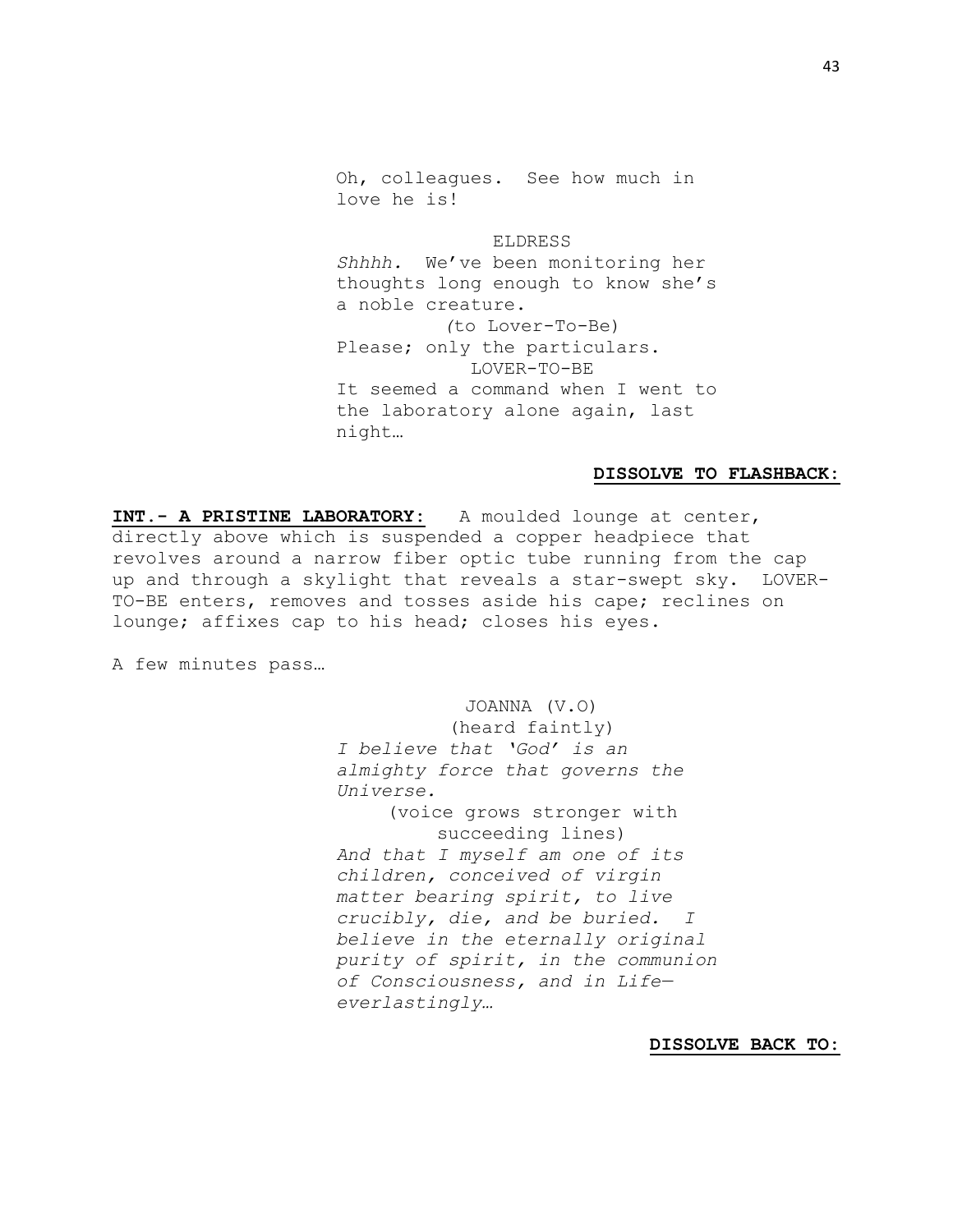## **BUBBLE BUILDING, SAME DAY/TIME**

LOVER-TO-BE The point was fixed; systematically I began sending (MORE)

# LOVER-TO-BE (CONT'D)

thought. I distinctly felt that she was upon ready to believe I existed. She cooperated more and more---

## ELDER #2

Painstaking preparations; years of study, uncertain to what purpose it next might be put. The first transference to Earth in centuries, and it takes the form of a love-smitten lark!

## ELDRESS

(holding up a hand) We do know that these interventions must embrace great devotion—-

# LOVER-TO-BE

(defiantly) Exactly! We've known that achievement of polarity, to create the flowing between, depends totally on the affinity of the subatomic structures. And her devotion to *Reason,* her desire to sanctify *Life,* equals—-*nay, is superior to ours—-*

ELDER #1 *Superior,* he says!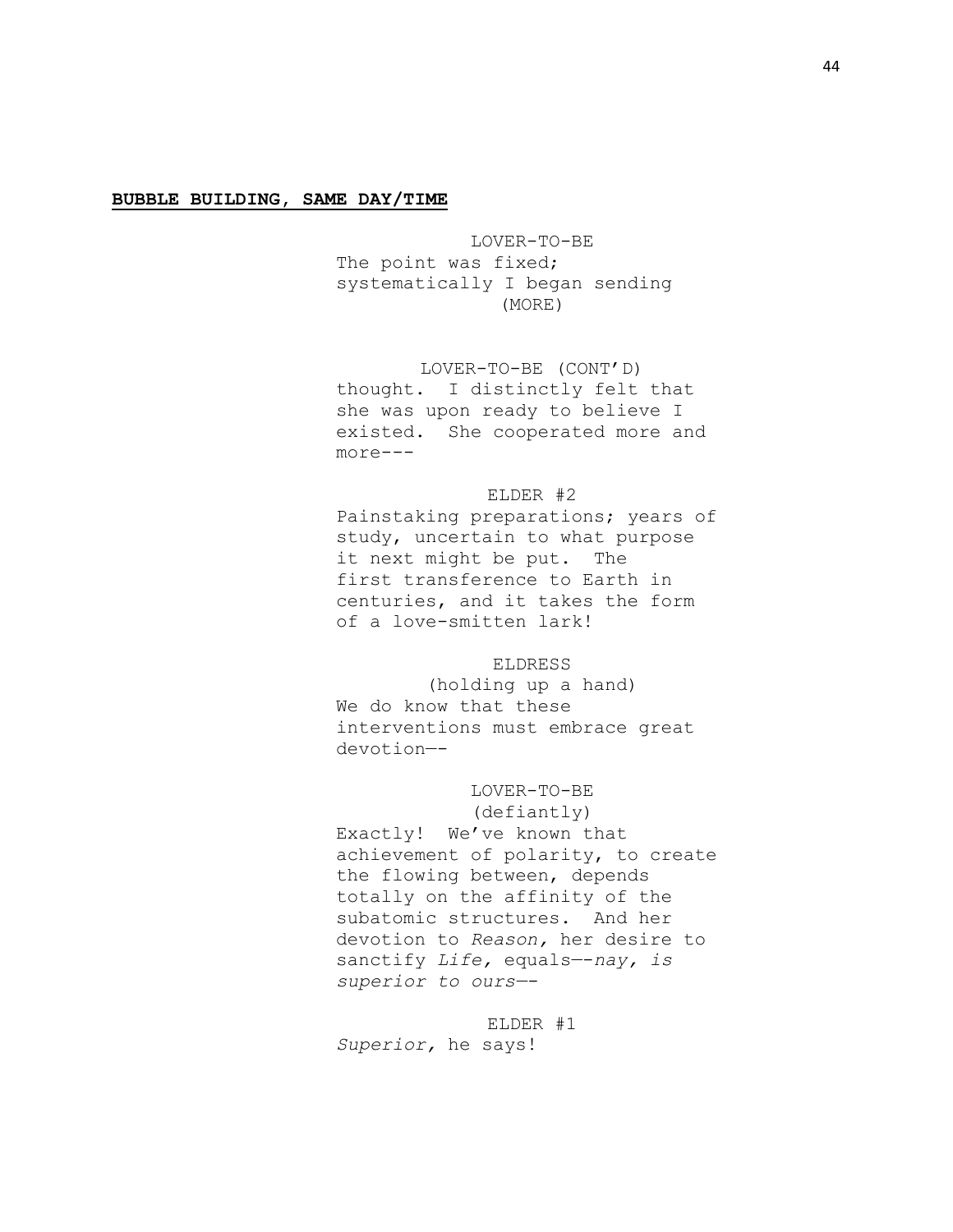## LOVER-TO-BE

The thought that I should stop, call you here, did occur. But I was drawn along the rays. Her compulses were all—consuming. A moment had come that I simply could not withstand.

ELDRESS How long were you there?

LOVER-TO-BE Just a little while. It might have been longer if I hadn't grown anxious…

(voice trailing off) She fervently wished it could be—

ELDER #2 There was much conversation?

LOVER-TO-BE

Some.

ELDER #1 You told her all about us?

LOVER-TO-BE A bit; certainly far from everything. I only answered a couple of questions.

ELDER #2 You told her about past materializations?

LOVER-TO-BE Not any details.

> ELDER #1 (to Elder #2 and Eldress)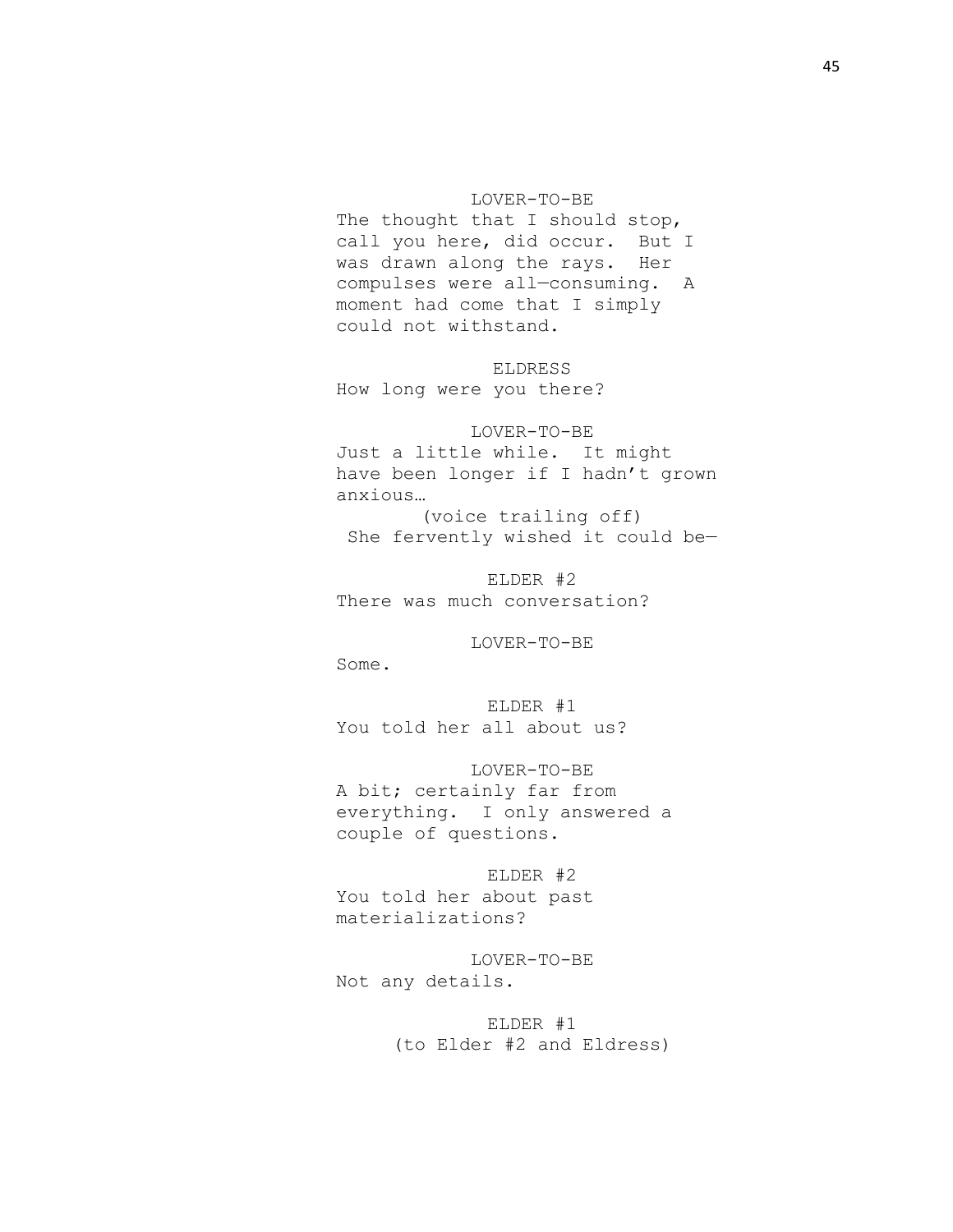Still, you see where we are: a strong-headed, strong-hearted woman already bent on changing her world. What desperation she will know—-exactly what we have been committed to avoid-—when she fails to receive future communication.

LOVER-TO-BE (springing to his feet) What do you *mean?—*"fails to

receive future communication?

# ELDRESS

(rising, walking to Eternal Son and placing her hands on his shoulders) If only *she* had not fallen in love with *you—*

LOVER-TO-BE

*No—*

## ELDRESS

--we might have pursued formalizing communication.

## ELDER #2

The situation now is too complicated. Better for her if—

LOVER-TO-BE

NO!

# ELDER #1

You will *not* try to contact her again. Give us your word.

# LOVER-TO-BE

"My word?" "*From The Beginning was 'the Word'—Logos, Reason!*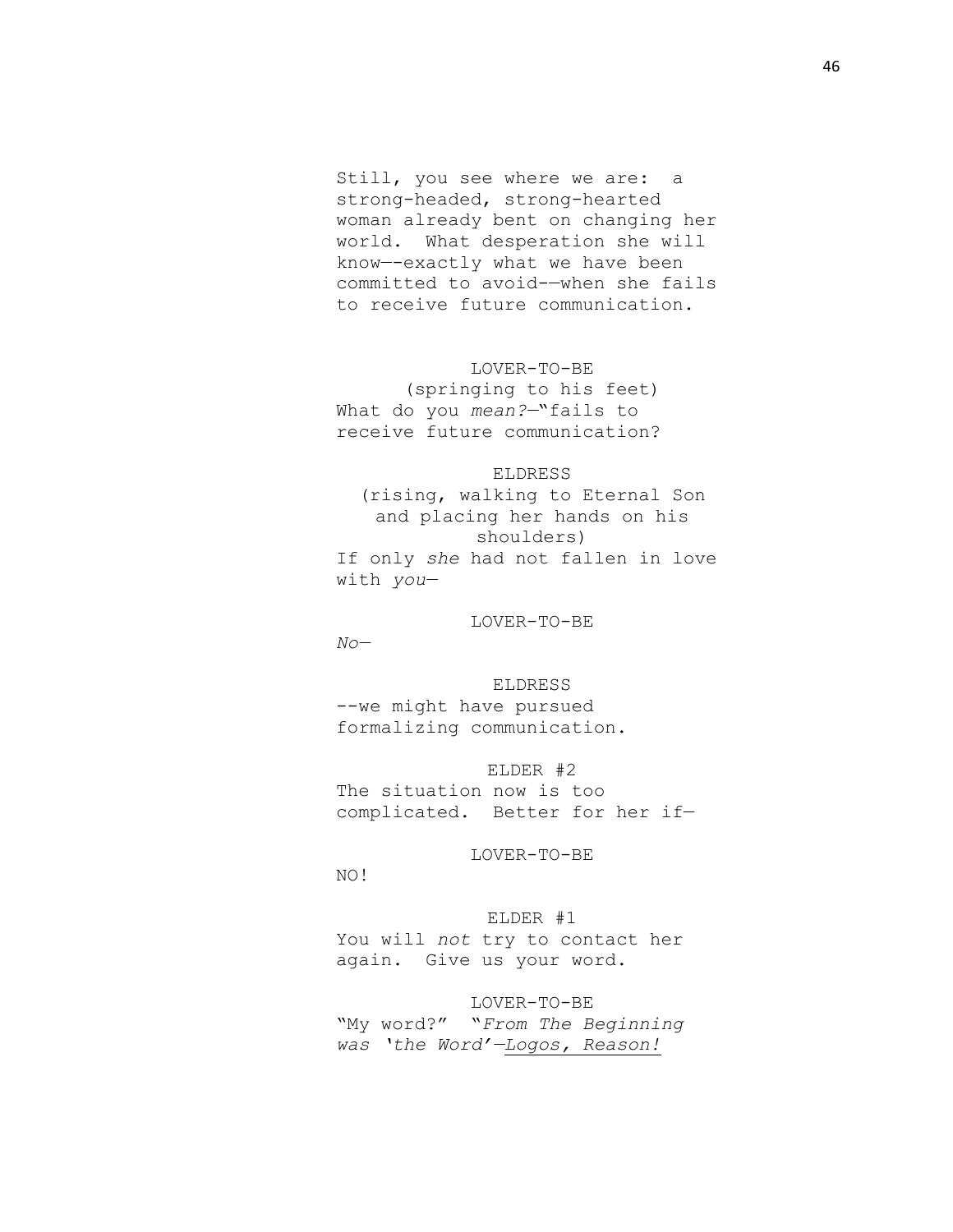*Logos was toward godliness; and Logos—Reason--*became *a* god." *That*  is *my* 'word' and that is *her*  'word;' and neither of us can give to you that faith which is ours.

LOVER-TO-BE turns and runs from the room to disappear along the path.

## **NEXT SCENE:**

**INT. LIBRARY** – JOANNA is polishing the library's furniture. GRANDMOTHER enters; seeing JOANNA she makes to hasten away but JOANNA stops her. GRANDMOTHER obviously has been weeping and shows much distress….

#### JOANNA

Grandmother! What's wrong? What has happened?

GRANDMOTHER

Nothing, Joanna; nothing.

JOANNA

(takes Grandmother gently by the arm) *Please.* Tell me! Where have you been?

## GRANDMOTHER

(pulls away; shakes her head) Oh, I don't know. I just don't know. It's so sad….

# JOANNA

You were gone a long time, and the owners are to be back today. Where have you been?

GRANDMOTHER (takes a deep breath; resolutely:)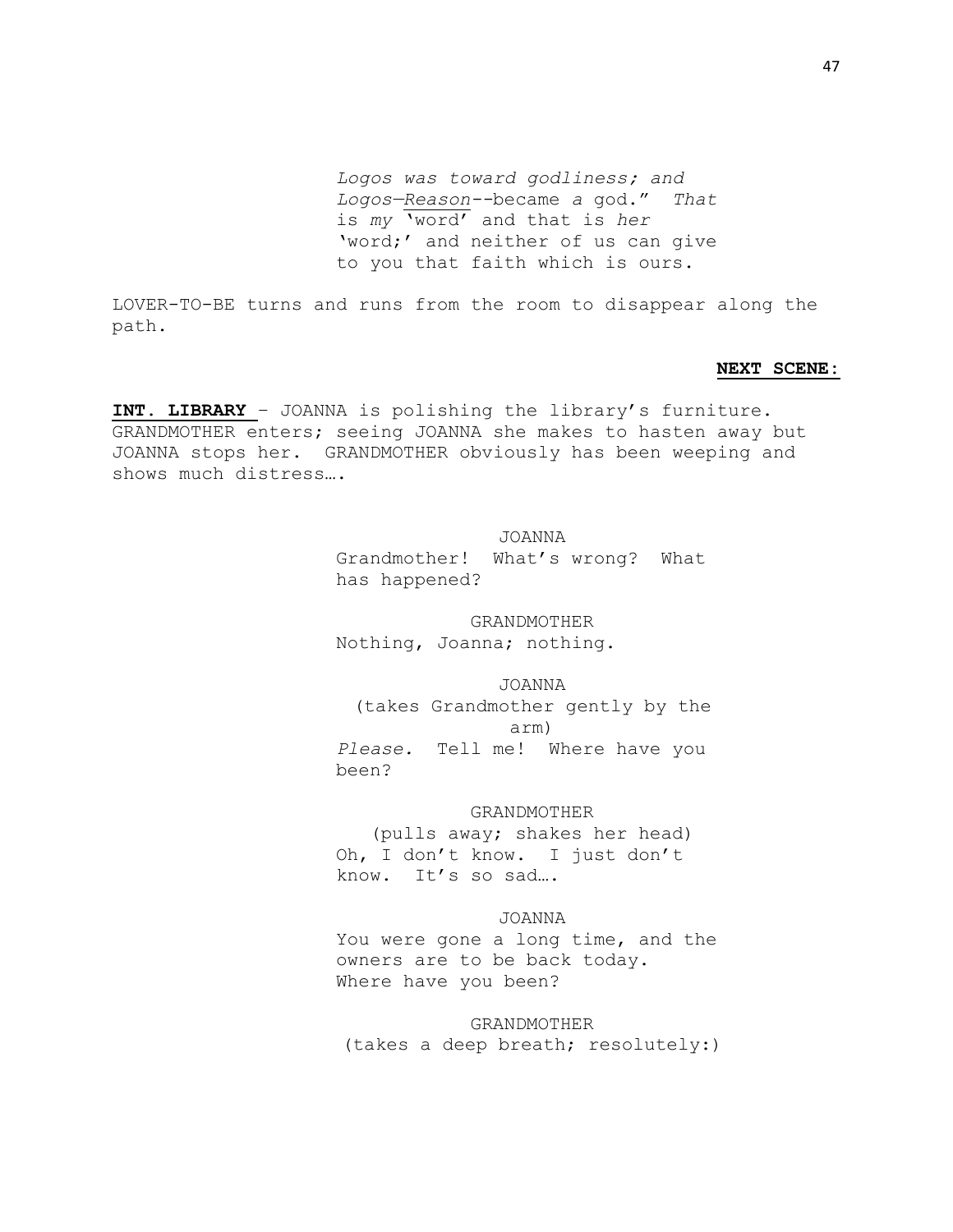Your best friend's mother had sent a note wishing to see me—

JOANNA (instantly aware) Agnes' mother? *Oh, no…*

GRANDMOTHER (turns to give Joanna a stern look--) You knew? (sees it on Joanna's face--) You knew!

JOANNA (prayerfully) Yes, Grandmother; I know. I know that Agnes is with child—

GRANDMOTHER (quietly sadly) *Was* with child—

JOANNA Oh, no; Agnes lost the baby?

> GRANDMOTHER (coldly)

No.

JOANNA I don't understand. Is it because Agnes has gone to live with Sandrina, the mid-wife?

GRANDMOTHER No. (starts again to cry; turns away; softly says--)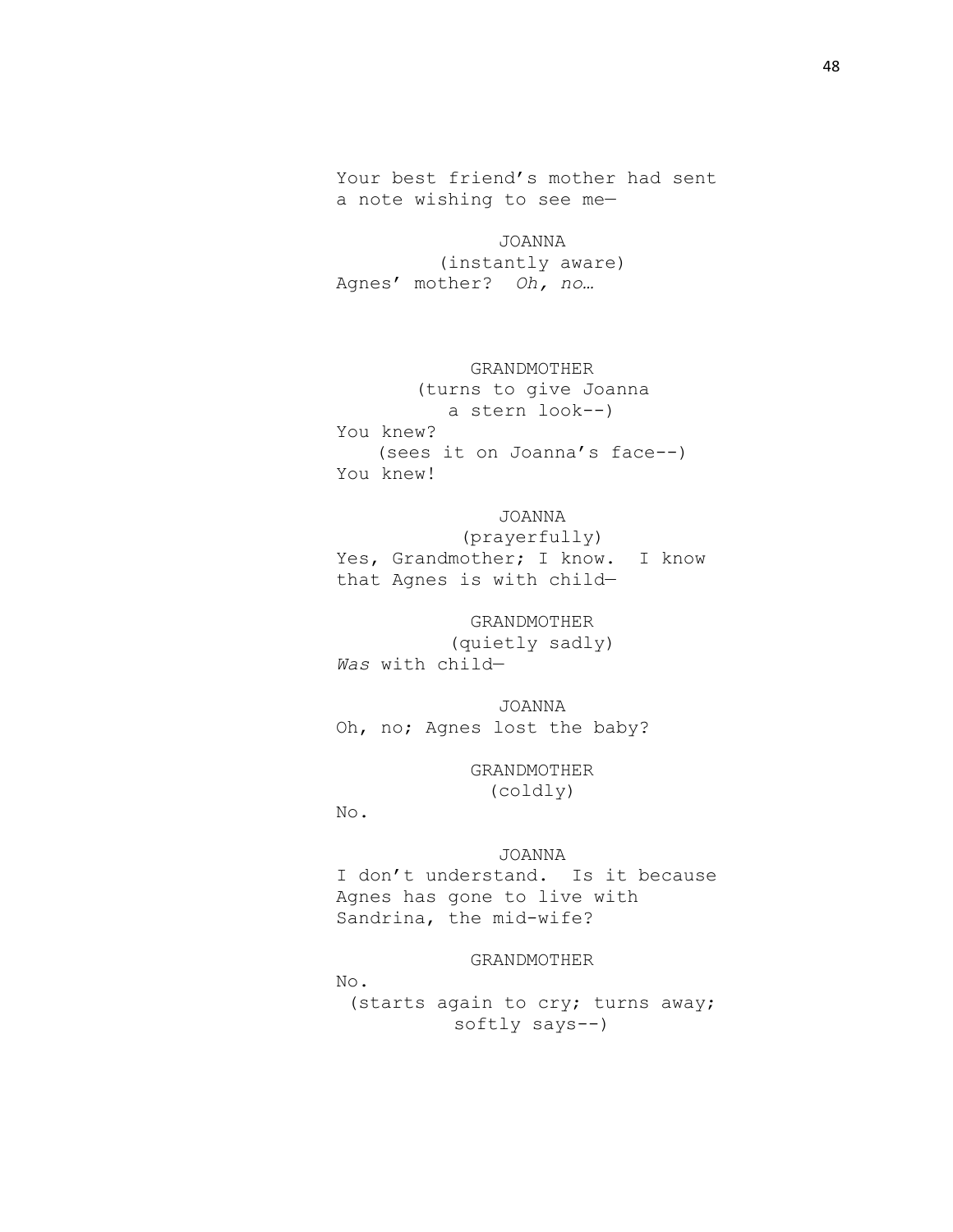JOANNA What? Sandrina's *gone?*

GRANDMOTHER (shakenly seating herself; all but inaudibly:) *Agnes…*

JOANNA (bends near Grandmother to hear) *Who* is gone?

GRANDMOTHER (looking Joanna in the face) *Agnes!*

JOANNA Agnes? Gone where?

GRANDMOTHER's face is the epitome of total sadness. As JOANNA keeps looking into GRANDMOTHER's eyes she slowly is forced to accept the truth. She turns away, slams a hand against, then falls against the patio door…

## JOANNA

*No…. No…. NO!*

GRANDMOTHER rises, runs to JOANNA and pulls her into a tight embrace.

> GRANDMOTHER Oh, Joanna…. How terrible the suffering of this unnecessary loss. *Poor sweet Agnes.* I'm so very sorry!

GRANDMOTHER draws JOANNA to the armchair and lowers her into it. GRANDMOTHER sits on the chair's arm and holds JOANNA's face against her breast until the shock eases…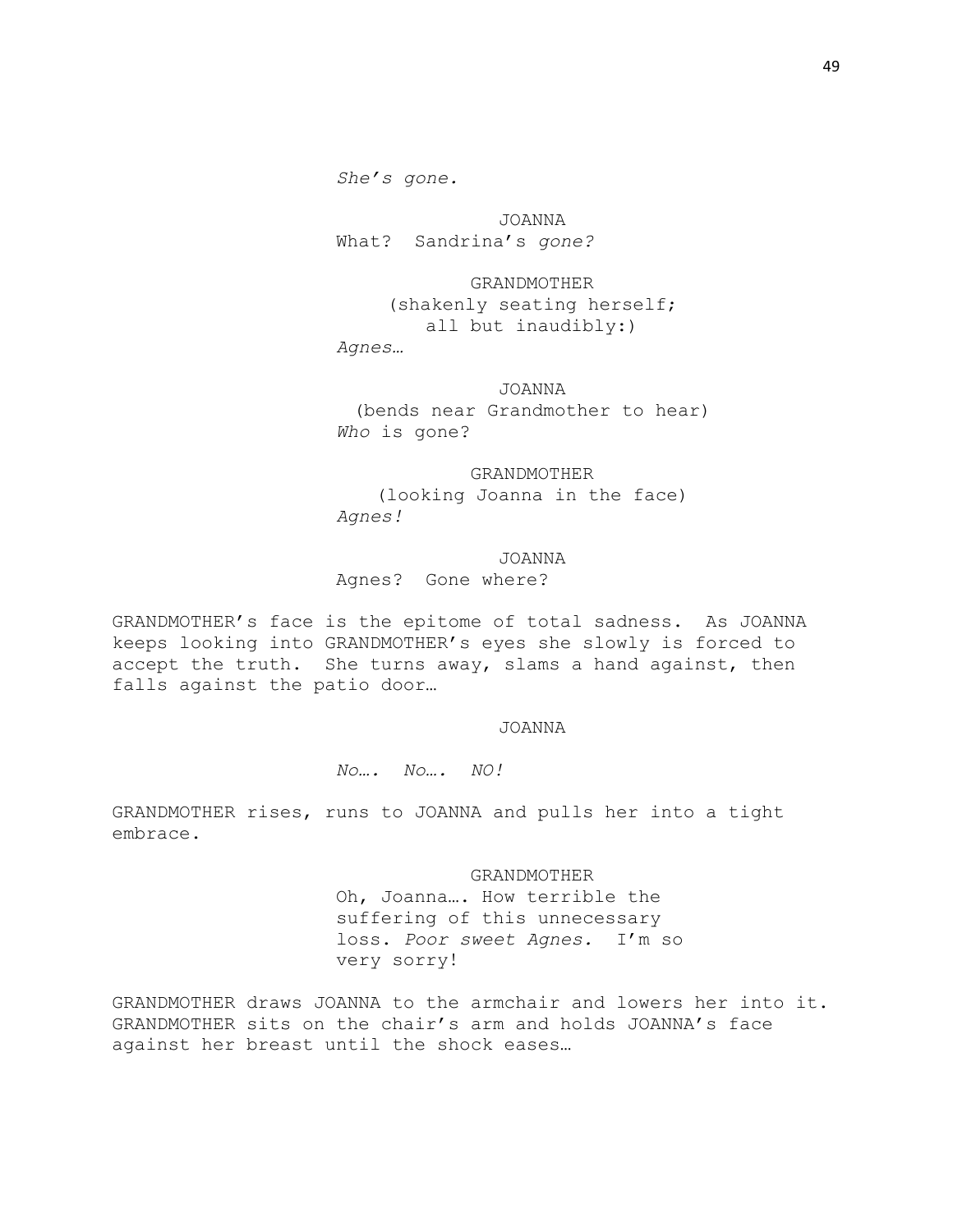JOANNA

(raising her head; stoic-faced; desolate whisper:) …How? …Where?

GRANDMOTHER She was missed at Sandrina's next (MORE) GRANDMOTHER (CONT'D) day. She finally was found back beyond the work shed.

JOANNA

How did she…?

GRANDMOTHER The doctor believes she ate nightshade berries—

# JOANNA

Ahh-—Belladonna… (grievingly; with a gentle shake of the head, ironically:) "Beautiful Woman?"…. For the already most beautiful one…

## GRANDMOTHER

I didn't know what to say to her mother. I wanted to say that perhaps it had been accidental, but you and I know—-and so would Agnes have known-—better. There isn't a family 'round unfamiliar with the warning, posted at the garden nursery, about that tall shrub with its lovely bell-shaped flowers--

## JOANNA

"The best-known plant of assassins in history? Also known as the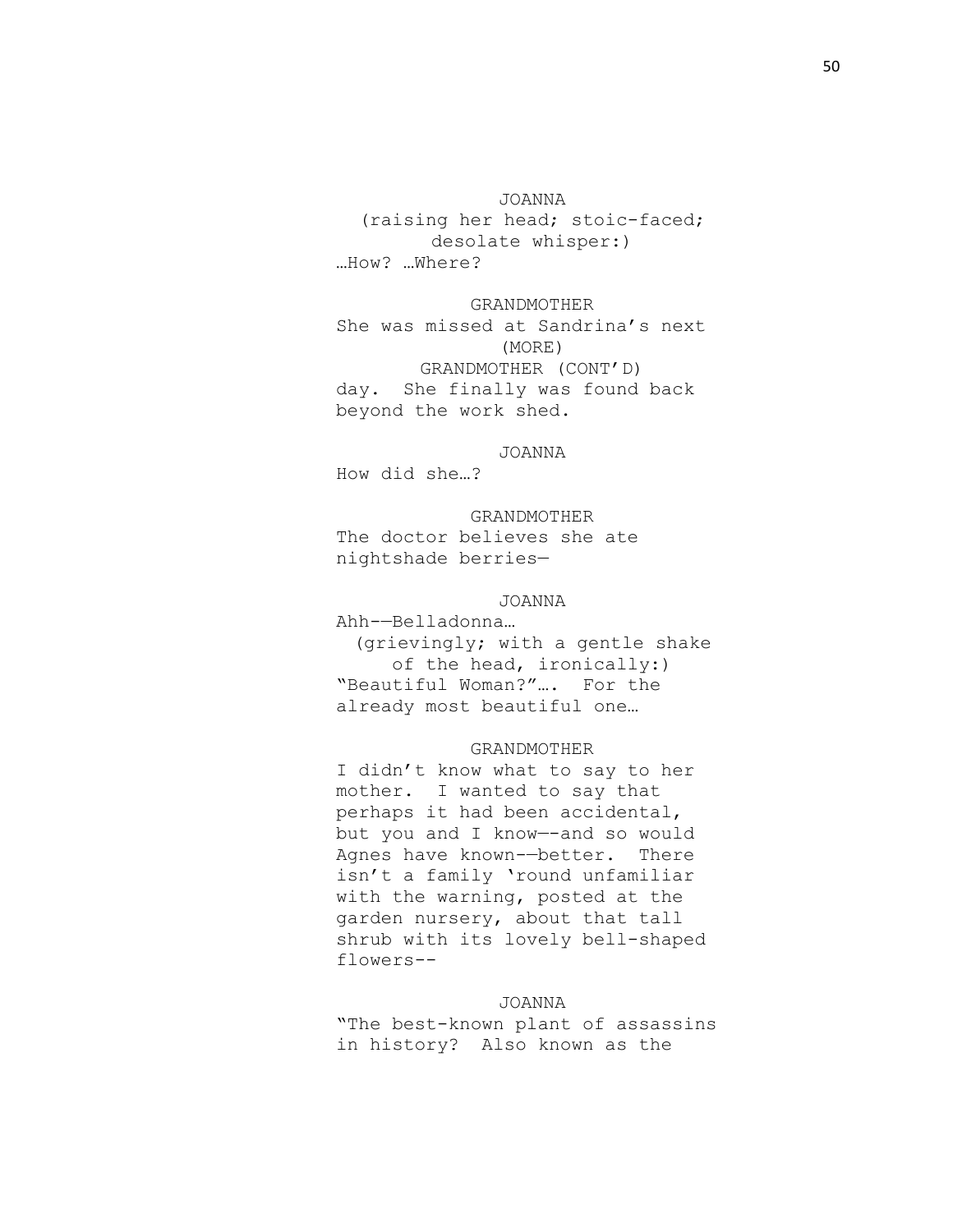'Devil's herb?' That a single leaf can kill some persons, while 10 to 20 of those pretty little black berries, can kill anyone?

GRANDMOTHER Listen, Joanna. Sandrina's with (MORE)

GRANDMOTHER (CONT'D) Agnes' parents now, but I said I promised to be back to relieve her. I don't know if your father has heard yet. Do you think you can manage here without me now?

JOANNA (rises; gives Grandmother a long hug) Yes. I'll be fine. Don't worry. Go now.

GRANDMOTHER hesitates, walks to interior library door far left, takes a long reassuring look back and exits; as she leaves the cat enters.

JOANNA, desolate, takes the cat into her arms and drops back into the armchair, where she falls over it, weeping.

#### **NEXT SCENE:**

**INT.,SMALL CHURCH SANCTUARY ROOM,** bare save for a small arched shrine to the Virgin Mary, two simple chairs, and a fount in one corner. JOANNA sits in sun slanting through a little high window. A sound starts her from reverie; a clergyman enters…

> PRIEST Eh…excuse me. Unusual to find someone here so early.

> > JOANNA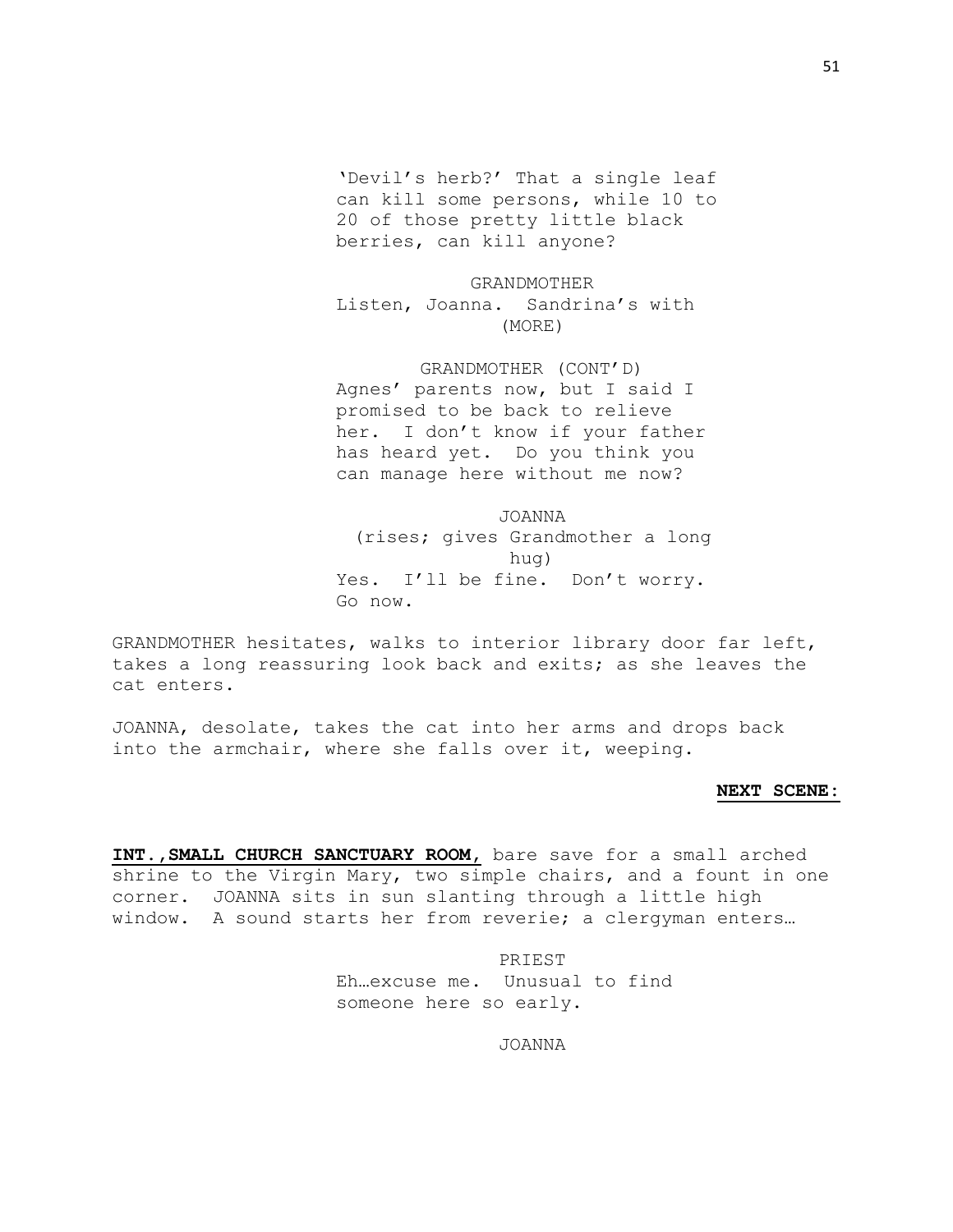Good morning, Father. I've been waiting for you.

## PRIEST

Yes?

JOANNA To make a final confession.

PRIEST "Final confession?" What kind of talk is that? Are you not feeling well?

JOANNA I never have felt better in my life.

PRIEST (hesitatingly) Shall we go into the church, then?

## JOANNA

No. That won't be necessary. You know it is I, here; and it seems fitting that I speak in the light.

## PRIEST

You've experienced a temporary loss of faith?

## JOANNA

*Au contraire,* father. Mine has been gloriously reaffirmed.

# PRIEST

It appears you've not had rest for some time. Why don't you return later.

JOANNA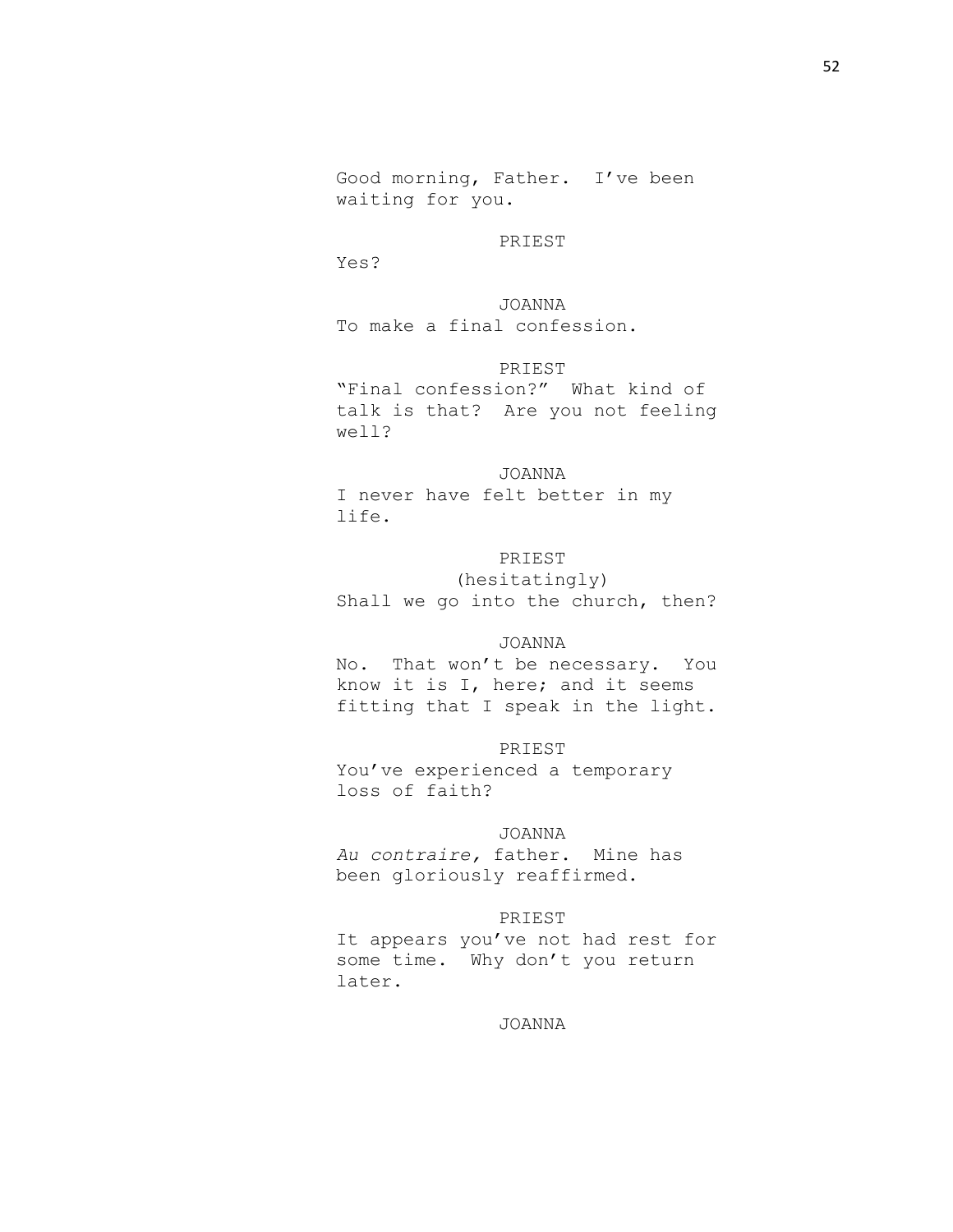When I am in my 'right' mind, you mean? No; my thoughts now are crystal clear.

PRIEST (resignedly settles in second chair) As you wish.

# JOANNA

Love has set me free, as always I believed it could.

# PRIEST

You are to be married, then!

# JOANNA

(laughingly) No… As he known as 'Jesus' once said, "The children of this system of things marry and are given in marriage; but those counted worthy of gaining resurrection neither marry nor are given in marriage- they are as angels in the heavens." Remember?—*Mark* 12:25 and *Luke* 20:34. But—yes!—if marriage is a vow of eternal friendship and loyalty—

#### PRIEST

Precisely what the sacrament is intended to bless.

## JOANNA

*Intended—*your word, father. Tell me, how can a union *be* blessed, when only one partner is embued with full rights by those empowered to confer the blessing?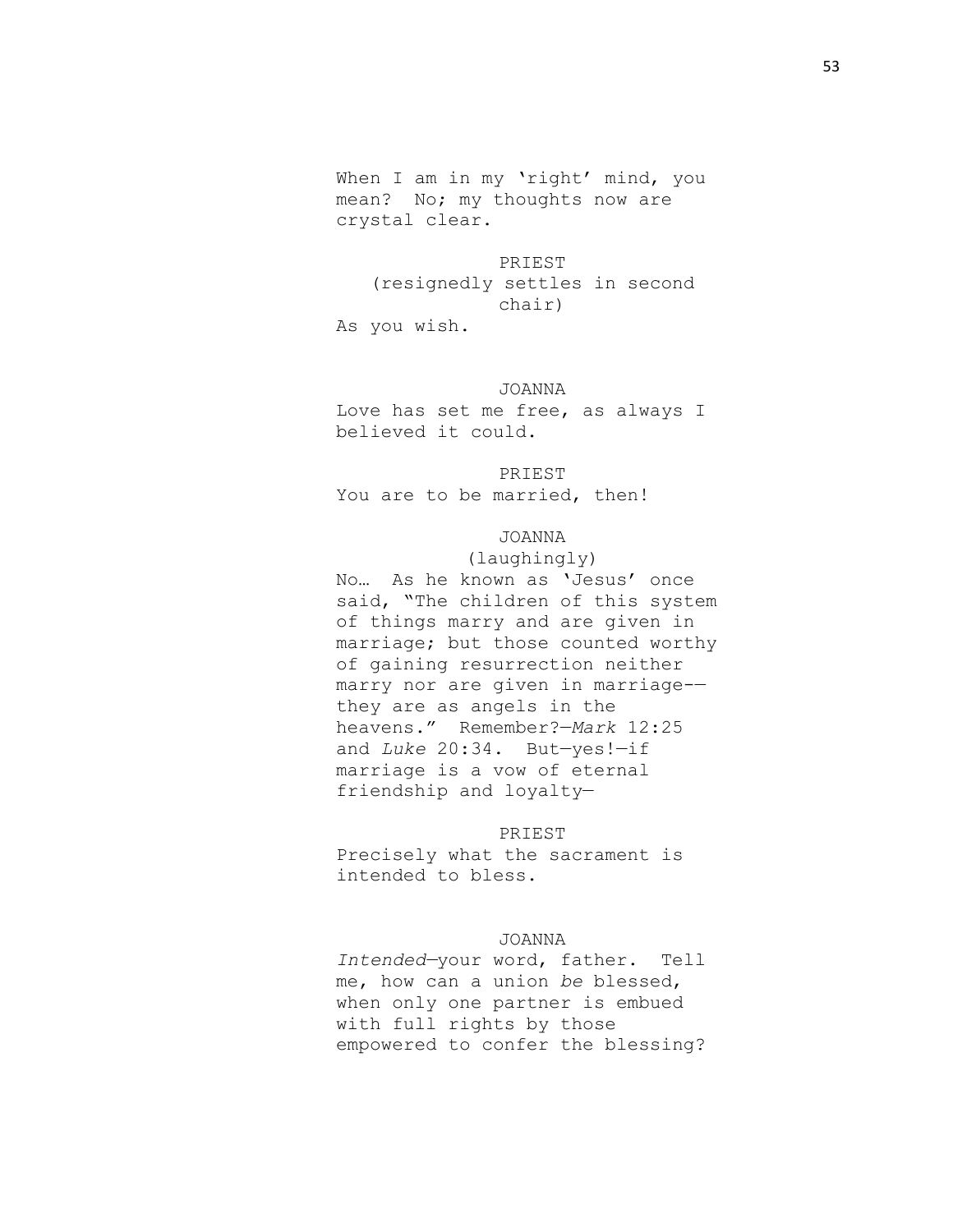*Where,* in the 'Trinity' that Man worships, is the *female?*

(she rises and faces the shrine) Beautiful, is she not?—pure Woman. Yet, how has she been recognized? Eternal mother but never *daughter;*  the scroll of her childhood even invalidated by Man. Yet, would she have believed her child any less of God had it been *female*?

#### PRIEST

Churches don't pretend to have perfect knowledge.

## JOANNA

Ah; but they disaffect lives when they behave as if they do. People are not sheep of no intelligence, and not all women are so fortunate as to receive their first 'private' visit from a polite god. It is the *conception,* not the act that matters! It is *conception,*  not the *act* which brings children new human beings—-into the world. Jesus would be first to say, no birth should be less significant than his own. Yet we have churches permitting—*nay, some commanding!—-*conceptions of unsecured children who will not know one day without hunger, not only for food but too many—*too many—*without the love and resources *of their fathers!-* when they need not have known at all. And all it would take to save many of them is to acknowledge Science's gifts *from* your supposed *god.*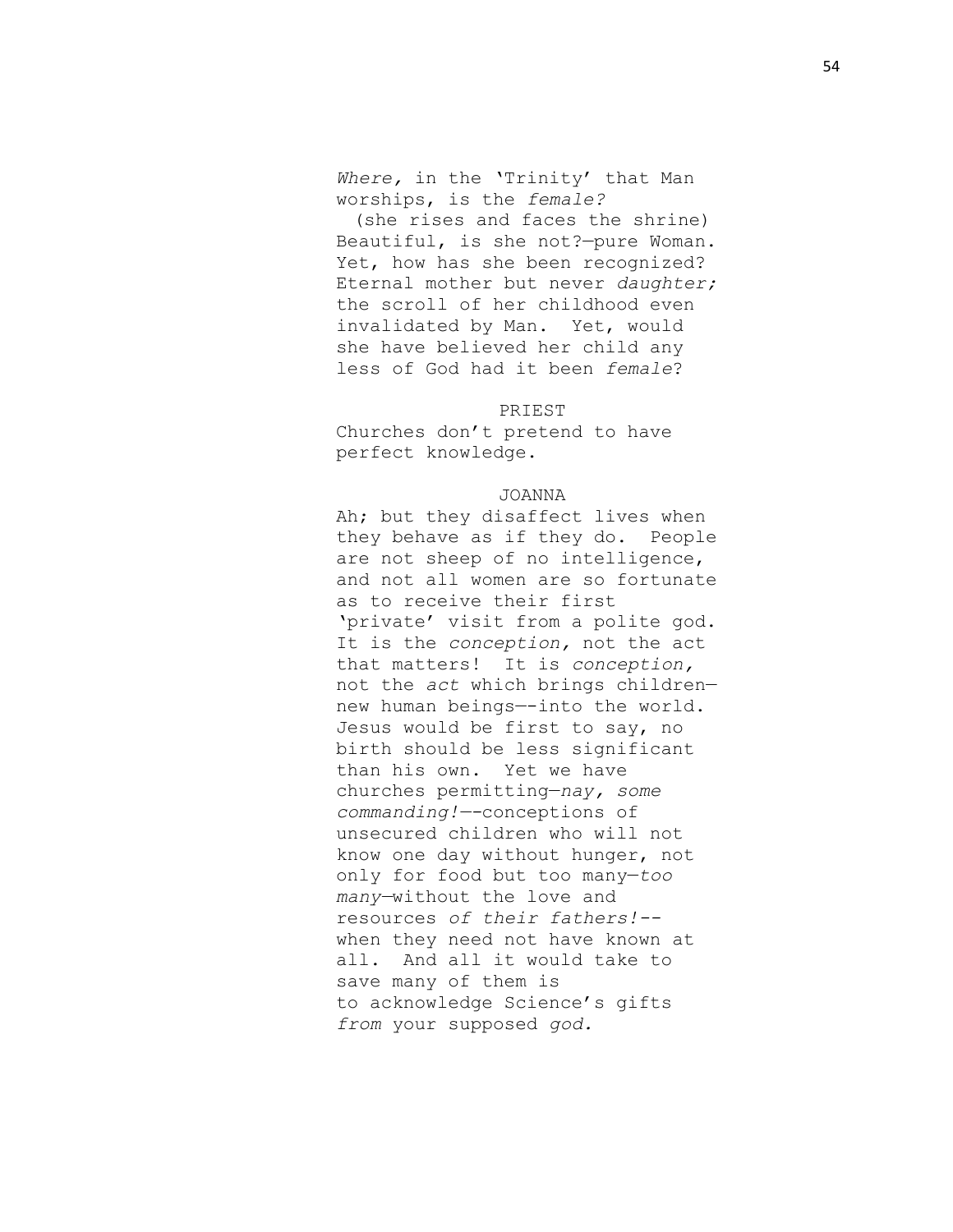# PRIEST

You suggest defiance of doctrine—

## JOANNA

One makes a decision only when one possesses all necessary for its execution. If one has everything but the courage-—the material (MORE)

## JOANNA (CONT'D)

means but not the requisite *living spirit-—*the test cannot be met. From whence always have words of gods come?--from the mind and mouth and hands of men. Never has been a time?—-when an old church law no longer served Reason, that a new law was named? What is law, but acquiescence at a particular moment to the proven need of the majority. And one need not search all that far back in history, Father, for man's changing a church law of 'god'. You do recall? When eating meat on a Friday—-after centuries of being a warned path to Hell—*man* ordained no longer a *mortal sin?*

## PRIEST

You obviously have not come here for absolution.

JOANNA walks to door; opens it to full sunshine; turns toward Priest.

#### JOANNA

I came for two reasons: first, to purify my mind. Second, in hope my words might move you, if only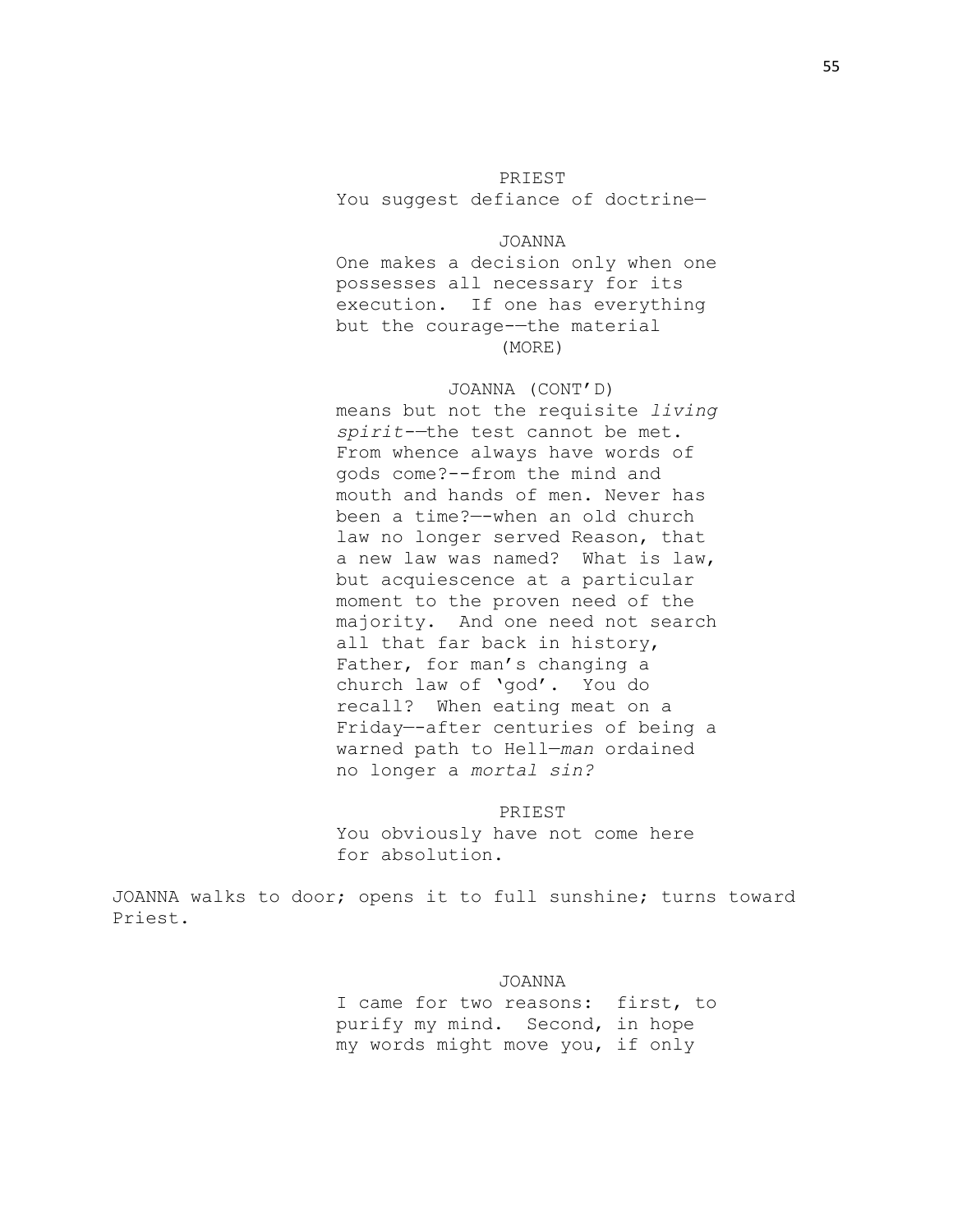within this congregation. Believe it or not, I have come *in the name of* Jesus—that flesh and blood I would want as a brother! His glories rest not in being a god but in the *man* that he was. Remember? *He* broke the thentheocracy's laws to take Reason (MORE)

JOANNA (CONT'D) beyond their antiquated reign like, before him, David, who "sinfully" ate and fed his men the sanctified showbread, rather than starve their faithful quest. (she extends her hand) I wish only for a new beginning--

PRIEST turns away a stony face. JOANNA drops her hand and exits, shutting the door quietly behind her.

#### **NEXT SCENE:**

**EXT. THE GARDEN AT DUSK** in the vicinity of the pine. JOANNA sits beneath the tree, tossing pebbles…

> JOANNA (sing-song) Up is down…down is up…'tis only gravity that fills the cup…

LOVER-TO BE (V.O.) (faintly at first) Prepare to receive some thoughts! (voices raises) *Concentrate!* Escape velocity is seven miles per second…a centimeter is about two-fifths of an inch…have you seen an ant carrying a fly? Remember your bother: bare bones upon which once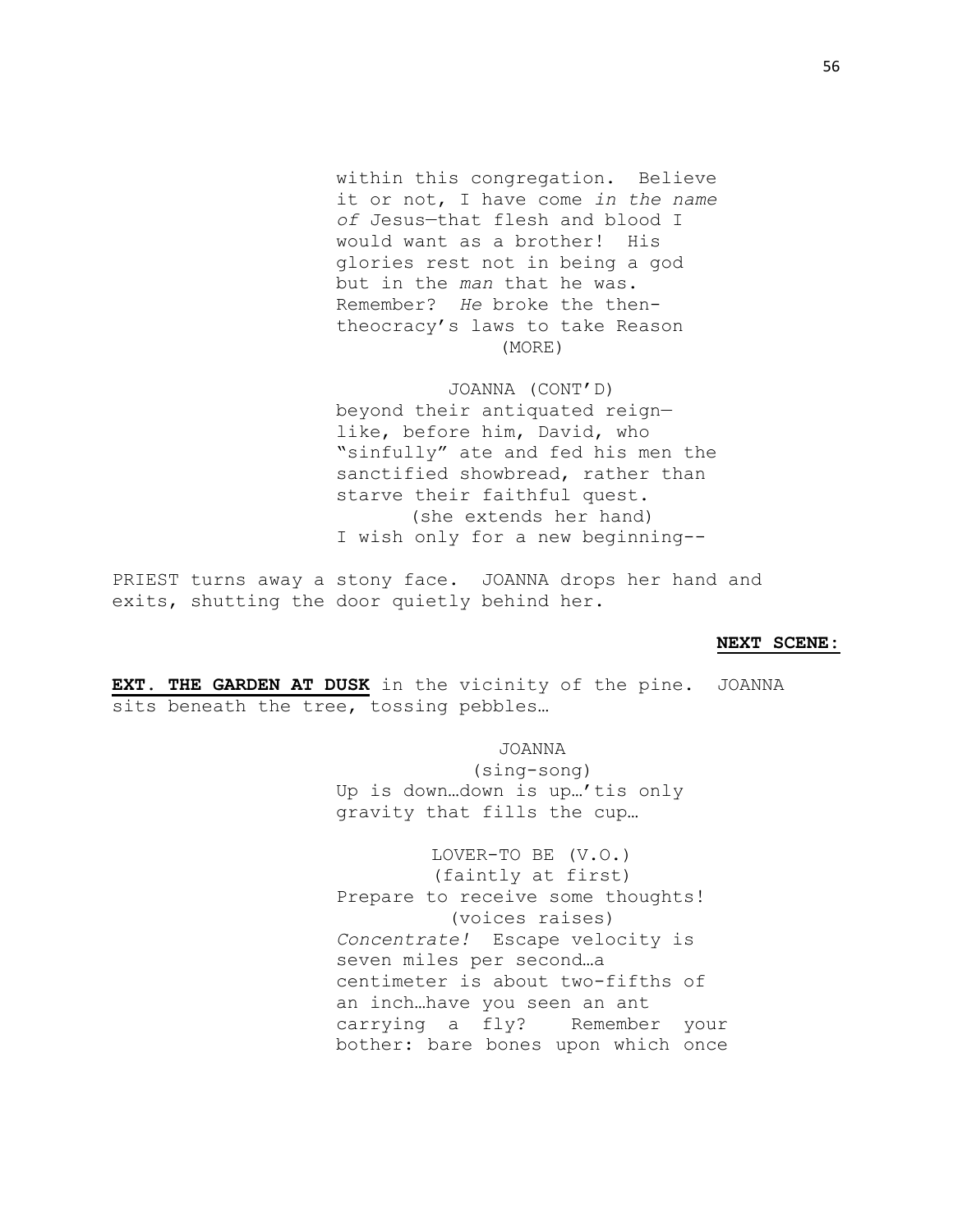hung flesh; yet his thoughts like fragrance on a breeze come still to you whom he loves…. Departing a world is not so difficult. Mass is united by energy; the body is nothing; energy in mind is all. In it you will see a bright white zigzagged stripe. You know I exist; and, now, come to me!

JOANNA lifts her head; a flash of light and she is gone…

## **NEXT SCENE:**

**EXT. – A LOW-DOMED STRUCTURE IN A GLADE** where white night flowers and black-green foliage overhang a spring. JOANNA kneels at the spring and splashes water on her face. LOVER-TO-BE approaches silently from behind, places his hands around her waist, lifts and turns her to him…

# LOVER-TO-BE Welcome to The Pavilion.

They embrace and remain easily in each other's arms…

#### JOANNA

"Pavilion?"

LOVER-TO-BE Reserved for lovers; where they come only when ready in full consciousness to court the possibility of bringing another soul into existence: *knowing,* in doing so, each becomes creator by, and through—-that is, as near to being--a god, as one can be. (moves Joanna to arms' length) It was inevitable that you and I would find each other.

## JOANNA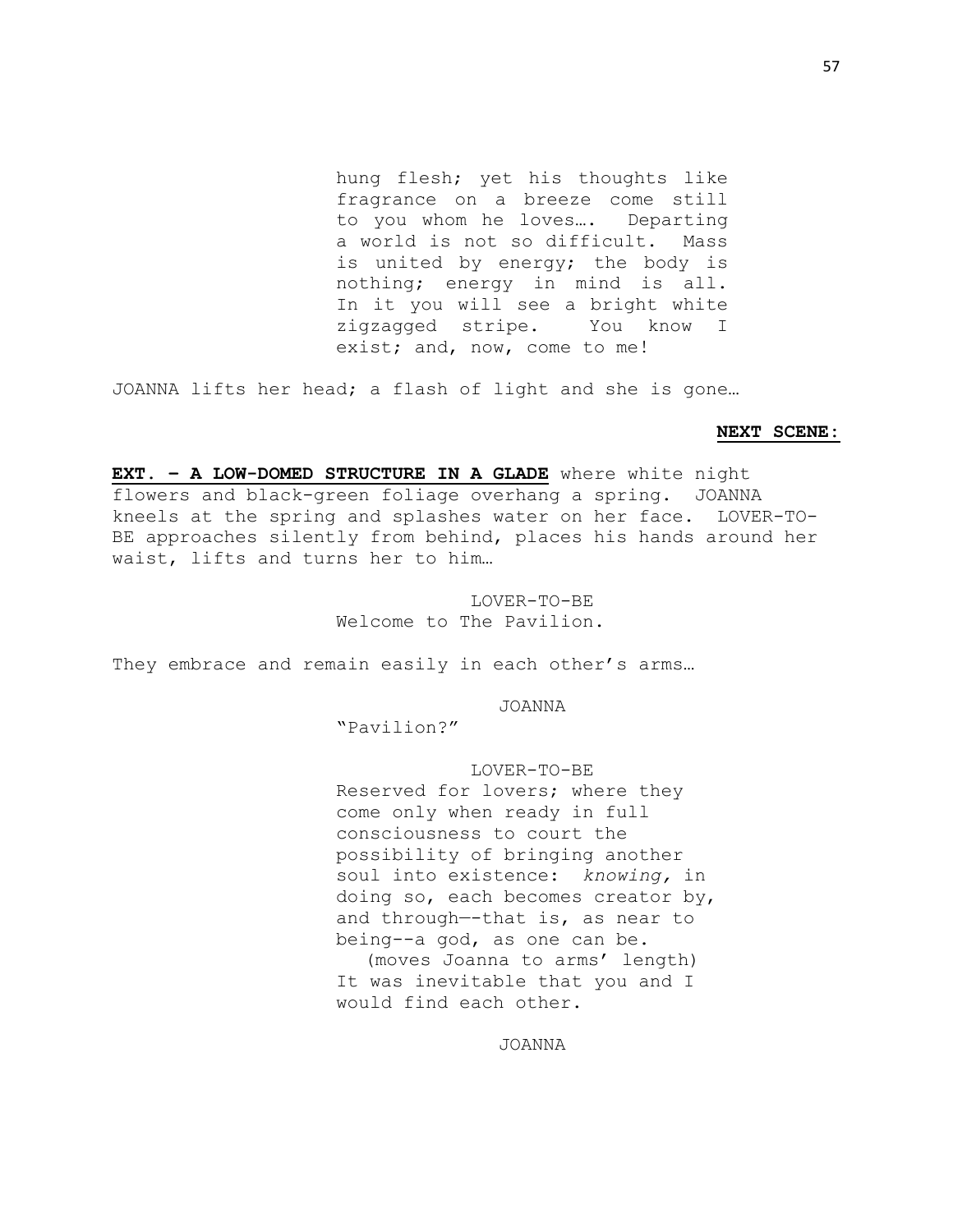LOVER-TO-BE Does rather nicely do away with doubt, doesn't it? Lovers are like children at play. It doesn't matter what bodies they inhabit; they always appear beautiful to (MORE)

LOVER-TO-BE (CONT'D) each other. (teasingly:) In some realities you may be very ugly! An antelope probably wouldn't find you at all appealing.

JOANNA (pushes him away in feigned rejection) Oh is that so.

LOVER-TO-BE (pulls her back) Tell me, when have you been happiest?

## JOANNA

Now! And--hear this in quotation marks--always when I felt 'the Lord' leading me. (flings herself to the grass) Oh to be able to stay *here*  forever… I know, silly thing to say; but must I always be a click away from you?

> LOVER-TO-BE (sits beside her; avoiding question, kisses her)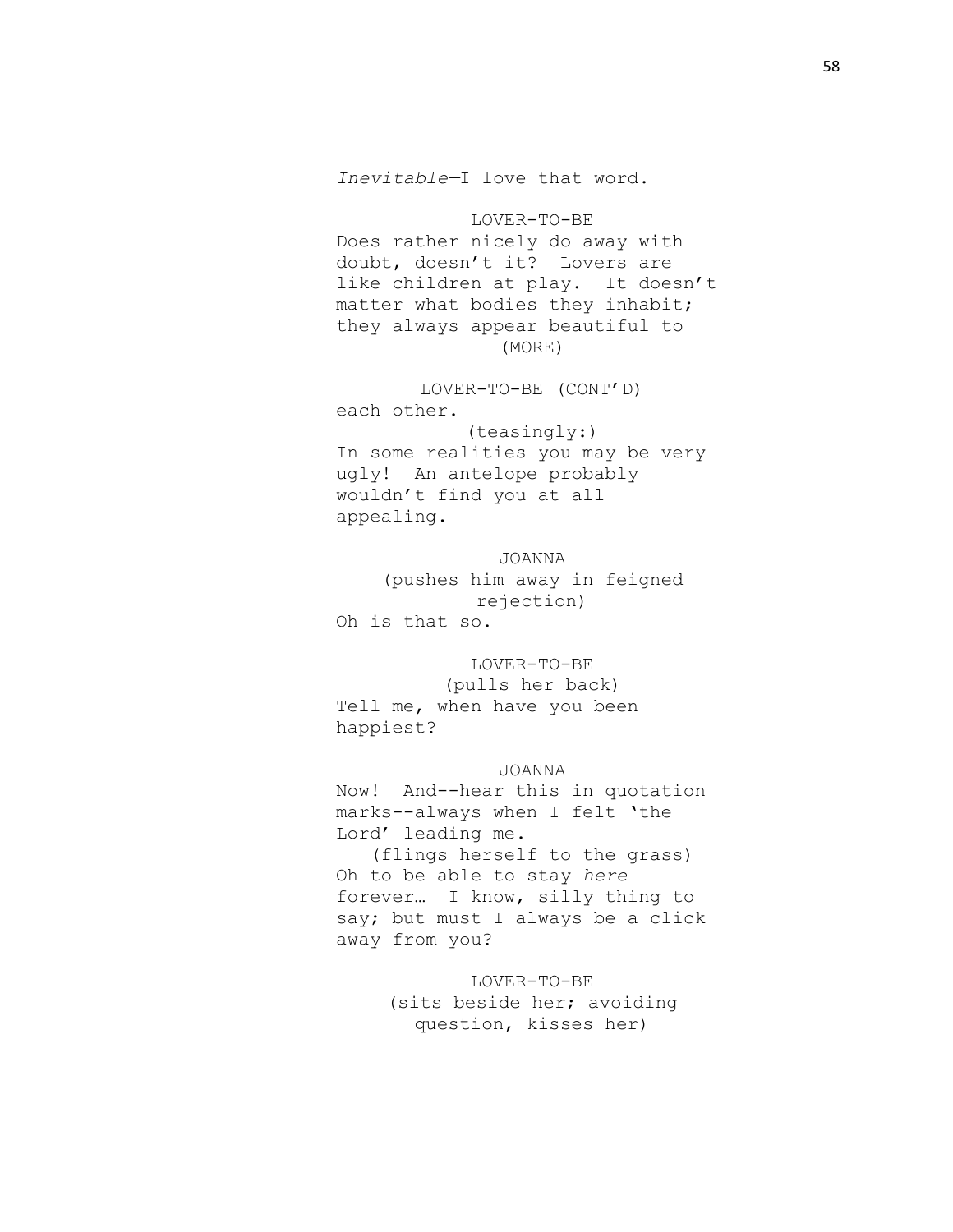Consciousness anywhere proceeds at the same rate, but this my planet's early civilization didn't suffer Earth's cataclysmic setbacks. Here, people discerned a millennia ago that the Mind/Body Complex determines a person's thoughts and acts. If particular pathways in brain aren't developed (MORE)

LOVER-TO-BE (CONT'D) properly it won't function properly.

(runs his hands along her) All your pathways, by the way, appear tofunction quite well.

JOANNA

(amusedly) Well I'm glad to hear it. (then seriously:) But certainly genetics can play a role.

## LOVER-TO-BE

Of course. Naturally there can be and occasionally do happen here residual errors of substance. What two persons may do privately may be their own affair, but they do need to be prepared to fulfill all potential consequences. If what they do together creates another, it's a *universal* affair. We're taught *that* from the beginning.

(notices a thoughtful smile on Joanna's face--)

What?

JOANNA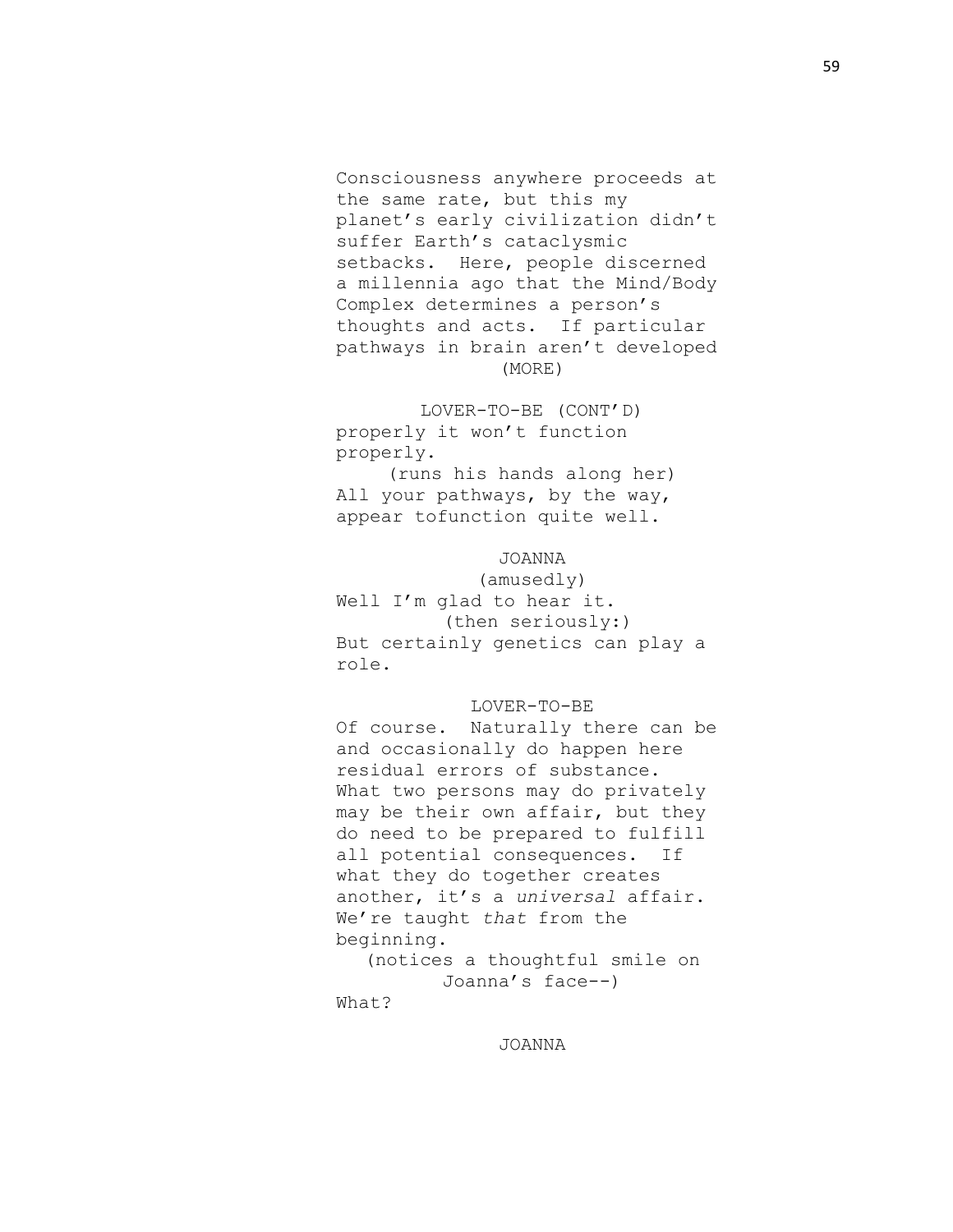I was remembering the first thoughts you sent me.

LOVER-TO-BE

Like?

# JOANNA

(turns over on her stomach) Like, "whirling is different from turning…"

# LOVER-TO-BE

And?—"Your body is a vegetable and mineral machine that should be kept well-oiled?"

# JOANNA

And that!

LOVER-TO-BE "What fools ye mortals be?"

JOANNA Not that. Now you're making fun again. But *am* I only 'mortal' then, after all?

# LOVER-TO-BE

(lies beside her, stroking her back) Only that you will not occupy this present body, luscious as it may be, forever.

JOANNA

(teases back) You *mean,* luscious as it appears to *you.*

LOVER-TO-BE

(laughs)

Very good.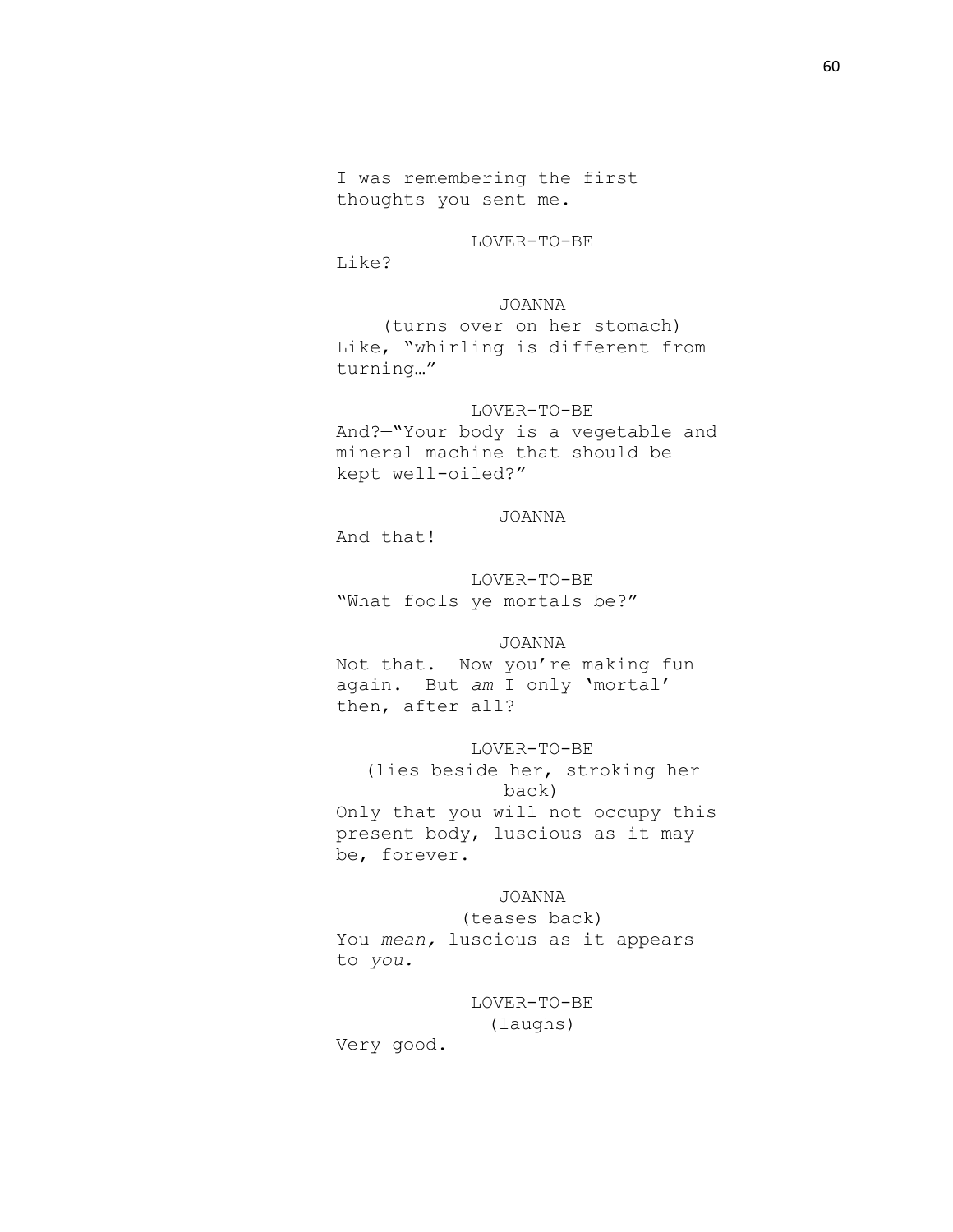(stands and lifts Joanna to her feet) So, when it comes to bodies, it's what we do with them that matters.

JOANNA (hesitating) I went to the parish priest.

LOVER-TO-BE You didn't tell him about me!

JOANNA

No—no!

LOVER-TO-BE Promise. You won't tell anyone.

JOANNA You know I can't promise that! You *know* I have no control over events in my world—

ETERNAL SON I know…I know—-no more than one in any other, including me in mine.

JOANNA And whatever henceforth is destined for us we must accept?

LOVER-TO-BE takes a deep breath, nods, then takes JOANNA's hand and leads her to the domed building:

## **NEXT SCENE:**

**INT. DOMED BUILDING.** A vase holds a burgeoning bouquet of the glade flowers; a thick white rug covers the floor; at center, a bed of large satin pillows surrounded by a drape, now raised, of shimmering fabric. LOVER-TO-BE draws JOANNA inside…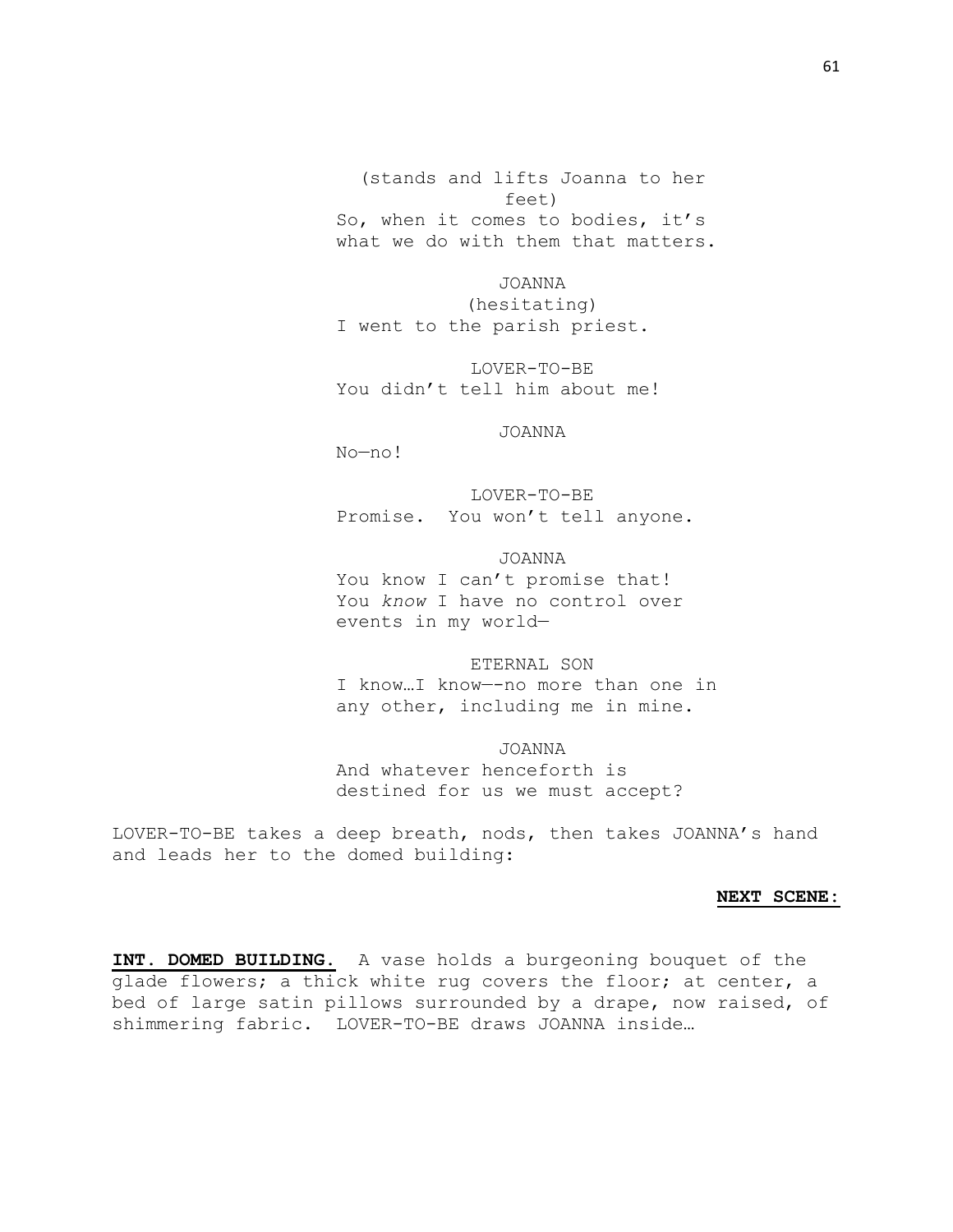LOVER-TO-BE Our haven, mademoiselle.

JOANNA

I'm nervous.

LOVER-TO-BE Believe it: so am I!

LOVER-TO-BE lowers his face to JOANNA's breasts and kisses her while untying the first ribbon of her frock; their preliminary lovemaking continues…

> JOANNA To think I fell in love with you before I saw your image.

LOVER-TO-BE/**NOW LOVER** The tercial nature of Love—-Spirit encompassing Mental encompassing Physical…

JOANNA (slipping his robed garment from his body) The physical being the smallest part?

## LOVER

Excuse me?

JOANNA (girlishly laughing as her dress falls and she reclines on the pillow bed) Well, it *is* a bit peculiar looking; I will say that!

LOVER kneels beside JOANNA on the pillow-bed…

LOVER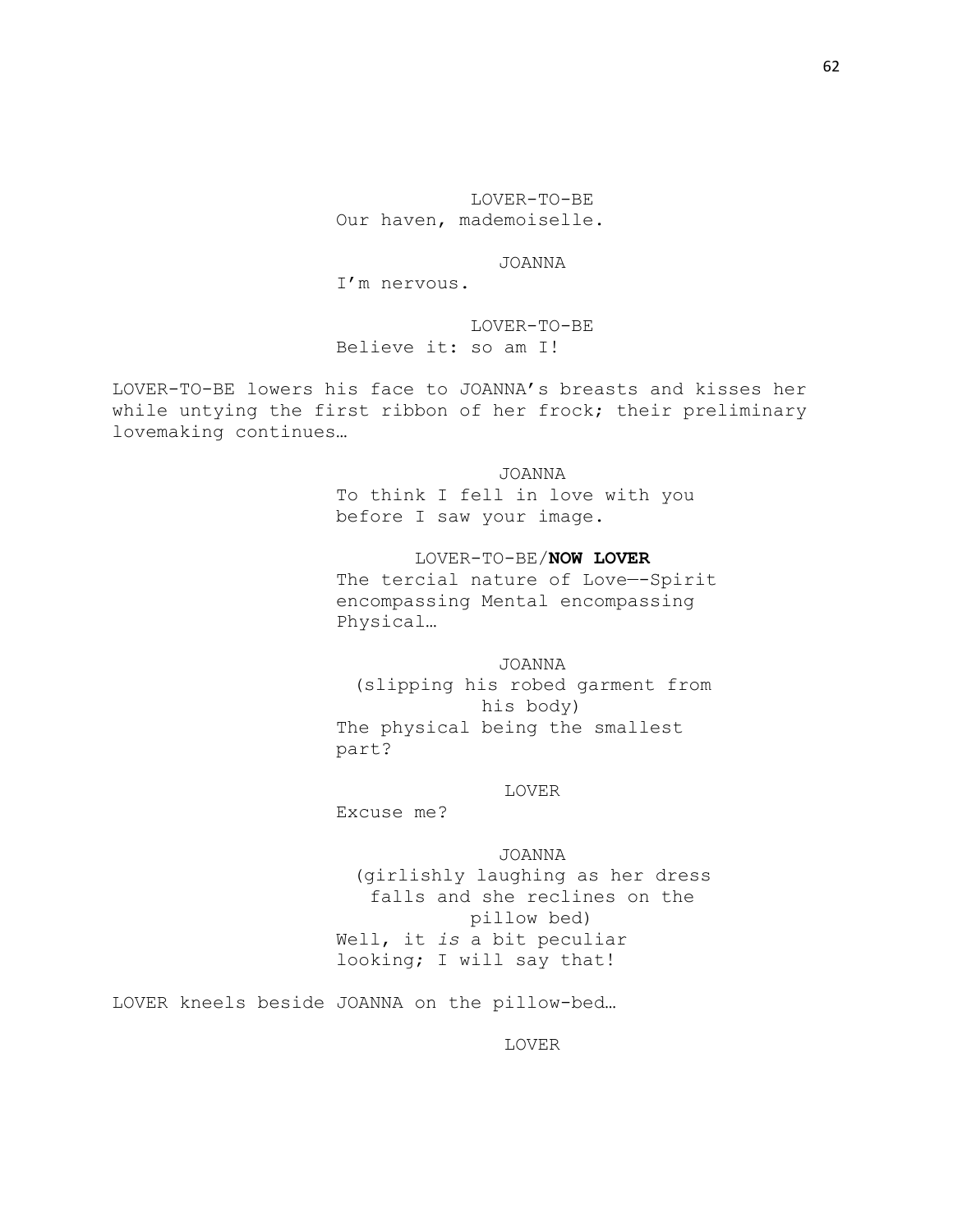(boyishly laughing) A figment of your imagination; a small fruit of creation…

The airy drapes drop; the light dims. Outside, the water runs in the spring; breezes move the trees; other couples walking in the distance make familiar gestures of Love…

#### **NEXT SCENE:**

**INT. – SAME.** The drapes, now raised, billow around the lovers; a pipe flutes outside in the lightening glade. LOVER sits cross-legged; JOANNA, kneeling behind him, caressingly rubs his back and neck…

> JOANNA What will happen, when it's known that *I* have come *here*?

## LOVER

*Phewww.* (falls back on pillows) They'll be upset, to put it mildly. They understand the love that brought us together, but—

JOANNA Don't say it; I will. We will never meet here again! (flings herself down; buries her face in a pillow)

## LOVER

(sighs; gets up; pours wine; brings Joanna a glass and sits beside her) More important, what will you do.

JOANNA I will leave my father—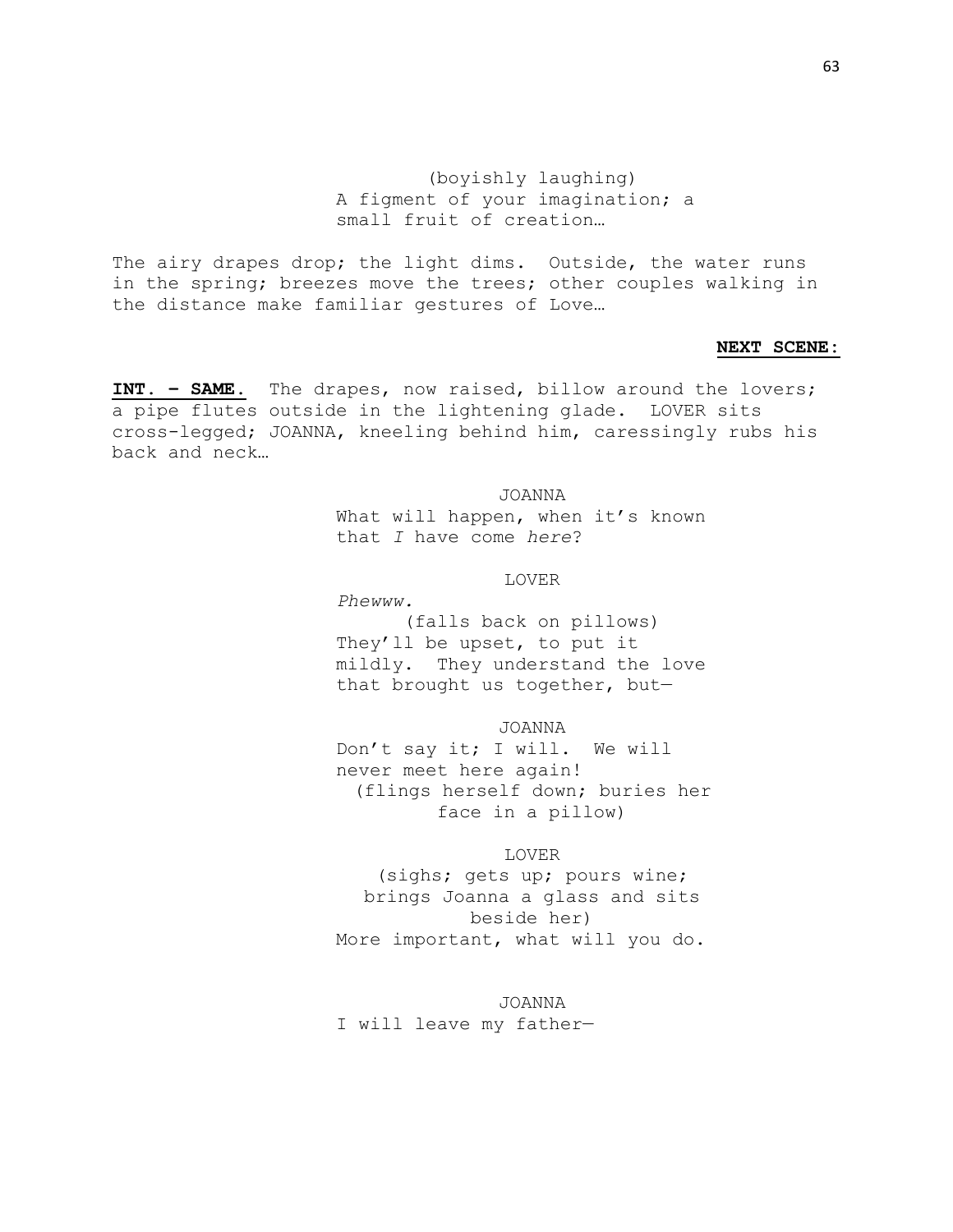(Lover expresses dismay; she rests a hand on his arm) Don't worry; it will be all right. I know that my grandmother will come with me; we'll make a small home together. I'm strong. I can work. (Lover continues shaking his head) Please!

They stand together. Their last moments take on a gentle fierceness…

> JOANNA (CONTINUING) I shall be fine. And so shall our child. And I know that it shall be *a champion!*

LOVER And look like you!

JOANNA

And *you!*

LOVER And shall have your spirit—

# JOANNA

And *yours!*

LOVER startles, seeing the light outside now is bright. JOANNA comprehends…

> JOANNA I understand…I know. (her image begins to fade) It's time for me to leave. But should all else fail, I still can send you my thoughts?

> > LOVER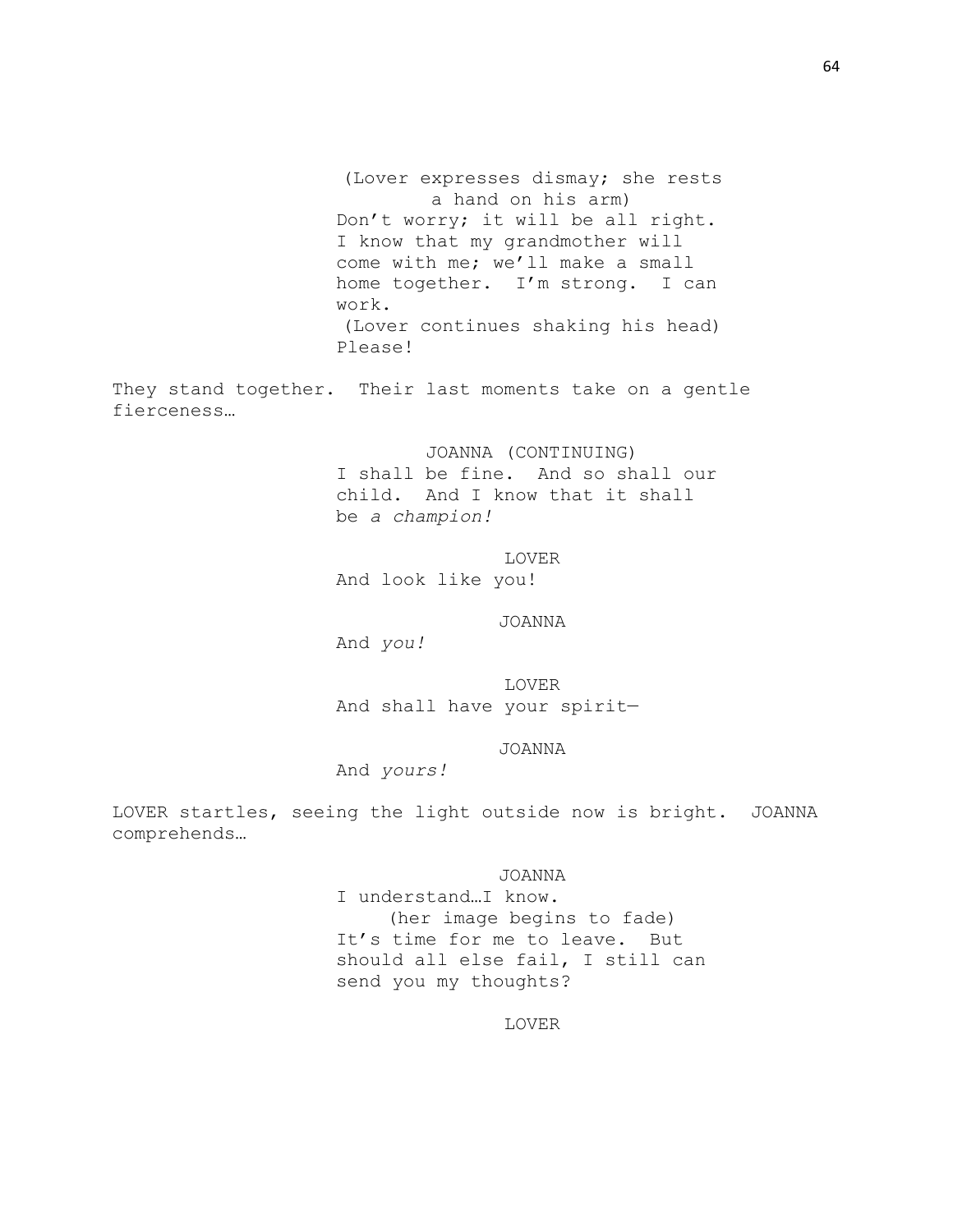And I, you, mine! Remember!—a straining of races is taking place. You are a star and I am but one of your planets—

JOANNA And you are goodness and rightness, and we have existed for godly reason—

LOVER And each other's, if only for a season….

JOANNA disappears altogether. LOVER runs out and gazes upward…

JOANNA (V.O.) We shall be friends, then, through our worlds and all others?

LOVER

Yes!

JOANNA (V.O.) Brother and sister? (her voice growing increasingly fainter)

LOVER

Yes!

JOANNA (V.O.) Husband and wife?

LOVER Father and daughter!

JOANNA (V.O.) Mother and son!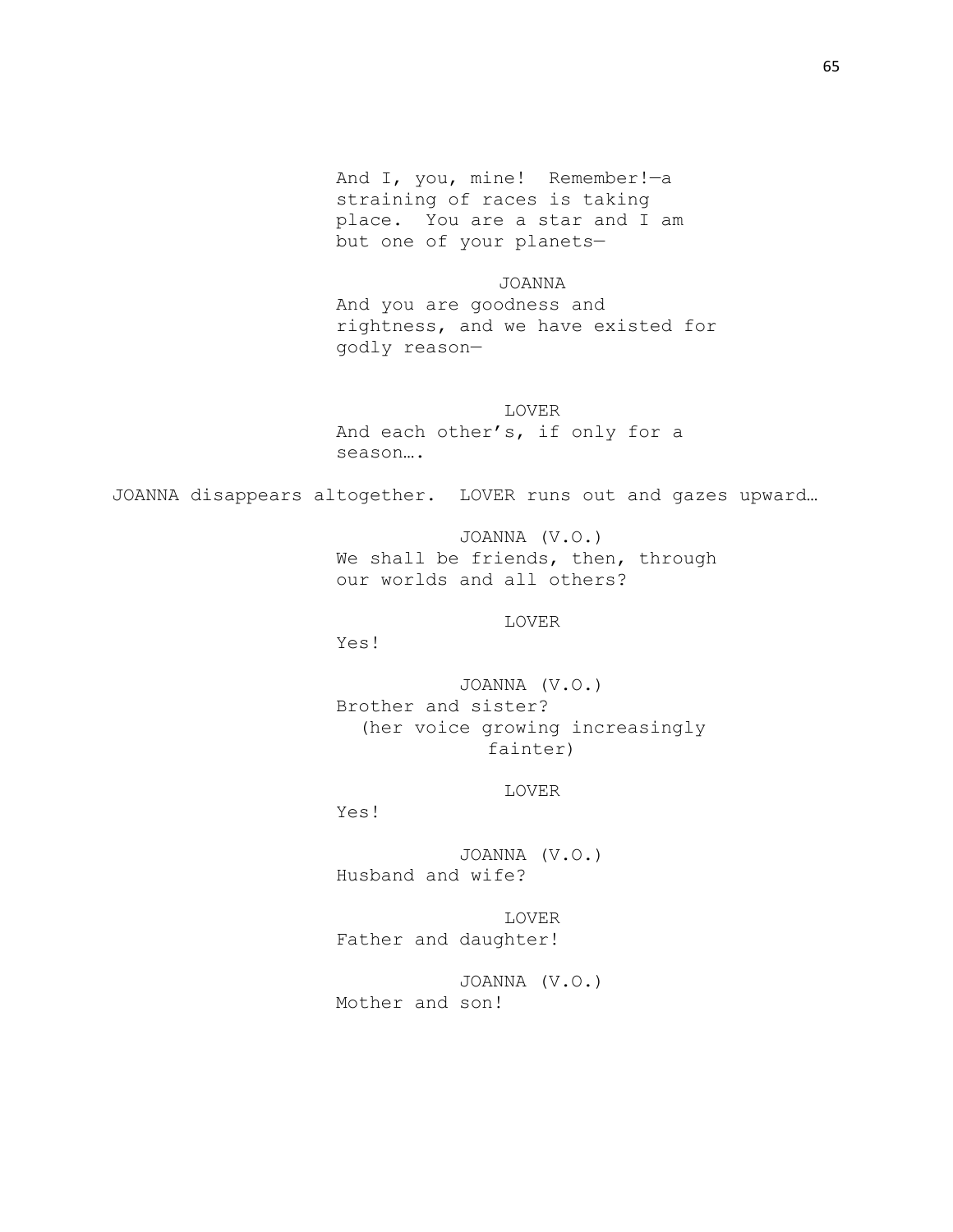**EXT. - MOVING SHOT** as their exchanges of love echo through the blue…

LOVER

One day, all children will be conceived and created as ours! I love you—

## JOANNA

I love you…

#### **NEXT SCENE:**

**EXT. MIDDAY, THE GRASSY KNOLL ON PATH FROM MARKET --**GRANDMOTHER

is met by JOANNA, whose pregnancy obviously is near full-term.

## JOANNA

What news?

## GRANDMOTHER

(worriedly reluctant) Talk is rampant. The women are sympathetic but I'm afraid your father has disowned you completely.

## JOANNA

A certain amount of pain is necessary to revelation—-as when man was forced to accept this planet wasn't the center of everything.

## GRANDMOTHER

But to ask that it be believed?- that an alien being sired your child.

## JOANNA

The primary factor is that I *chose* that it *be* so. I, *my Spirit, conceived that I materially would conceive,* if you will have it.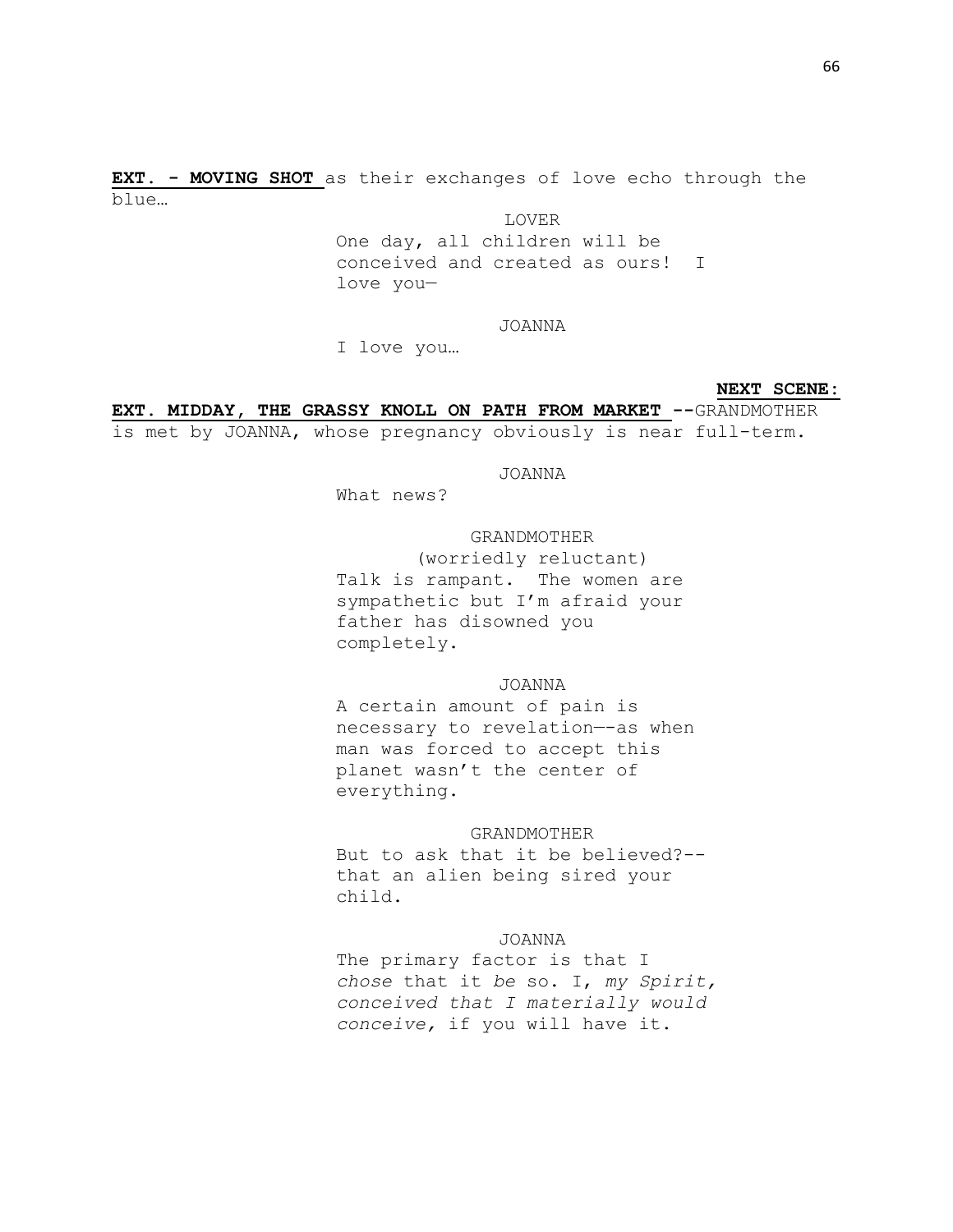Apparent IMPOVERISHED WOMEN, many with children, approach to gradually convene around JOANNA and her GRANDMOTHER, followed by determinedly approaching men.

> JOANNA Such is now the way our world must be: hungry children, despairing parents, deprivation amidst plenty. Such is not the way our world's civilization *would* be, if myths were laid to rest, and that (MORE)

# JOANNA (CONT'D)

established itself in the human true altruism reserved to 'God' arena. *We* are responsible for the here and now! If there were no sufferings to existence, would the idea of an intractable god be necessary, to explain them? If an all-encompassing, personified god *did* exist, would he not want us to use the logic which he, himself, bestowed; to recognize changing circumstances that demand new acceptances?

# MALE VOICE

You would make science religion!

## JOANNA

I would make *knowledge legion!*  Who and what are we? Bits of lifegiving breath moved by the same energy that forces the butterfly from its cocoon, and the wind that bears it where it does not need think, to go. Religion has been the reservoir of Life's mysteries, where laws have been but consensus at a particular moment of the individual prides and prejudices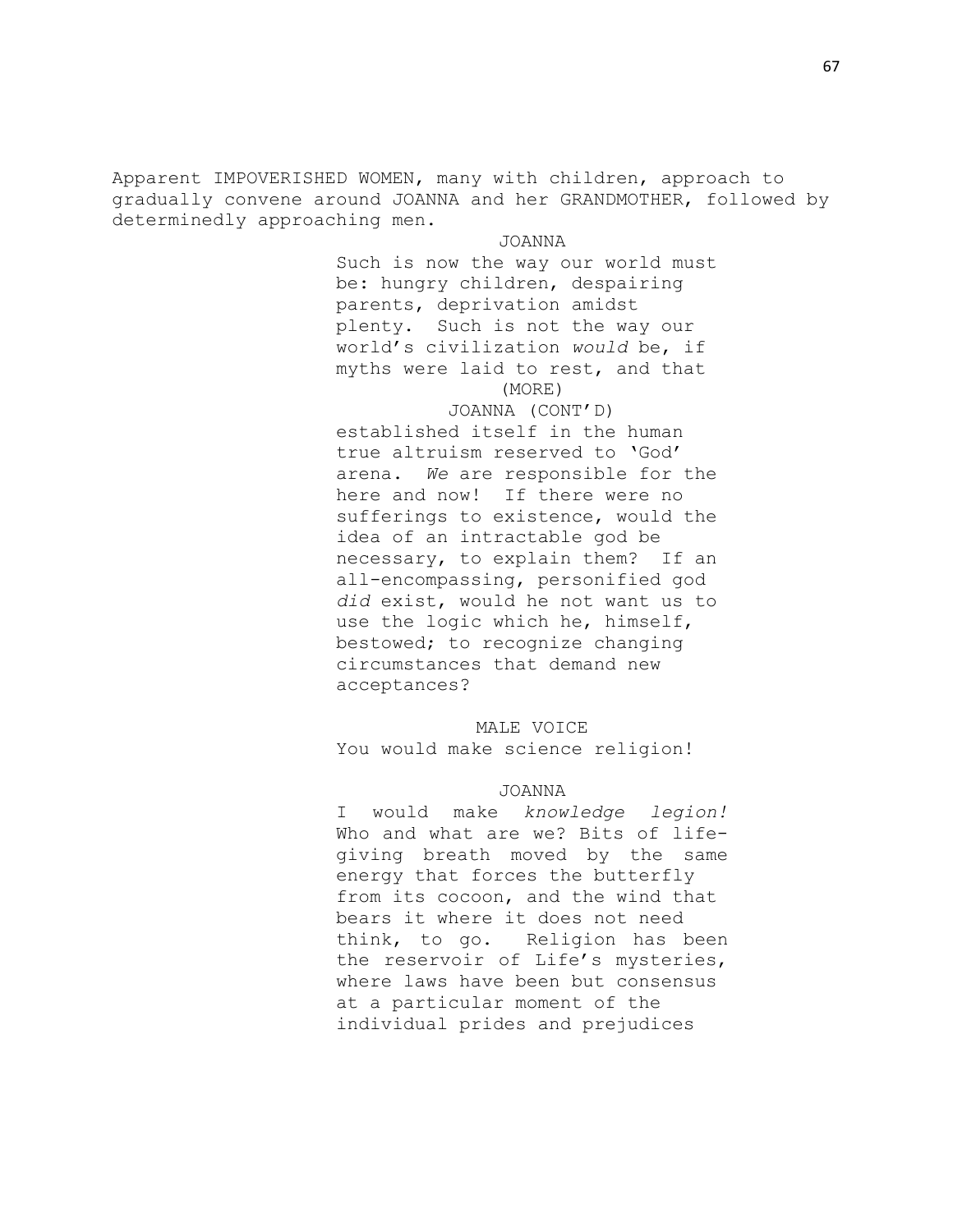of those seeking to maintain power over masses. None, however--not churches nor governments nor even science, in their collected consciousnesses—-have seized fully that identityless spirit born into every life. *It* wants to live a good life, a life with purpose. (MORE)

Men press upon the group of women and children…

JOANNA (CONTINUES) Has Earth mercifully turned enough times, for all to *see* that ideas once necessarily held no longer are valid? Humankind can choose to give its God a new description! *All* children are of children of godly Force. IT determines *if* we are born. IT determines when we find each other and circle together for a season. Is it not true? When we join to bring another soul into existence *we*  become 'gods'?

Assenting women's voices…

JOANNA (CONTINUES) As an ancient brother of ours once said, "Those who have ears to hear, listen!" Where has it been written?—-that *he* affirmed his conception as nonphysical? Or, indicate that it could matter one whit to his purpose as *he* saw it? the light of the spirit overshadowing old traditions, questioning laws of *his* fathers, for a newly reasoned age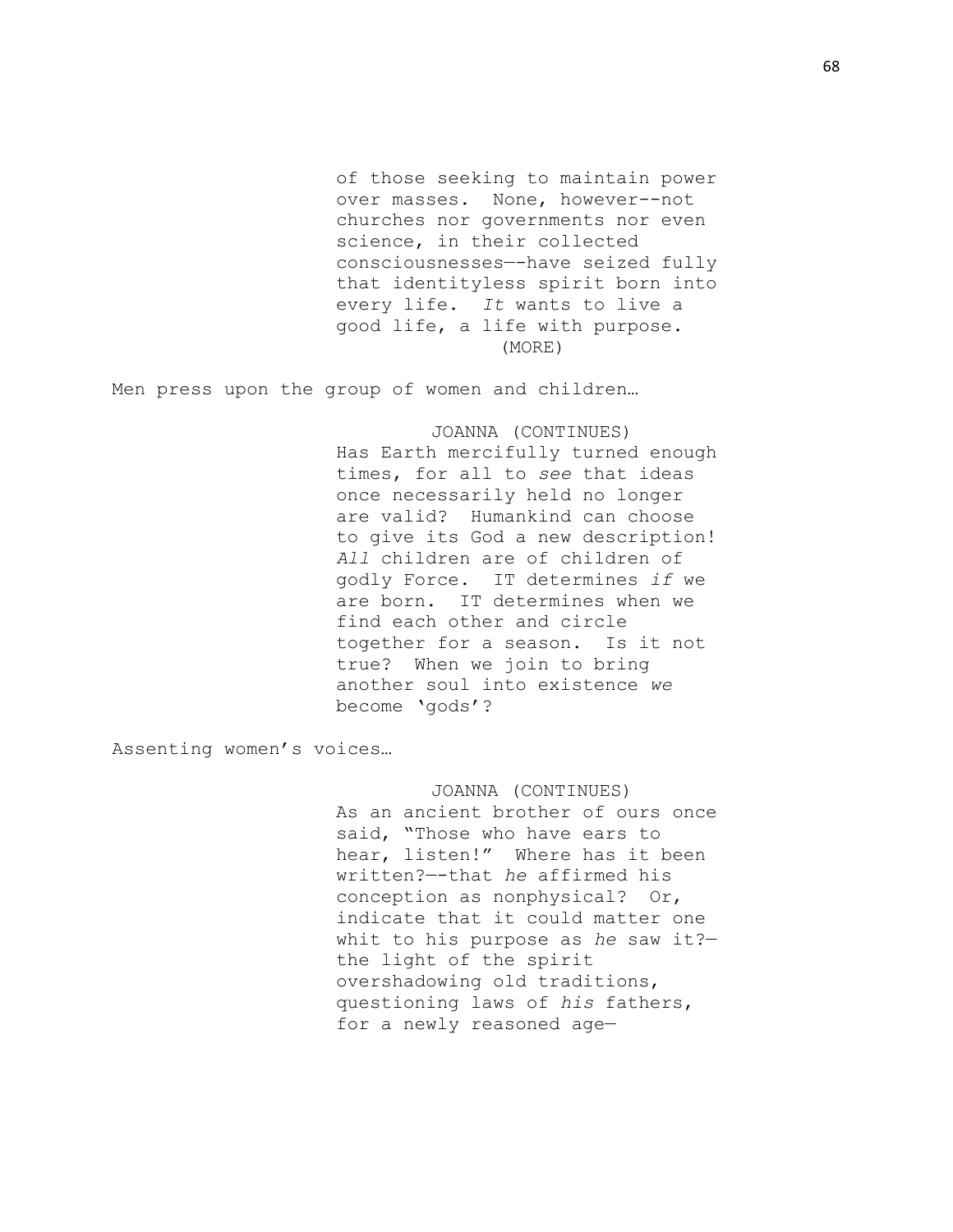Joanna's FATHER, a DOCTOR, and the PRIEST extricate themselves from the male group and stride to JOANNA's side; DOCTOR and PRIEST each take one of her arms—

## JOANNA

What is this?

# GRANDMOTHER

Let go of her!

## FATHER

It is for her own good! DOCTOR She's not well. She will be safer at the hospital.

# JOANNA

(scoffingly) In the mental ward, you mean. (she looks from one to the other) Is that it? Because *your* minds cannot accept that there may be more than your ego-centered one reality?

The women and children part way as FATHER and DOCTOR begin to lead JOANNA away.

> GRANDMOTHER Stop, I say!

# JOANNA

It's all right, Grandmother. Hear me: this had to happen; hold on a bit longer…

As the women with their children surround and walk alongside Joanna and her "captors," they begin to chant:

> CHANTING WOMEN You…crazy…people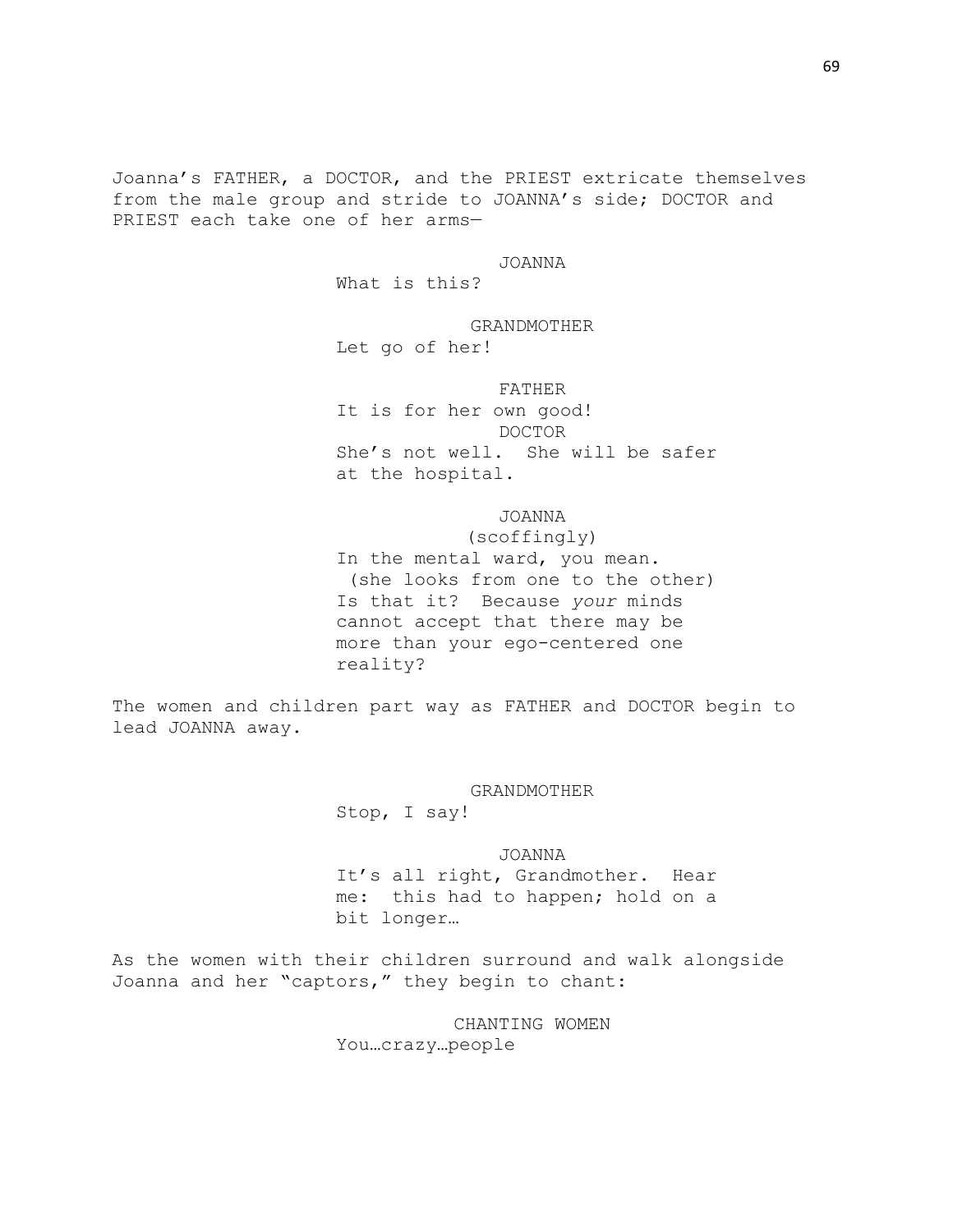You…crazy…people You cannot see it is the season Not you That controls you… The seasons, the heavens, of God… You…crazy…people You…crazy…people You cannot see it is

Nature's forced instincts (MORE)

CHANTING WOMEN (CONT'D) Not you That control you… For love, for children, for god… For love of Its' children for god… For love of god for Its' children… For love of god for Itself, does each Self love to live…

God gives us all our graces God gives us all our grasses God gives us all the worlds And all of their masses God gives us lights And star-filled nights When peaceful minds of Humankind join company…

JC IS COMING BACK TO US, BACK TO US, BACK TO US; ALL IN HER OWN SEASON… JC IS COMING BACK TO US, BACK TO US, BACK TO US, ALL FOR GOD'S OWN REASON….

### **NEXT SCENE:**

**INT. – NIGHT, DECEMBER 24 – AN AUSTERE ROOM –** gray walls, bare save a dark wooden cross; overhead lights glint off barred grids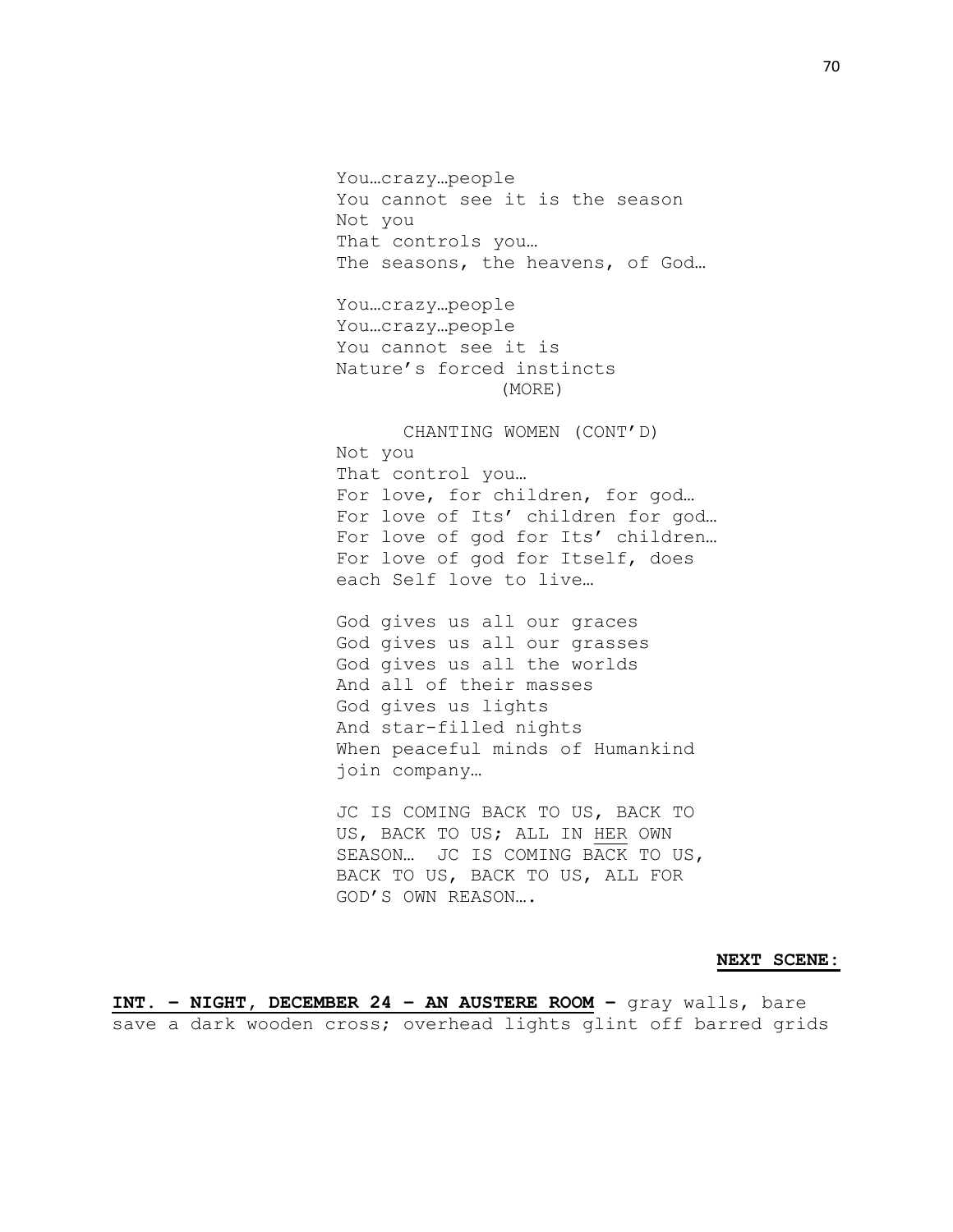at high windows; PRIEST and DOCTOR sit at a table at the head of the room…

PRIEST

Of all nights!

DOCTOR I know. I know. Ludicrous. But out of deference to her condition there wasn't much choice.

People enter humbly through double doors at back and seat themselves along benches flanking the room's walls…

PRIEST

(keeps voice to a whisper) *What??* Are we to have *spectators??*

## DOCTOR

She insisted that the 'hearing,' as she called it, be open. When we indicated it might not be permitted her agitation was so intense as to threaten her and the child's welfare. She refused all food but bread and water until we agreed.

# PRIEST

(newly thoughtful) Her courage seems exceeded by determination—

## DOCTOR

Or lunacy.

#### PRIEST

(uncomfortably But must I be present? I have no medical authority.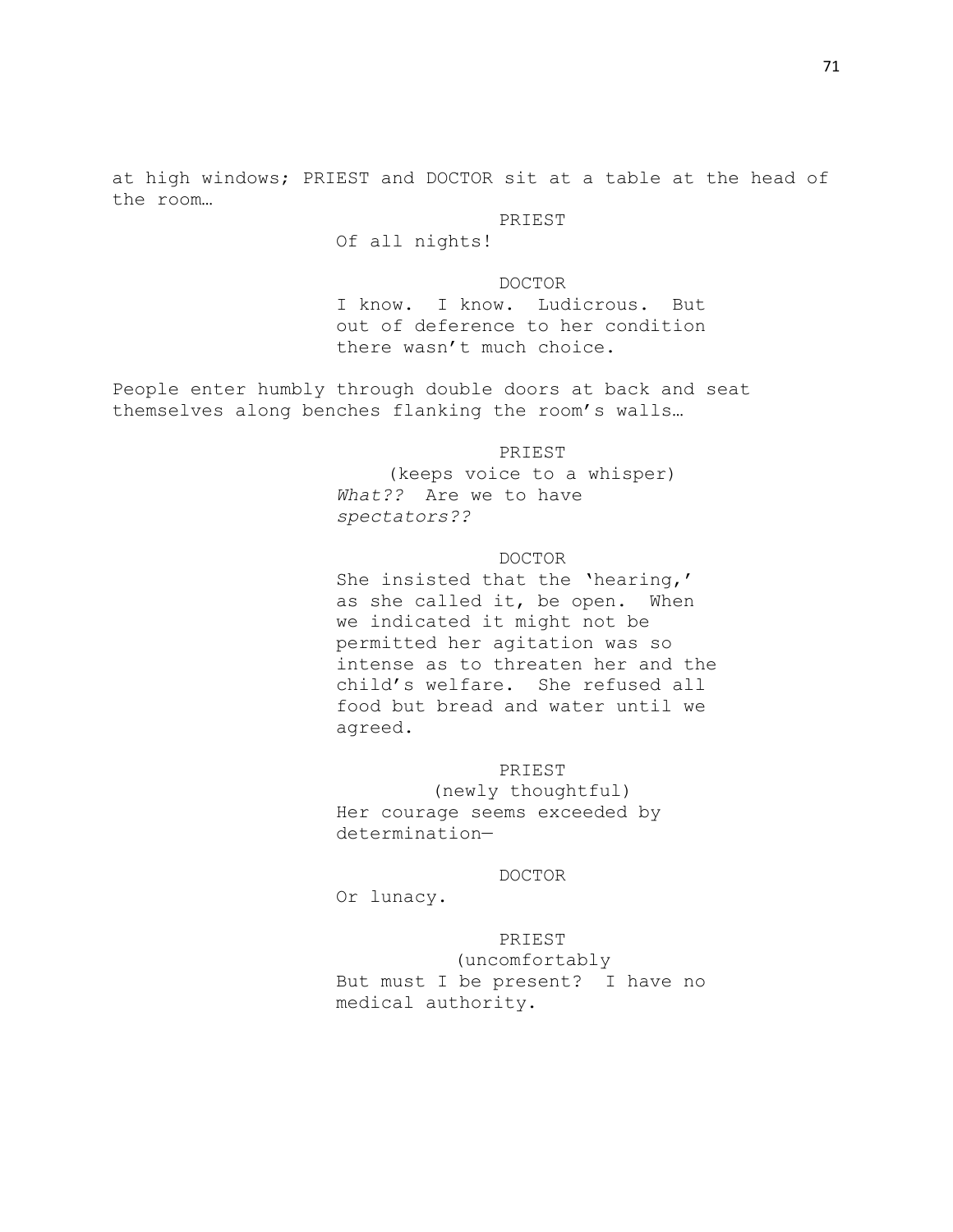DOCTOR

Again, she insisted! She claims the matter involves your jurisdiction more than mine.

#### PRIEST

I pray the matter can be settled reasonably-—that she can be released tonight to her family.

Of the women among spectators, TWO YOUNG FEMALES whisper together…

> FIRST FEMALE It will take an equal force to turn light back on itself!

# SECOND FEMALE As Einstein already has shown?

JOANNA appears in the doorway on the arm on her GRANDMOTHER. JOANNA'S swollen aBdomen causes the bleak hospital gown to curve above the knees. TWO OTHER FEMALES whisper to each other—

# THIRD FEMALE

Oh, which of our sisters said, "One picture is worth a thousand words?"

#### FOURTH FEMALE

*Silly!—*'twasn't a sister; 'twas a brother, as you well know!

WOMAN SPECTATORS touch JOANNA's gown as she passes to the front of the room…

> ONE OLDER WOMAN (whispers) Se le vaya bien!

JOANNA is seated on a chair at center before the table; GRANDMOTHER stations herself nearby.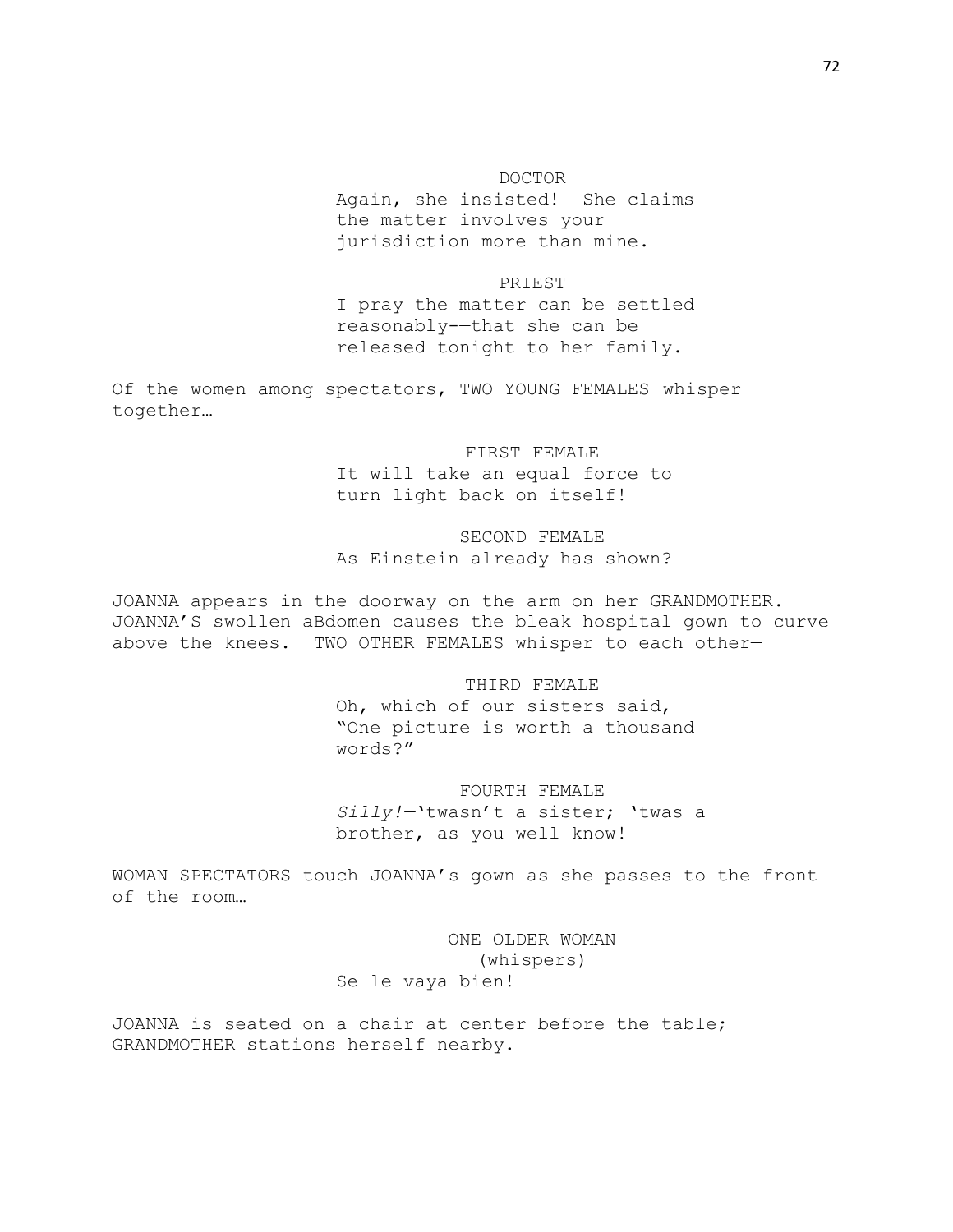MALE WHISPER #1 She thinks she will be mother of a god!

MALE WHISPER #2 She thinks she is the sister, wife and daughter of a god!

JOINED YOUNG FEMALES (stronger-voiced) *She says she is the wife of* (MORE) JOINED YOUNG FEMALES (CONT'D) *Humankind; a mother of Humankind.*  Damn!--you crazy people have got it all wrong. Jesus the Christ!you crazy people—you still have it all *wrong*!

## DOCTOR

(taps table; silence ensues) Joanna, do you know why you are here?

## JOANNA

God sent me.

DOCTOR I mean, do you know what has placed you in this situation?

#### JOANNA

Speaking truth.

### DOCTOR

Such as?

### JOANNA

That a just god forces devolution of ignorance. That Mind cannot be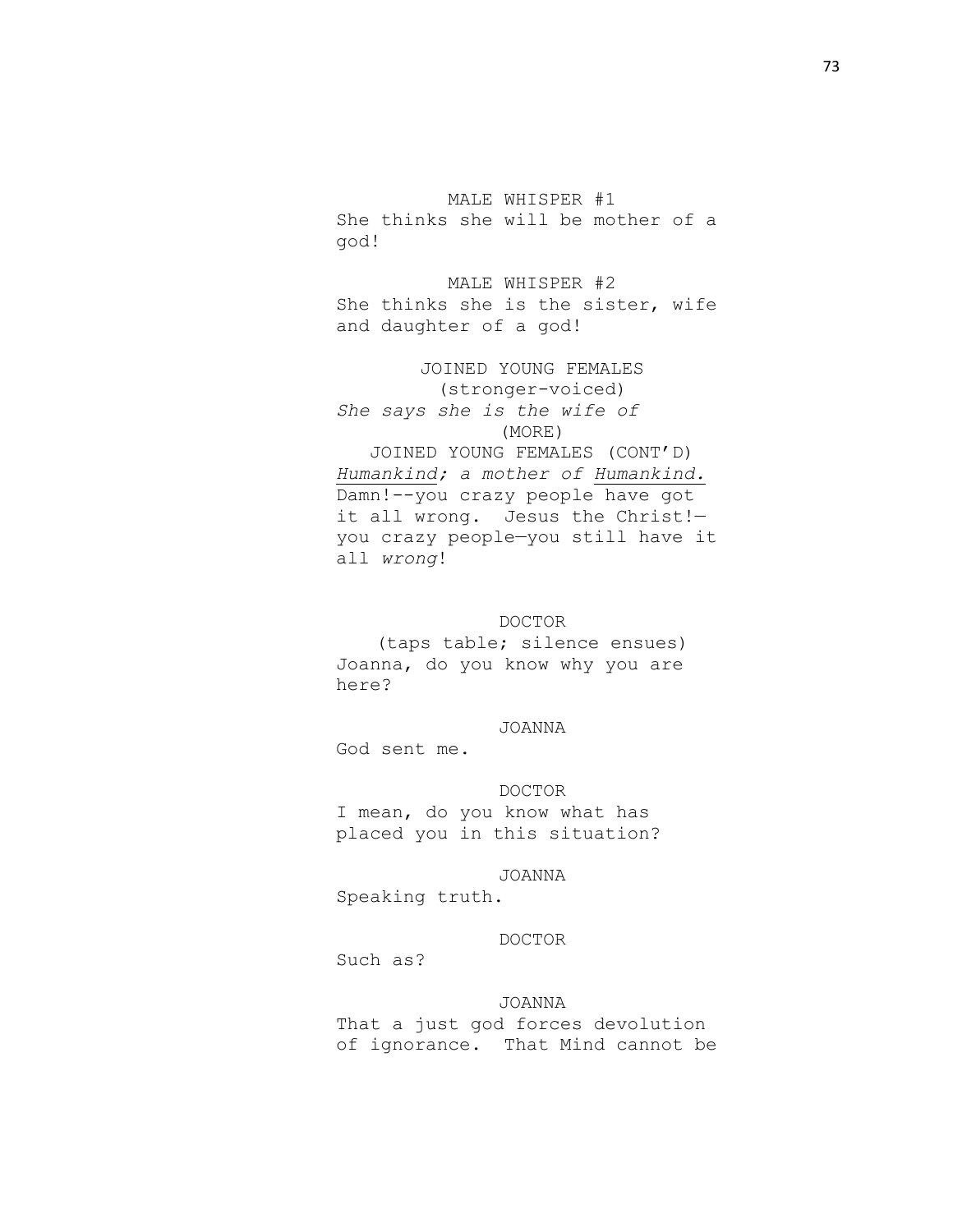separated from Body, but the Soul's thinking Spirit can. That, obeying ordination by the Supreme Force, mine encountered a son of same and our matter fused for the purpose of producing a greater brilliance. Finally, that Humankind can anticipate a future when we will have wrought our heart's desire—-to know Love fully purely in Mind *and Body—* (MORE)

Some of the women fight expressing a cheer—

JOANNA (CONTINUES) However, to answer your question in short, I believe I am here because my beliefs advocate applying 'god'-given logic toward human freedom and happiness.

A GROUP OF OLDER WOMEN in black shawls begin to sing softly (suggested tune, "Toreador" from opera *Carmen*):

> OLDER WOMEN SINGING Creo in dios Todoperderoso Cre-a-a-dor Cre-a-a-dor Cre-e-e-e-e, e-e-e-e-e-e [etc.] Je-su-u-chris-ta Un-i-ca-ah hi-ja Cre-a-a-dor [etc. repeating refrain]

DOCTOR (rapping table for silence)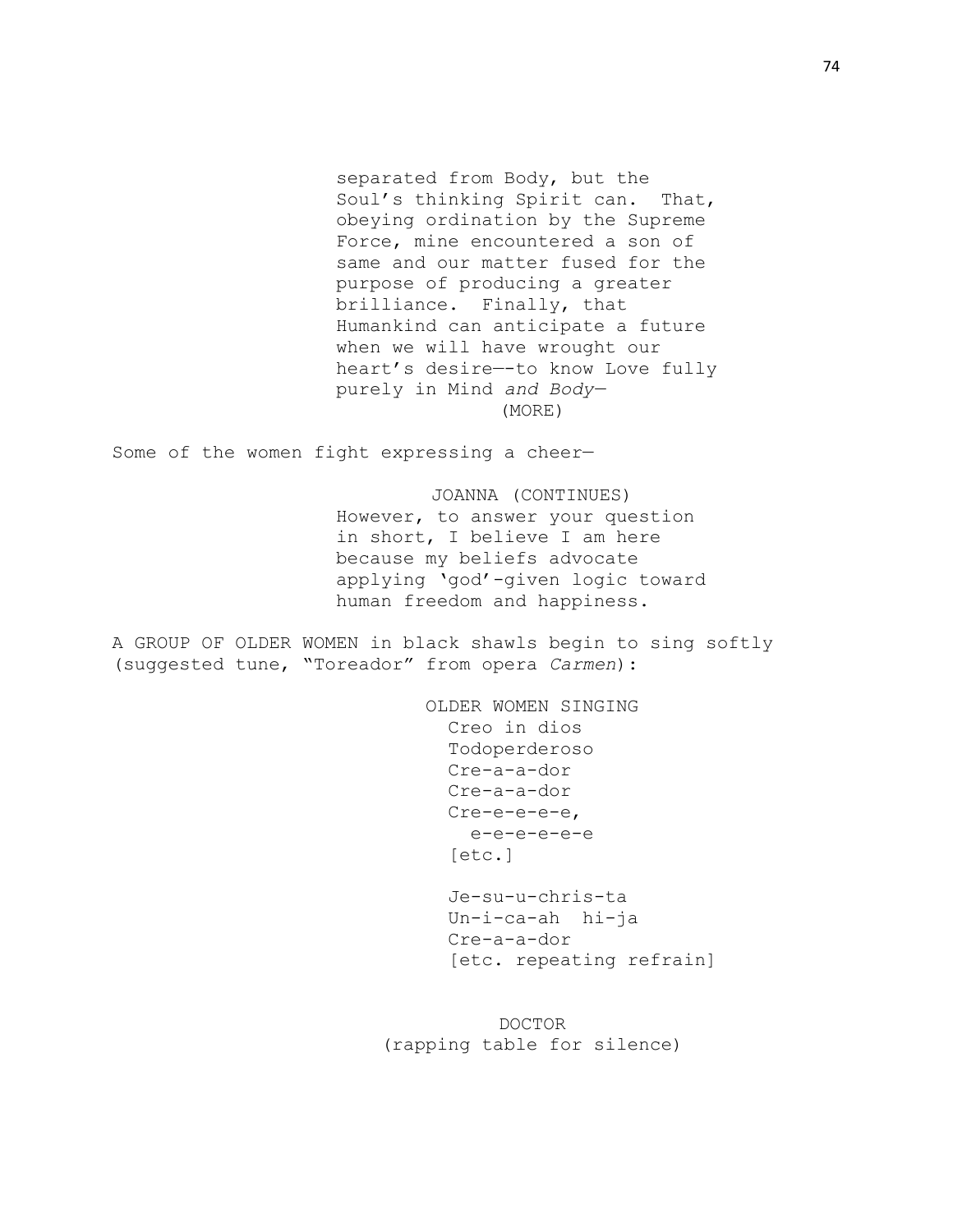Ahem. Joanna! Haven't you maintained that the conception of the child you carry was through the offices of an extraterrestrial?

#### JOANNA

So it was.

PRIEST raps table for silence. A group of waifs hovering at the door begin to push in—

# JOANNA (CONTINUING) Whether or not I am believed, what law has been broken?

### PRIEST

None! But do you realize that you could be kept here, if you persist in your story?

## JOANNA

How incongruous. The mercy offered me-—recant and be free!- is that same which doomed my spiritual brother in the hands of those sufficiently personally threatened by *his* words. The issue, my dear 'judges,' is not the conception of my child but the *fully conscious conception of all children.* Bring in the children! (rising,going to the group of waifs, takes a GIRL and a BOY each by the hand and leads them forward) Bring in the children!... Let *them* bear witness to the Word! Ask *them* which is better: to be born and sleep cold in doorways with dogs, and live always at the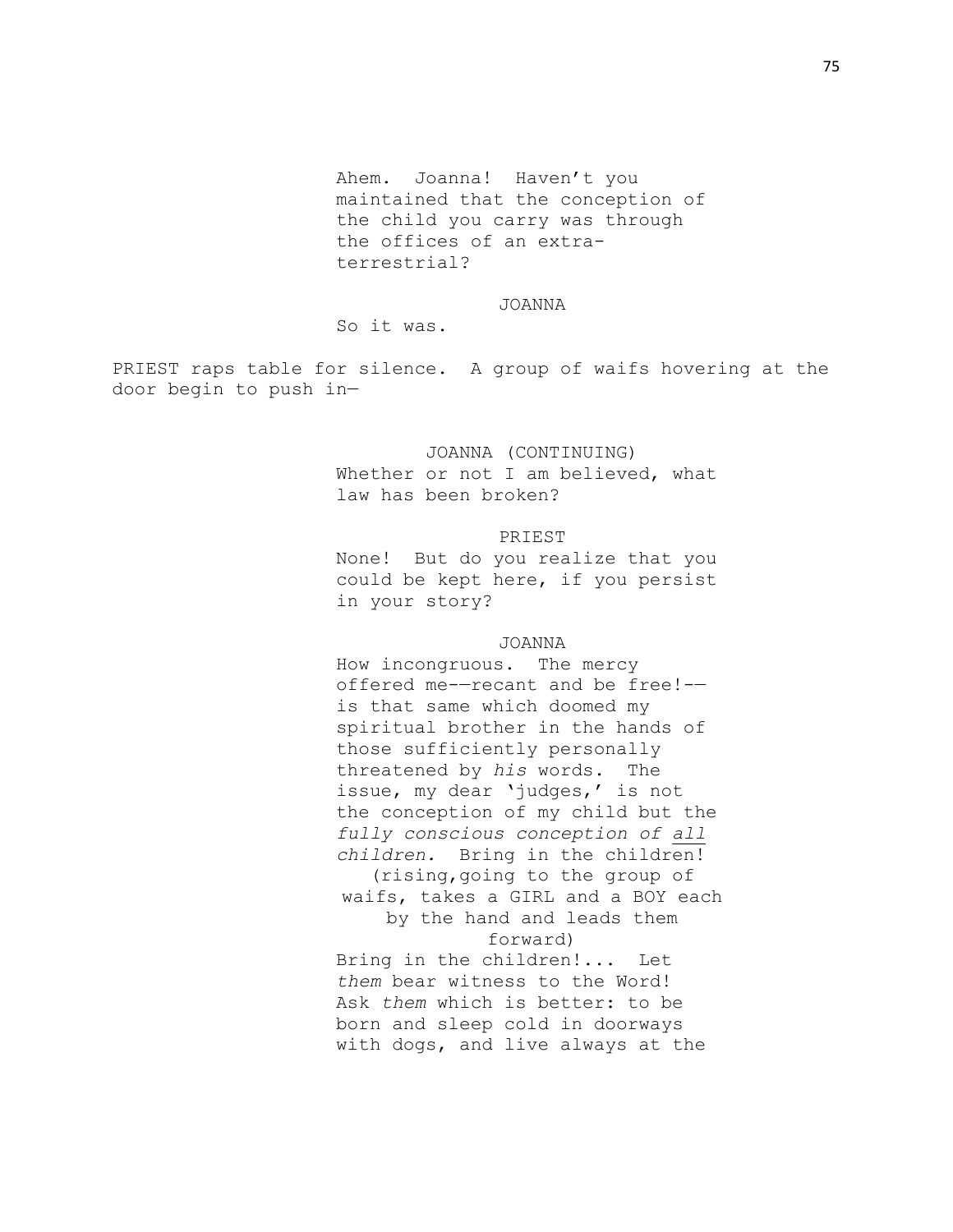questionable charity of humankind; or, not be born at all? Let the children ask! Why do not men learn from History? Can Man do more than prophesy??

MALE GROUP LOUDLY WHISPERING: HERESY… HERESY… HERESY…

FEMALE GROUP IN SOFTER WHISPER: Who whispers "heresy?"— (MORE)

FEMALE GROUP (CONT'D) Not the women; not the women. Who whispers, "heresy?"— Not the children; not the children. Who whispers *"heresy??"*

#### JOANNA

(leading Girl and Boy back to the group of children) If my words glance lightly off ears of those born to plenty, let them walk one winter upon bare feet of children born without hope, carrying water over rubble roads. Perhaps their ears will become more sensitive, learning how heavy water can be.

JOANNA returns to room front center, receives from her GRANDMOTHER a shawl—-the only white one in sight—-spreads it on the floor and kneels upon it…

> JOANNA (CONTINUING) If in my brother Men failed to recognize *their* son, let them see in me their daughter… No! Let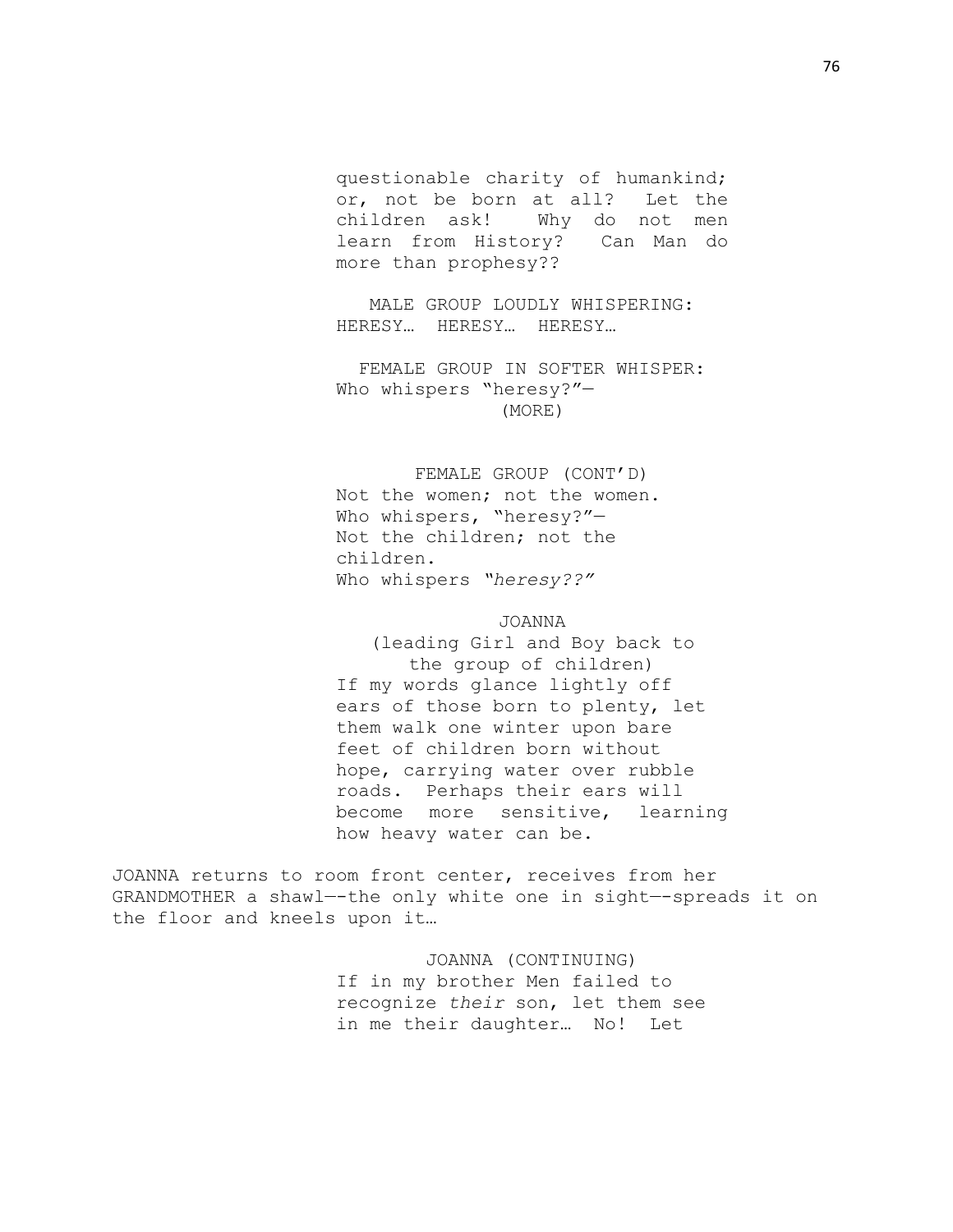them see once and for all *their child—* JOANNA stops speaking to listen, as an invisible chorus begins [suggested music, *Poco:* "Sweet Love"): **CHORUS** *Sun shinin'in the night— The newborn child… Oh, my, sharing her love with me I can see in her smile…* (MORE) The overhead lighting begins to dim… CHORUS (CONT'D) *Wordless are the thoughts She's try'n to say; Oh, my, maybe she's seeing the light of a brighter day—* The overhead lighting totally extinguishes as SONG CONTINUES…

CHORUS (CONT'D) *Give her some love… Sweet…sweet…love…*

There is a bright flash of light upon: JOANNA and now LOVER together upon the shawl; they behave as if they are in a realm apart, as the music continues…

> CHORUS (CONT'D) *Tears running down her face, in ecstasy Oh, my, that we gave birth to this child baby, you and me…*

LOVER bends and drinks JOANNA's tears with a kiss; gathers her gently in his arms as CHORUS CONTINUES…

> *With a love we shared inside she'll find her way Oh, my, you know it makes me*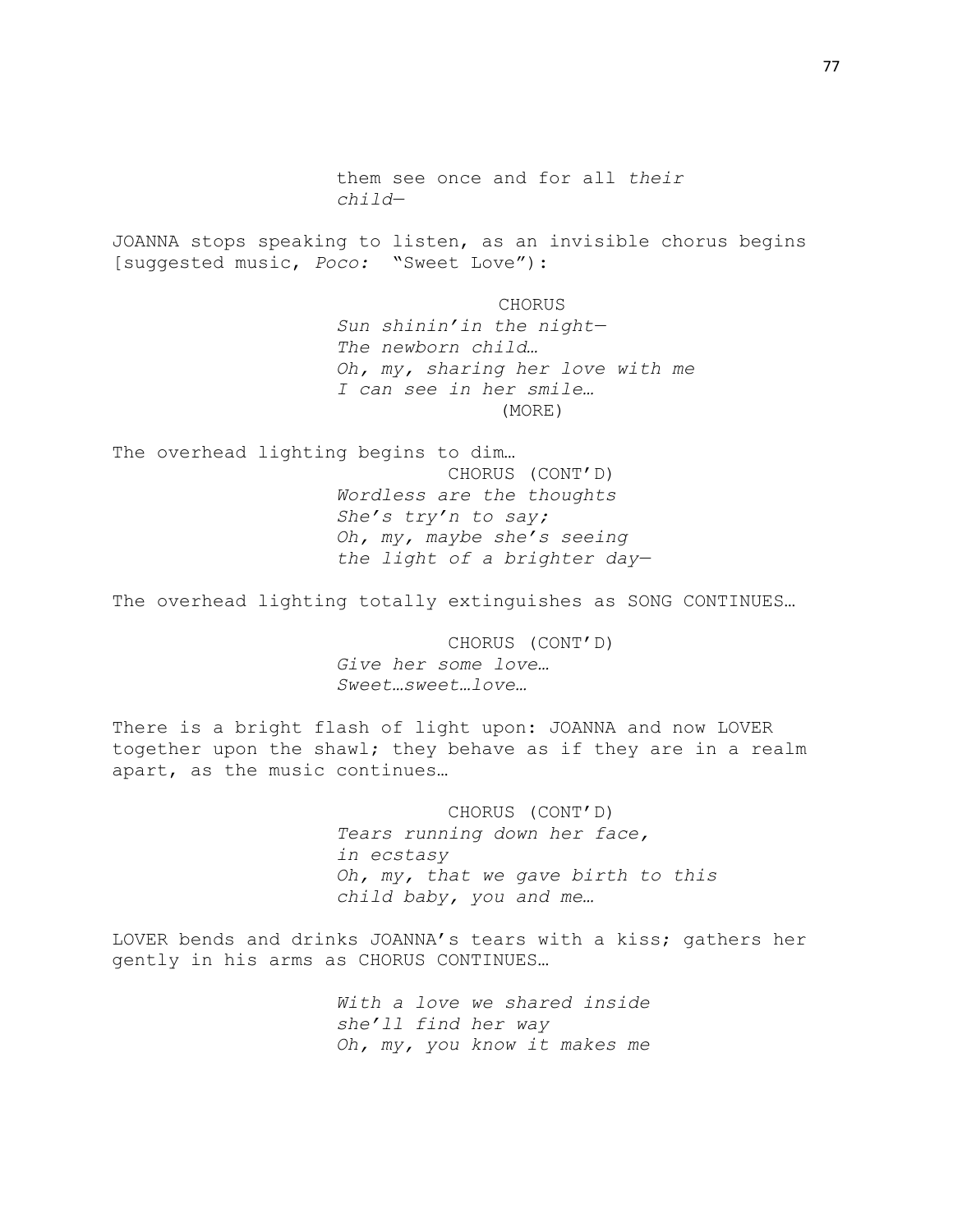*feel so much older, today…*

JOANNA's and LOVER's eyes are closed; her head is down; his chin rests on her tousled tresses. Another blast of ethereal light, and they are gone, as SONG FINISHES…

> *Give her some love sweet, sweet love to light her way….*

And, in their place upon the white shawl, A NEWBORN FEMALE INFANT.

#### **NEXT SCENE:**

**EXT. – NIGHT IN 'HEAVEN'.** Bougainvillea waltzes around a stonewalled court, where ETERNAL MOTHER and ETERNAL FATHER are lounging on sumptuous cushions…

> ETERNAL MOTHER Oh, look. The planets are like balls of whipped butter.

ETERNAL FATHER (stirs himself) So…how are the children doing?

ETERNAL MOTHER Just fine—yours and mine, at any rate.

ETERNAL FATHER That wasn't very charitable.

ETERNAL MOTHER (nestling beside him) Ummmm. That's the beauty of being with you. (runs her hands up Eternal Father's sides to his armpits)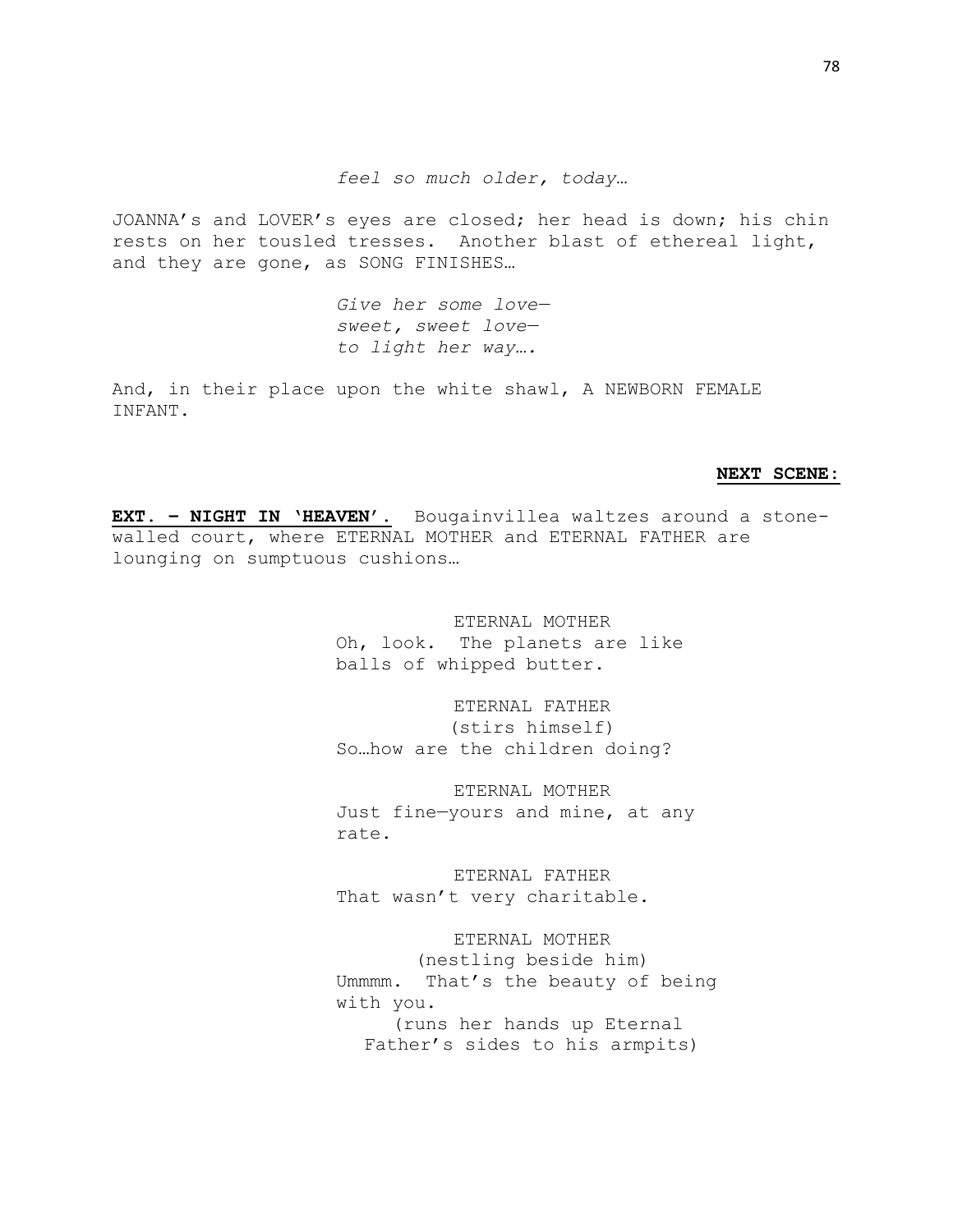I don't need to be polite, eloquent *or* charitable.

ETERNAL FATHER Oh, "prince's daughter, the curves of your thighs are like jewels, the work of an artisan's hands…" (rolls her back and slips down along her, kissing parts named by the Song of Solomon) "Your navel, a goblet round; it lacks not mixed wines. Your belly, a heap of wheat hedged (MORE)

ETERNAL FATHER (CONT'D) about with lilies…" (moves upward her body) "Your two breasts, like two fauns twins of a gazelle. Your neck, a tower of ivory. Your eyes, the fish pools in Heshbon, by the gate of Bathrabbim…."

**MUSIC** (*Peter, Paul and Mary*, "Like the First Time." Eyes closed, ETERNAL MOTHER lifts and pushes ETERNAL FATHER back on cushions as she takes up the recitation:

> ETERNAL MOTHER "Oh Love in delights, *your* stature is like a palm tree—" (slides to and kisses his feet) "I will go up the palm tree. I will take hold of its stalk…"

### **MOVING SHOT – CAMERA UP**

Sweeping daylight into blue and then down into a valley—

#### **NEXT SCENE:**

where ETERNAL DAUGHTER runs to meet embrace by ETERNAL SON…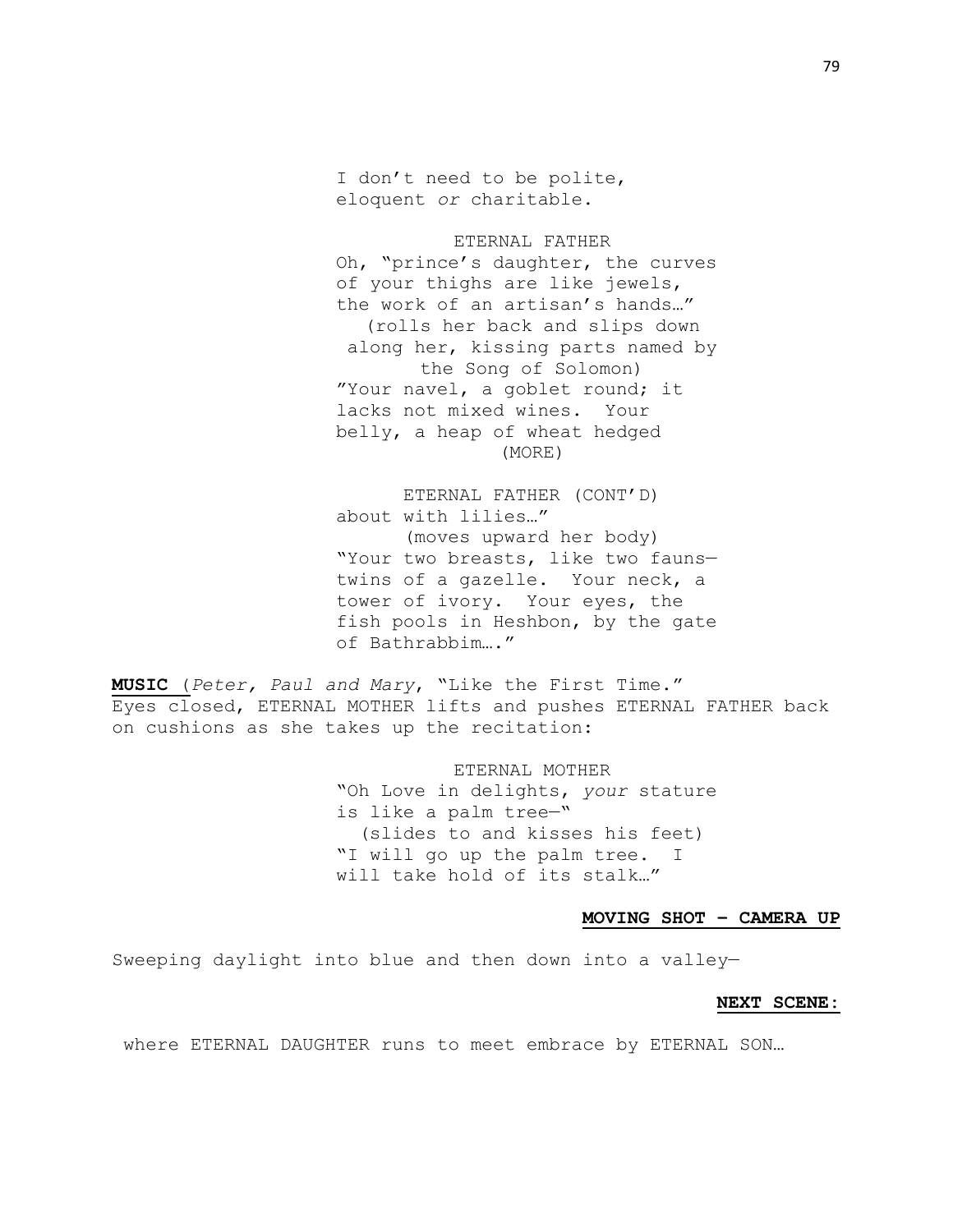ETERNAL DAUGHTER Finally! Alone together. *Alone, together—*what a wonderful contradiction!

ETERNAL SON Let me drink you in! (whirls her 'round) I thought this day never would end.

ETERNAL DAUGHTER (laughingly) I thought *that millennium* never would end.

ETERNAL DAUGHTER picks a wild flower, tucks it behind ETERNAL SON's ear and makes to run away. He chases after…

## **MOVING SHOT – CAMERA UP, UP**

ETERNAL SON (V.O.) Will she fare well, do you think?

ETERNAL DAUGHTER (V.O.) She's *ours,* isn't she??

ETERNAL SON (V.O.) I love you!

ETERNAL DAUGHTER And I adore you—*What*ever you are (laughs gaily) *Who*ever you are, *When*ever you are…

**MOVING SHOT CONTINUES** to travel, out into pure blue, with the sound of a union of children singing to the strains of "Green Sleeves: